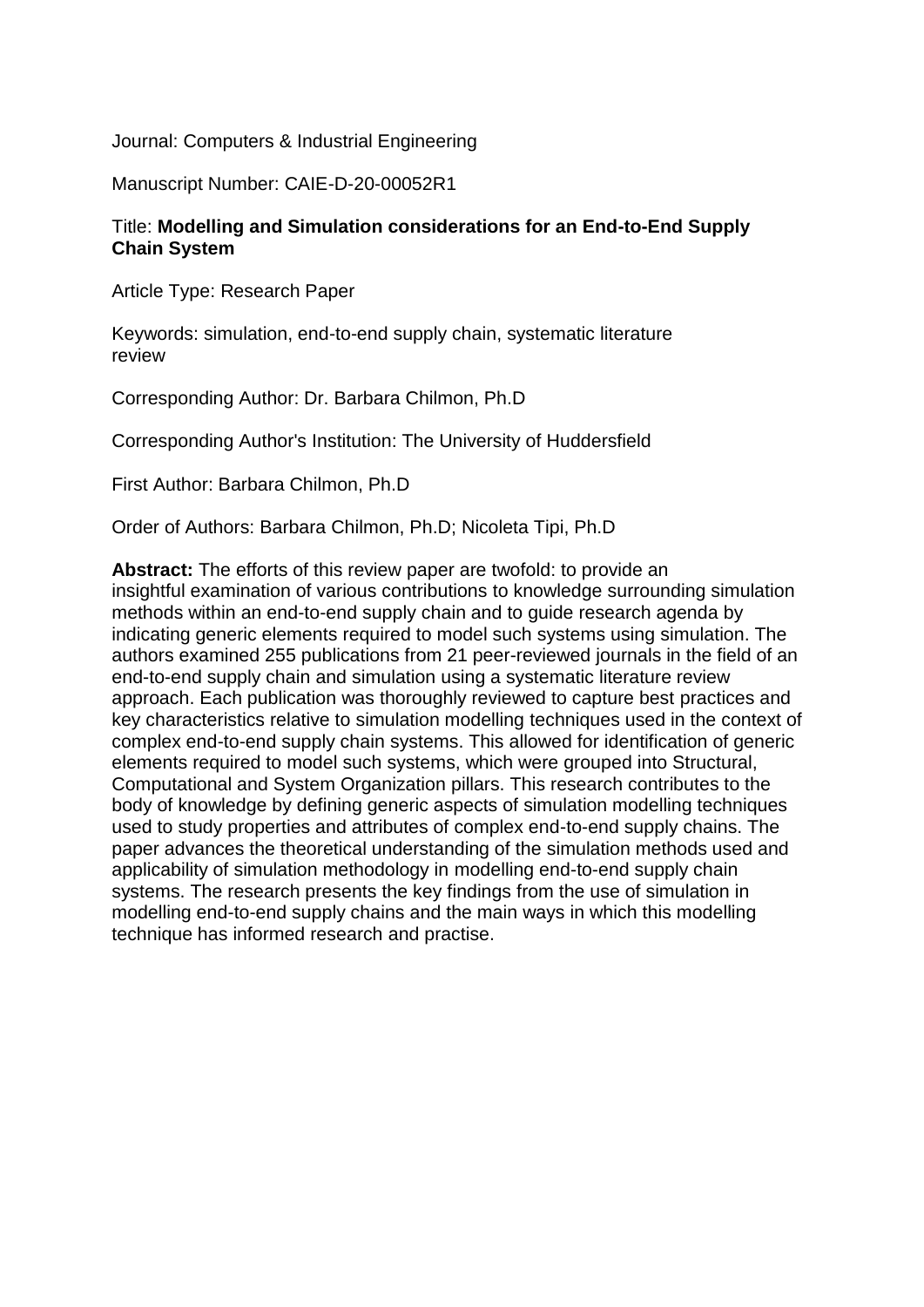Title Page including Author details Title: "*Modelling and Simulation considerations for an End-to-End Supply Chain System*"

Authors: Dr. Barbara Chilmon and Dr. Nicoleta S. Tipi

**Corresponding Author:** Dr Barbara Chilmon

**First author**: Dr. Barbara Chilmon, Affiliation: Former researcher at the University of Huddersfield, Huddersfield Business School, Queensgate, Huddersfield, HD1 3DH, email: bchilmon@me.com

**Co-author**: Dr. Nicoleta S. Tipi, Affiliation: The University of Huddersfield, Huddersfield Business School, Queensgate, Huddersfield, HD1 3DH, email: n.tipi@hud.ac.uk

**Sponsor:** The research has been sponsored by the University of Huddersfield under the Vice-Chancellor's Scholarship scheme.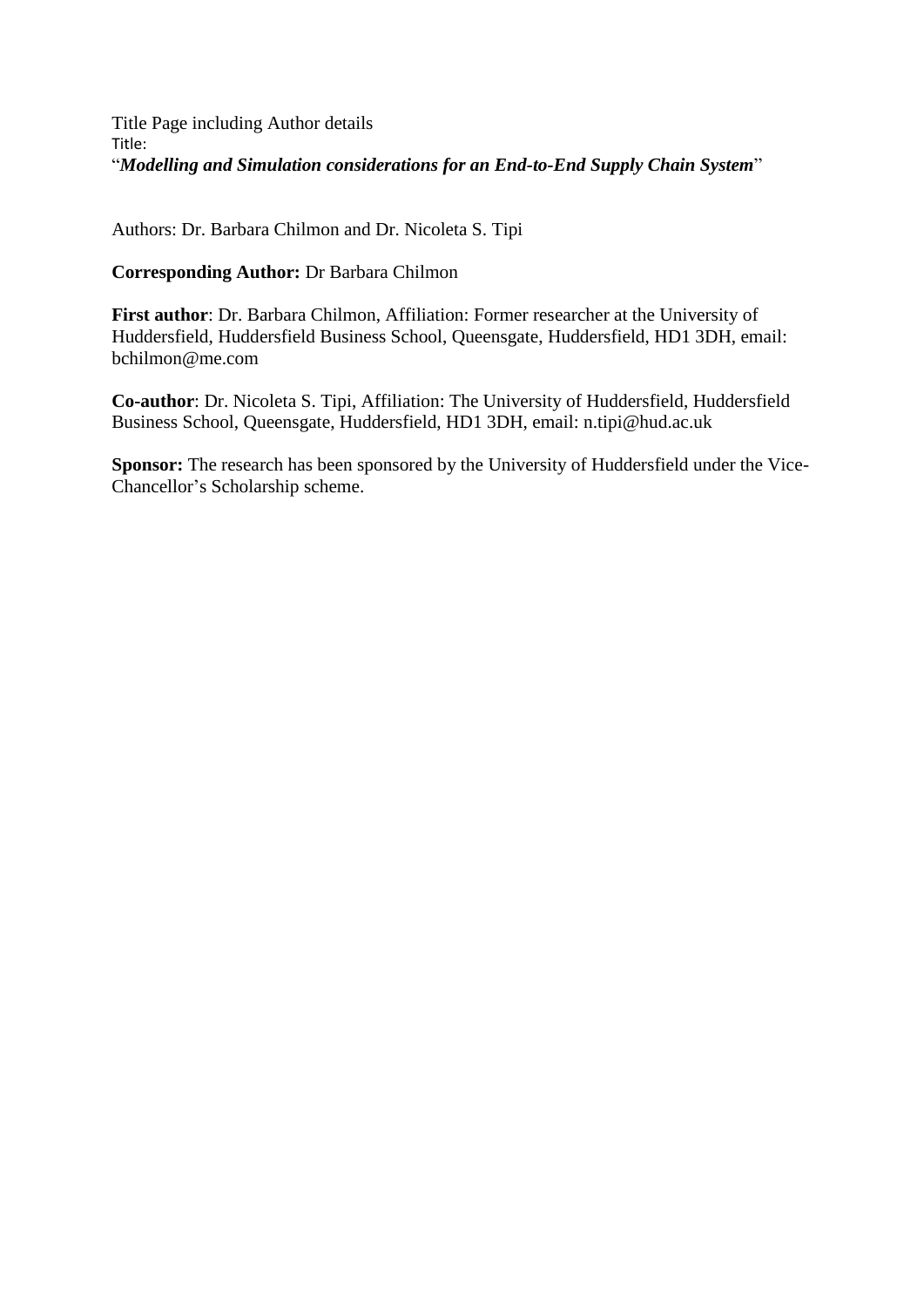### **1. Introduction**

A supply chain (SC) system is a network of businesses, which are engaged in various activities and processes required to deliver goods and/or services on time and in full to the end customer (Handfield & Nichols, 2002). In an end-to-end supply chain (E2E-SC) system, the number of business entities linked to each other can be very large and often difficult to know their exact number. It has been acknowledged that despite working on a common goal, businesses have disjoined or contradicting objectives and various constraints (Handfield & Nichols, 2002). This research argues that E2E-SCs exhibit systemic properties and complexity attributes, which have a considerable impact on the management of these systems. Therefore, this study is set to establish the challenges and limitations of using simulation methodology within the constraints of E2E-SC systems.

Although, current studies considered the state of the art of simulation in supply chain context (Oliveira, Lima, & Montevechi, 2016), this paper contributes by providing a systematic review of simulation modelling in the context of E2E-SC, where challenges relative to development of complex simulation models are highlighted.

Modelling techniques can be used to support decision makers in managing E2E-SC systems and to gain a better understanding of their properties and attributes. This can be achieved by developing and analysing an array of modelling examples integrating concepts from several fields without the need to modify the actual system or network. The current range of SC models can be further enhanced by a set of generic rules, elements and processes that can be considered for modelling and simulation of these complex E2E-SC structures. The ambition of this paper is to outline these considerations and provide guidance to SC modellers, managers, data analysts and experts on how simulation projects considering E2E-SC structures can be approached, designed and used to enhance their decision-making process and results implementation. Simulation is considered to be one of the most suitable methods for modelling complex systems (Terzi & Cavalieri, 2004). Some examples within the extant literature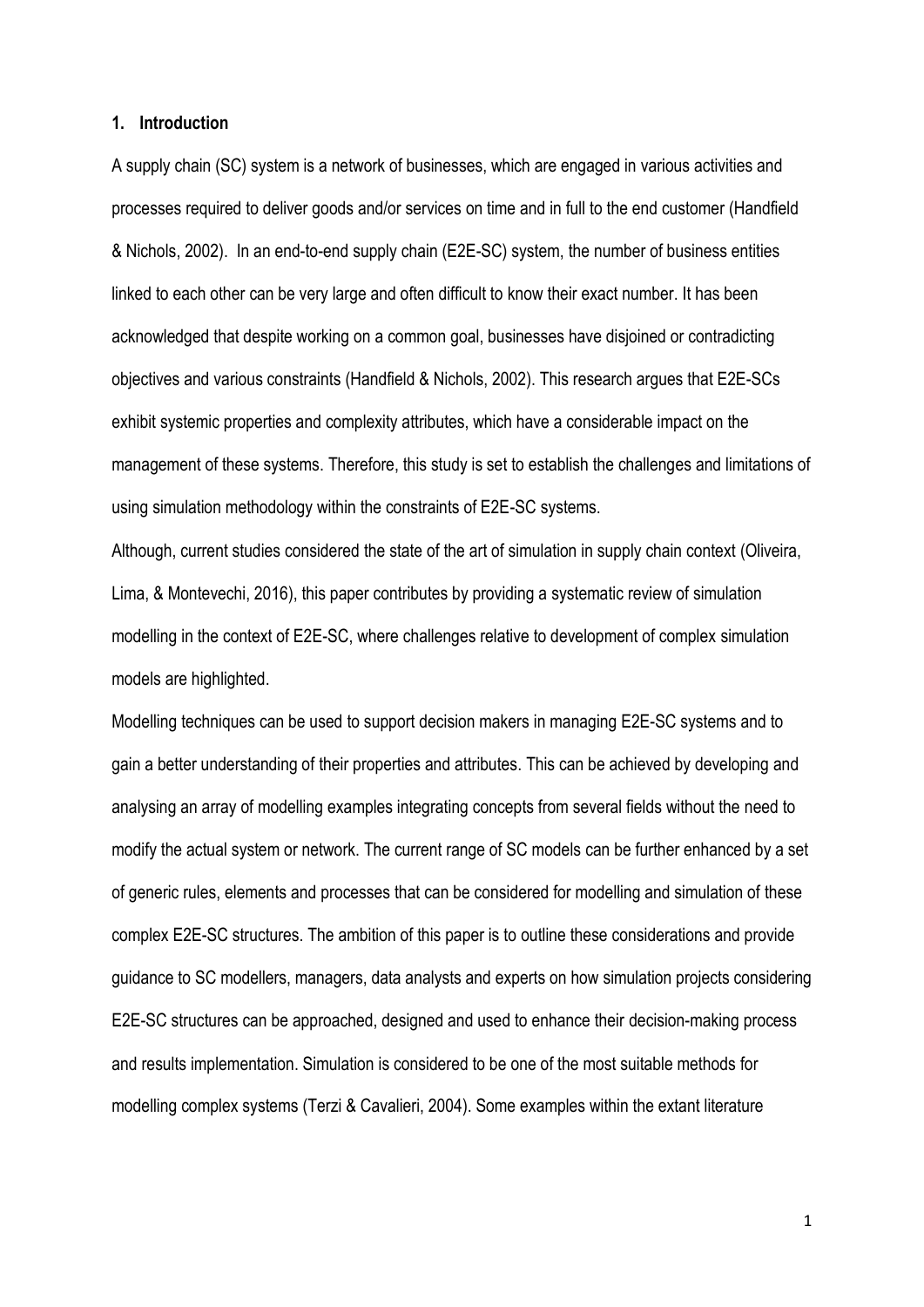highlight the benefits of using various simulation techniques, which due to their inherent capabilities allow to:

- consider more elements or characteristics of a complex system within models (Chatfield, Hayya, & Harrison, 2007);
- analyse dynamic behaviour of a complex SC system (Labarthe, Espinasse, Ferrarini, & Montreuil, 2007);
- combine aspects relative to SC systems as well as Supply Chain Management (SCM) within the models (Caridi, Cigolini, & De Marco, 2005);
- integrate multidisciplinary knowledge from various fields such as: computer science, engineering (Petersen, Aase, & Heiser, 2011), biology (Surana, Kumara, Greaves, & Raghavan, 2005) and behavioural sciences (Govindu & Chinnam, 2010).

Albeit the efforts in developing advanced and powerful modelling techniques are quite immense and accredited to many, further insights can be gained by advancing theoretical understanding of the simulation methods used and applicability of simulation methodology in modelling end-to-end supply chain systems. This study contributes to the body of knowledge by providing an overview of the literature on modelling E2E-SC systems using simulation. This is achieved by reviewing simulation modelling techniques used to study properties and attributes of complex E2E-SCs. These considerations can serve as fundamental building blocks when developing sophisticated and powerful simulation models of any E2E-SC. This paper presents key findings on the use of simulation in E2E-SC systems and discusses how simulation modelling has informed research and practise within an E2E-SC.

The paper is structured as follows. After the introductory section, an overview of the system thinking, and the complexity theory is presented. The importance of both theories to simulation modelling of an E2E-SC is also explained in Section 2. In Section 3, a systematic literature review (SLR) strategy used in this paper is presented and a review protocol is defined. The findings of the SLR are presented in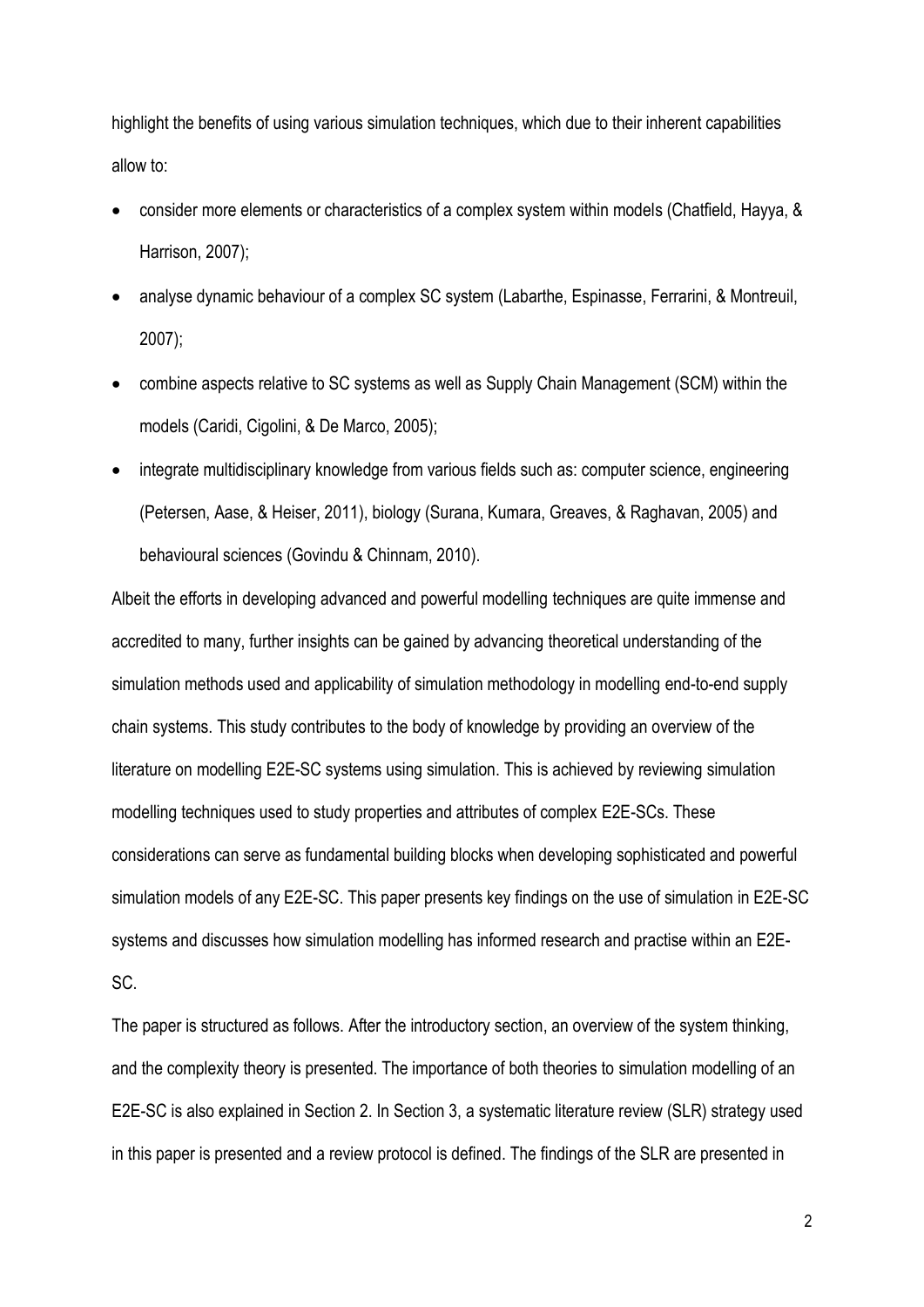Section 4, which opens with a classification of the identified themes and generic processes relative to E2E-SC systems. The SLR findings continue with an overview of the simulation modelling techniques and specification of their generic elements. The research is based on the ontology that integrates the systems thinking philosophy, complexity theory and simulation methodology. A review of the main aspects relative to these ontologies within selected studies, culminated in defining considerations for modelling E2E-SC systems. A summary of the research findings and areas for further work concludes the paper.

### **2. System thinking and complexity**

E2E-SCs are complex systems and this part of the paper is set to elaborate on the importance of system thinking philosophy and complexity theory in the E2E-SC system simulation modelling. The paper is sought to review literature on simulation modelling of complex E2E-SC system structures and to this extent is deemed relevant to highlight the importance of the complexity theory and system thinking.

The elements or parts of an E2E-SC system, for instance a set of suppliers, manufacturers, distributors and customers forming an E2E-SC, interact between each other not in absolute terms but in a relative sense. Normally, each element (i.e. suppliers) can be treated as a fundamental building block of an E2E-SC or if viewed from another perspective, the same element can be decomposed into smaller, autonomous parts (i.e. considering critical processes performed at supplier level). Interactions and relations between suppliers, manufacturers, distributors and customers instigate modifications in the E2E-SC system behaviour compared to when those elements are not a part of the system. Viewing this more generally, Morin (1992) appreciated that the paradigmatic view of the system can be multidimensional. This is attributed to the existing varying levels of confluence between the two important ontological derivatives: (1) a system is a physical construct based on the fundamentals of realism, where the perception of the observer depicts the system description, and (2) a system is a perception of an ideal, heuristic and pragmatic model in nature designed with the aim to evaluate,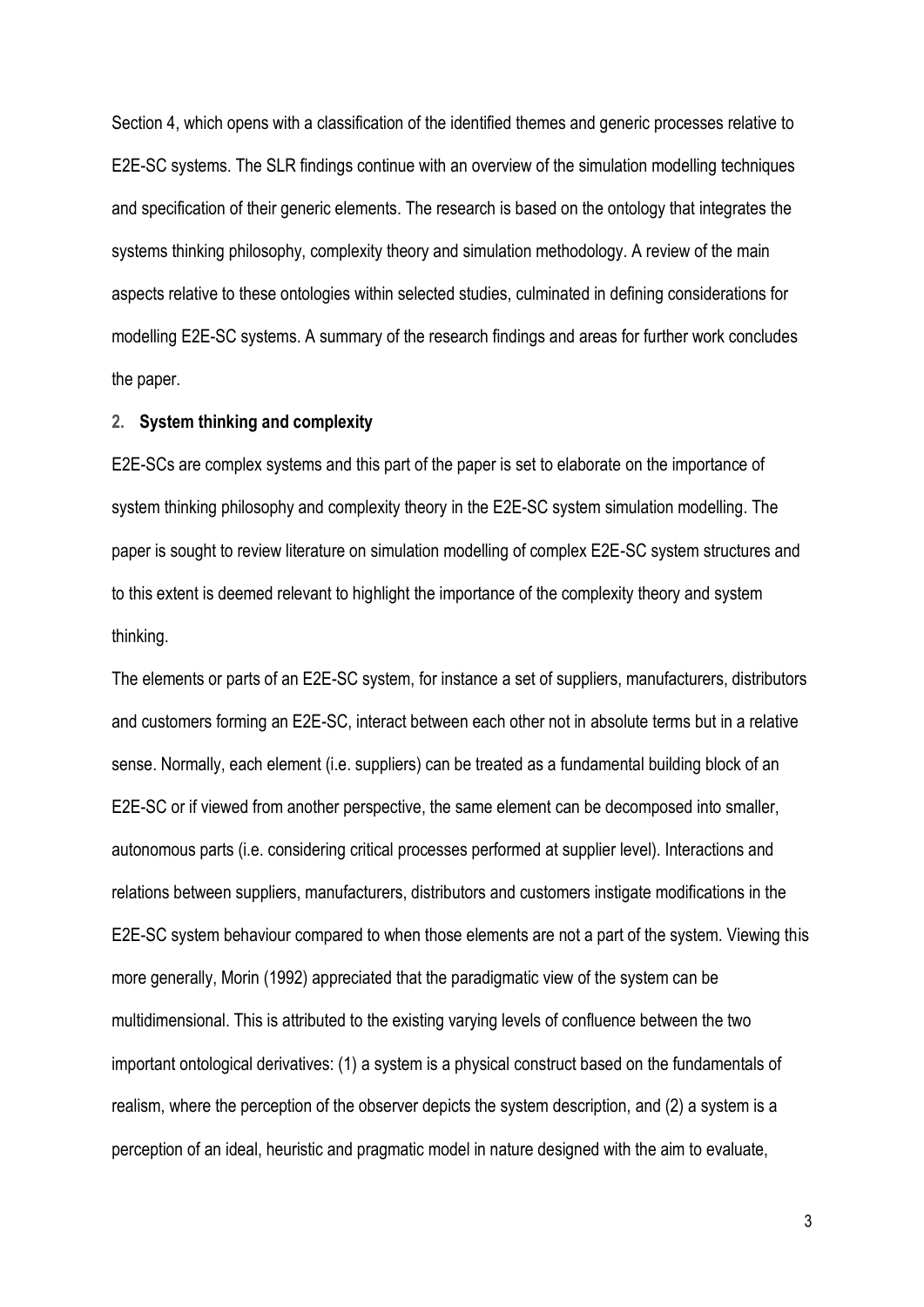improve, control or model a phenomenon. Following Morin's (1992) views, this research deliberates on the difference between an E2E-SC system structure and its system organization, where the former is derived from simplicity and reductionism of the system to the structural whole (all elements/parts i.e. echelons), also referred to as holism. On the other hand, system organization (SO) considers the knowledge on elements/parts and whole of the system beyond its structure, which takes an account of the recursive influence of the emergent phenomena created by such structure. This implies that E2E-SC system elements/parts can evolve over time leading to changes within the SO and interactions between parts and systems. Understanding the complexity of these interactions, whether related to the system structure or SO is fundamental to the research as well as for rationalization and knowledge development about systems in addition to characteristics of their organizational interactions. This is important for E2E-SC systems, which are complex systems and simulation methodology is often used to study their systemic properties.

Various studies examined the following aspects of the system theory and complexity within SC systems:

- Simplified yet holistic view of a SC systems structure, for instance, as observed in Ertem et al. (Ertem, Buyurgan, & Rossetti, 2010) where consideration was given to a procurement process of a particular product within E2E-SC.
- The emerging nature of system organization, where SCs have been studied using complex adaptive system tools and techniques to better understand the complexity of SCs and how it occurs (Surana et al., 2005) or emergent architecture of system levels (Shang, Li, & Tadikamalla, 2004).
- The hierarchical nature of system organization where the system is regarded as a set of subsystems that form complex interactions, and the system as a whole outperforms the sum of its parts (Pundoor & Herrmann, 2007) or hierarchical linkages of the SC elements modelled using Petri nets as a way to detect conflicts between entities/parts (Blackhurst, Wu, & Craighead, 2008).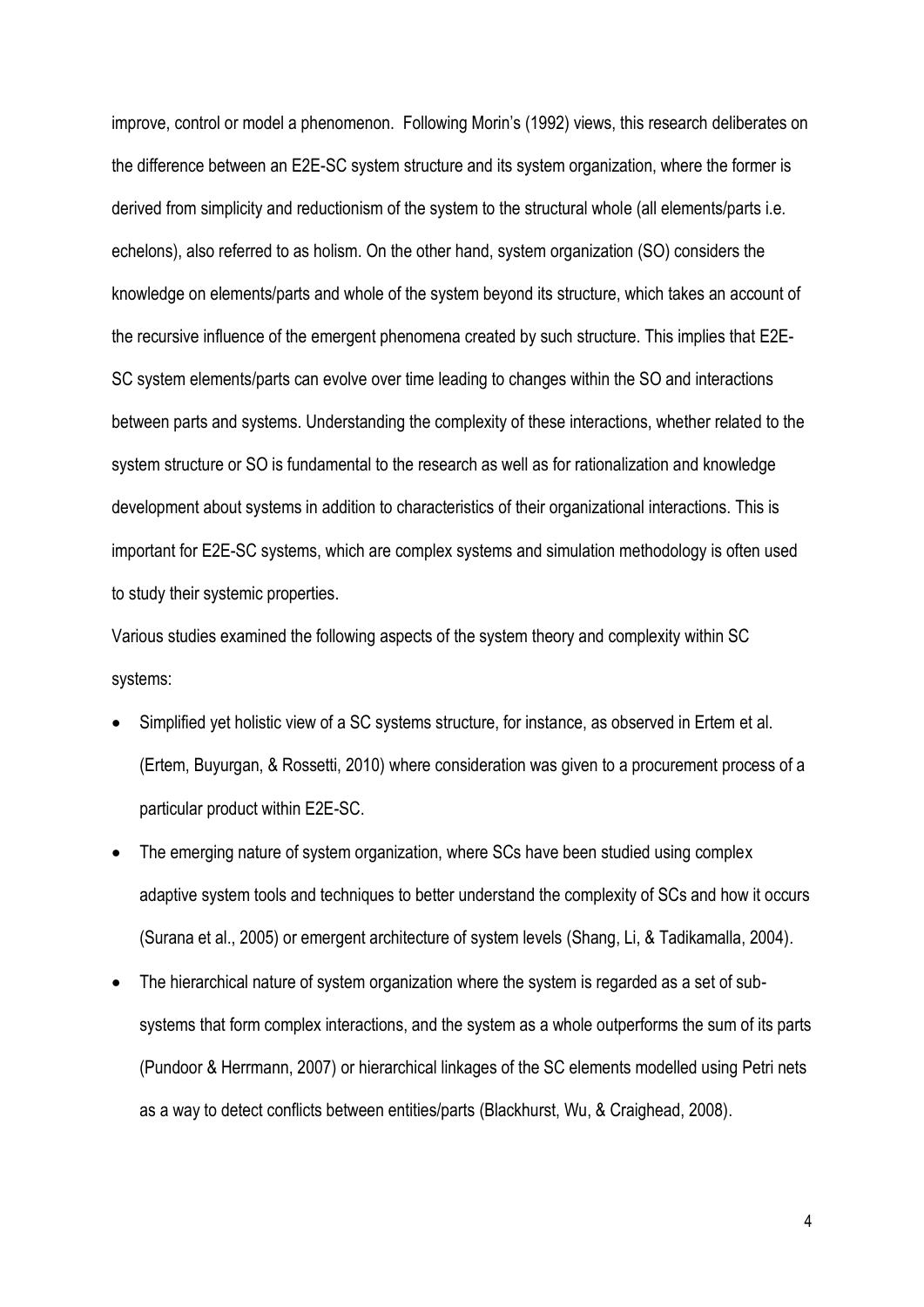• Entropy methodology that compares the different types/levels of information sharing approaches in the SC, where the organization produces entropy due to the uncertainty of information that leads to system degradation and on the other hand, with the help of auto-corrective information sharing mechanism, regeneration of system (negentropy) occurs (Martínez-Olvera, 2008).

These studies regard SCs as complex systems, which is also a viewpoint sustained by this research. These compel the present work to similarly ascertain the complexity factors. Thought is given to system principles from the paradigm level, observing E2E-SC as a simplified structure or as an emerging organization, through SC phenomenal level, up to the level of principal explanations in order to understand the source of complexities (Morin, 1992) and considering the impact that complexity has on the simulation modelling efforts.

The challenge in modelling E2E-SCs as systems emanates not only from SC dynamics, but also from the complexities that originate at structural and operational levels. These exist within the organizational aspects of systems (Temponi, Bryant, & Fernandez, 2009) and require a clear and comprehensive framework that could serve as a blueprint to provide focus while developing E2E-SC system oriented simulation models. The efforts of this paper are directed towards identification of simulation modelling considerations within complex E2E-SC systems, which cogitate on principles of system thinking and complexity theory as found in Morin (1992) and on the simulation modelling aspects gathered throughout the process of the SLR. This is to provide a guide for an E2E-SC system modelling, emphasizing on the system structure, organization and the impact that properties of such systems can have on simulation model development and systems modelling. Consequently, this research gathered generic elements required for modelling an E2E-SC system using simulation and grouped them under structural, systemic organizational and computational pillars. These will be discussed in the following sections alongside other findings from the systematic literature review.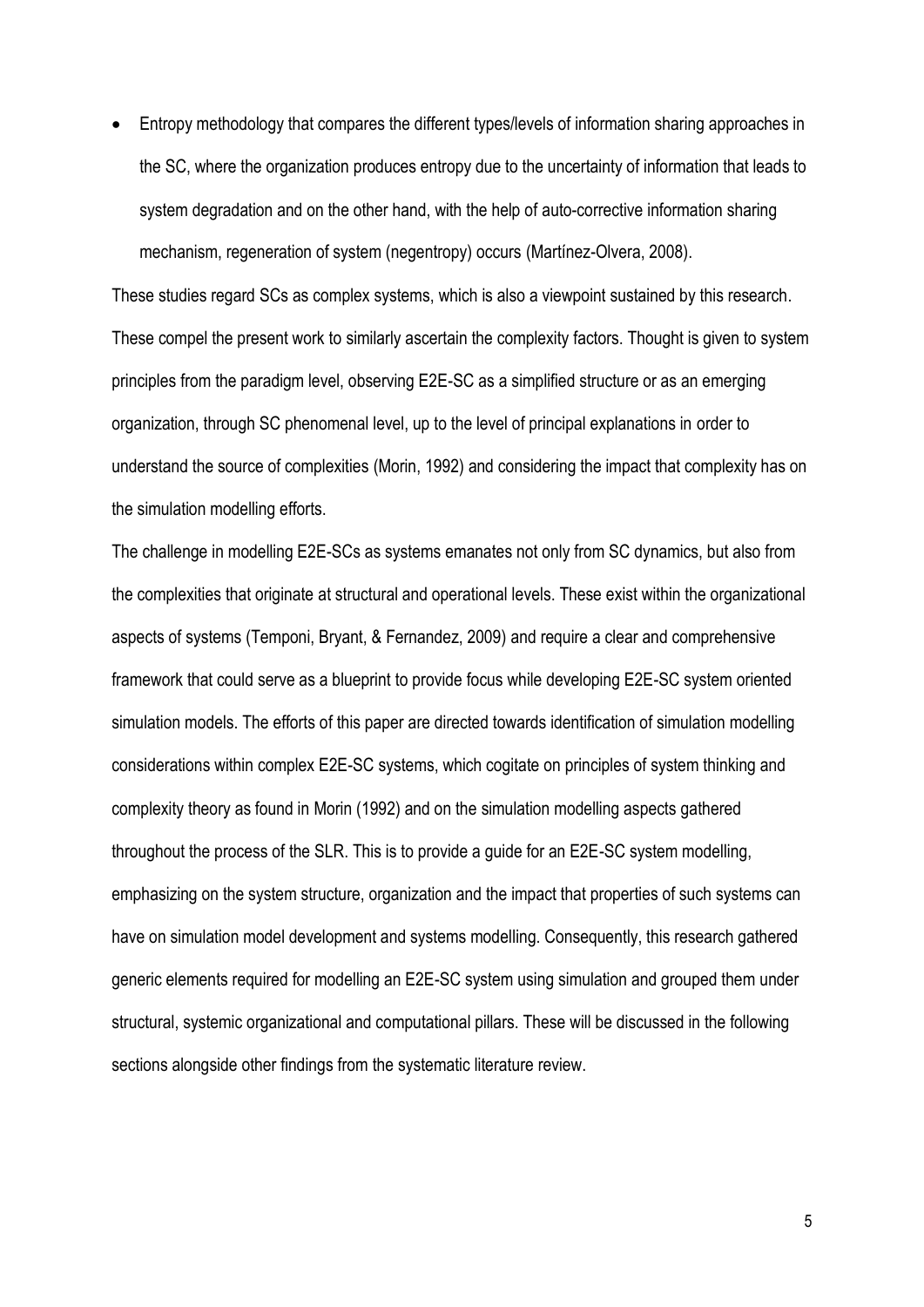### **3. Systematic Literature Review**

In order to dichotomize the existing research on modelling E2E-SC, the authors applied the SLR strategy that provides rigor by building upon the existing work within the area. This section provides a deep dive into a systematic review of the literature published in highly ranked journals on the use of simulation modelling in E2E-SC systems and follows a three steps approach namely: plan, review and report, in line with defined research boundaries (Rousseau, Manning, & Denyer, 2008). This approach offers a full transparency regarding studies selection and review steps. Moreover, it is a thorough, fair and rigorous search strategy hence deemed the most appropriate approach to answer the research questions (Kitchenham et al., 2009; Tranfield, Denyer, & Smart, 2003).

Simulation is a well-recognized methodology to study SCs, particularly for studying complex issues within these systems. Although widely used by SC managers/decision makers and researchers, the existing modelling techniques are not fully embedded to model E2E-SC systems. Various researchers dedicated their efforts to review simulation and supply chain related literature in search for trends, new developments and future prospects (Barbati, Bruno, & Genovese, 2012; Bellamy & Basole, 2013; Jahangirian, Eldabi, Naseer, Stergioulas, & Young, 2010; Oliveira et al., 2016; Santa-Eulalia, Halladjian, D'Amours, & Frayret, 2011).

Nevertheless, we could not name any earlier reviews that systematically reviewed literature in attempt to identify generic considerations for simulation modelling of E2E-SC systems.

The challenge with applying SLR methodologies for studies on simulation modelling of E2E-SC systems is compelled by the broad-range of heterogeneous studies within the area. In conducting the SLR (Fig.1.), this research adopts a three phased approach: planning, conducting the review and reporting (Hohenstein, Feise, Hartmann, & Giunipero, 2015), (Pashaei & Olhager, 2015), (Ashby et al., 2012), (Colicchia & Strozzi, 2012), (Pilbeam, Alvarez, & Wilson, 2012). In the planning stage of the SLR, the research needs were identified as well as the research aim and objectives were formulated. Moreover, both authors have formed a review panel to help direct the SLR process through regular meetings,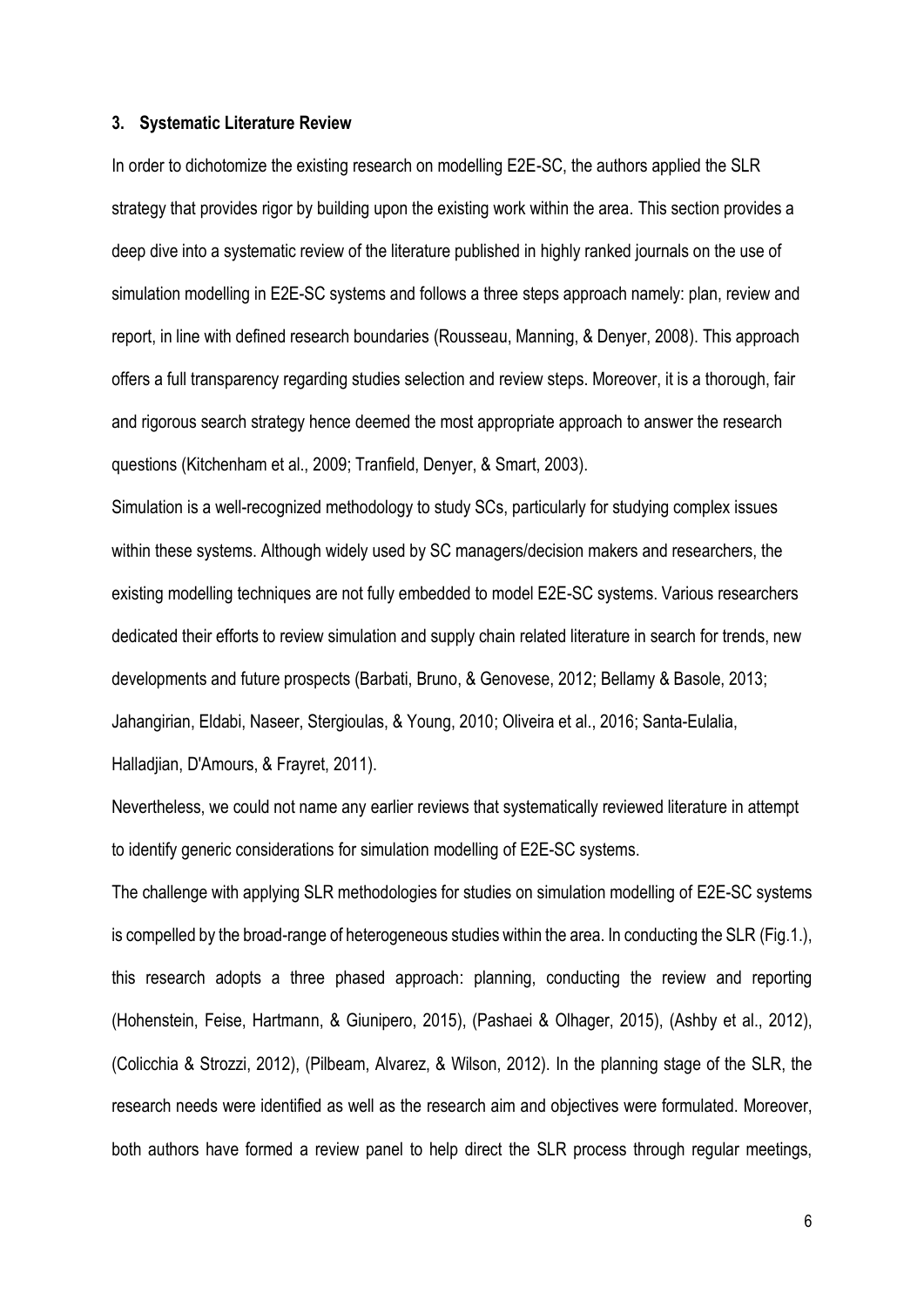discussions and aligning on the inclusion and exclusion of studies. The first author carried out the initial search and the second author independently checked and confirmed the search at every stage (Tranfield et al., 2003). The planning stage was finalised by creation of the SLR protocol, which captured all aspects of the SLR process as shown in phase 2 of the SLR in Figure 1 below.



Fig. 1. Systematic Literature Review process.

Source: Chilmon (2018)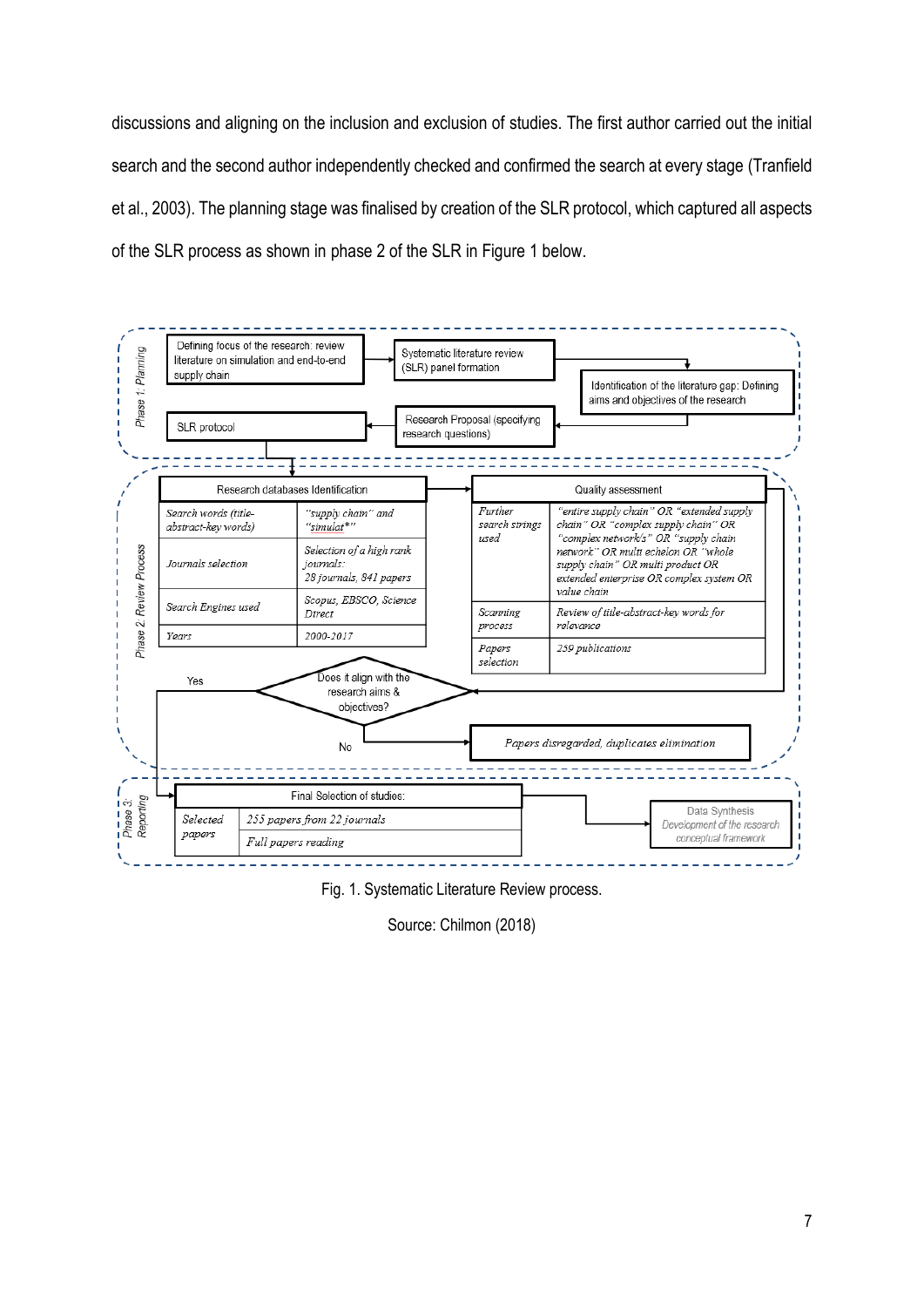The overall perspective deliberated within this study is to focus on commonly used elements, processes and the system characteristics when modelling E2E-SCs using simulation. The researchers developed the following primary research question to guide the SLR process:

*RQ. How can simulation method be used to support modelling of an E2E-SC system?*

The review process step of the SLR focused on searching for the relevant literature by using a wellestablished key words/search strings: "supply chain" AND "Simulat\*" (Shafer & Smunt, 2004). A Scopus Science Direct and Business Source Complete (Hohenstein et al., 2015; Pashaei & Olhager, 2015) search engines were used for this purpose, which returned a large number of studies within the scope of the research hence deemed a sufficient source to use. Thereafter, a multiple screening approach was undertaken (Pilbeam et al., 2012). One screening filter was to apply a time frame between 2000 and 2017. Another screening activity was to devise more focus to the search criteria by selecting journals that deemed applicable to this research considering two distinct aspects of an E2E-SC grounded upon the concepts of supply chain and operations management and referring:

- To the cumulative efforts of multiple organizations directed towards product or service delivery to the end user/customer and
- To the entire chain of processes/ activities undertaken in order to deliver the product/ service to the final user/customer (Handfield & Nichols, 2002).

The authors achieved this by focusing on a selected number of high rank journals within the field of supply chain and simulation, building further on the grounding work of Shafer and Smunt (Shafer & Smunt, 2004), whose efforts focused on simulation studies within the Operations Management (OM) field. This research spans beyond the boundaries of OM in search for generic elements to be included in an E2E-SC simulation model.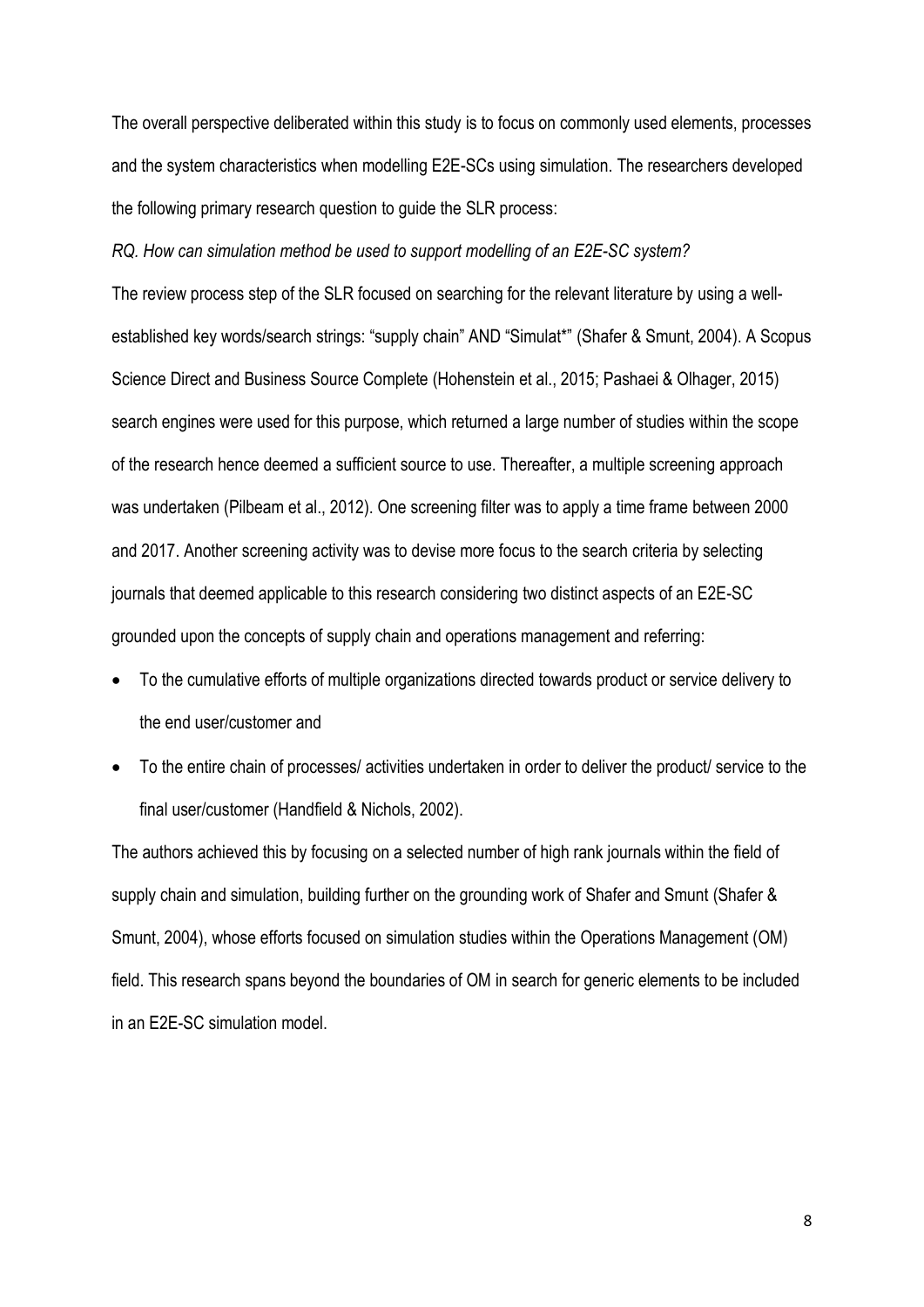Table 1 List of surveyed journals and papers selected for evaluation.

| No.            | <b>Journal Title</b>                                                                                                       | Abbr.          | Research<br>Domain  | Search string:<br>"supply chain<br>"AND "simulat*" | <b>Selected</b><br>Studies on<br>E2E-SC ^^ |
|----------------|----------------------------------------------------------------------------------------------------------------------------|----------------|---------------------|----------------------------------------------------|--------------------------------------------|
| 1              | International Journal of Production Research (3)                                                                           | <b>IJPR</b>    | OM;<br>OPS&TECH     | 197                                                | 65                                         |
| $\overline{2}$ | International Journal of Production Economics (3)                                                                          | <b>IJPE</b>    | OM;<br>OPS&TECH     | 160                                                | 50                                         |
| 3              | European Journal of Operational Research (4)                                                                               | <b>EJOR</b>    | OR&MS               | 82                                                 | 28                                         |
| 4              | Computers and Industrial Engineering (2)                                                                                   | CAIE           | IE/ENG;<br>OPS&TECH | 74                                                 | 25                                         |
| 5              | International Journal of Simulation and Process<br>Modelling (N/A)                                                         | <b>IJSPM</b>   | <b>SPM</b>          | 45                                                 | 8                                          |
| 6              | International Journal of Physical Distribution and<br>Logistics Management (2)                                             | <b>IJPDLM</b>  | OPS&TECH            | 23                                                 | 6                                          |
| 7              | Journal of the Operational Research Society (3)                                                                            | <b>JORS</b>    | OR&MS               | 23                                                 | 8                                          |
| 8              | International Journal of Simulation Modelling (N/A)                                                                        | <b>IJSIMM</b>  | <b>CS</b>           | 25                                                 | 6                                          |
| 9              | Computers and Operations Research (3)                                                                                      | COR            | OR&MS               | 21                                                 | 8                                          |
| 10             | Simulation Modelling Practice and Theory (2)                                                                               | <b>SMPT</b>    | SSM;<br>OR&MS       | 23                                                 | 12                                         |
| 11             | Production and Operations Management (4)                                                                                   | POM            | OM;<br>OPS&TECH     | 17                                                 | 5                                          |
| 12             | Omega: The International Journal of Management<br>Science (3)                                                              | OME            | OR&MS               | 18                                                 | $\overline{7}$                             |
| 13             | Supply Chain Management: An International (3)                                                                              | SCM: IJ        | OR&MS<br>OPS&TECH   | $\overline{21}$                                    | $\overline{2}$                             |
| 14             | Decision Sciences (3)                                                                                                      | <b>DS</b>      | OR&MS               | 12                                                 | 1                                          |
| 15             | IIE Transactions (3)                                                                                                       | $\mathsf{IIE}$ | IE/ENG;<br>OR&MS    | 12                                                 | 0                                          |
| 16             | Interfaces (2)                                                                                                             | <b>INFCS</b>   | OR&MS               | 13                                                 | 5                                          |
| 17             | Annals of Operations Research (3)                                                                                          | <b>AOR</b>     | OR&MS               | 15                                                 | 3                                          |
| 18             | Journal of Operations Management (4*)                                                                                      | <b>JOM</b>     | OM:<br>OPS&TECH     | 10                                                 | 5                                          |
| 19             | Journal of Simulation (1)                                                                                                  | <b>JOS</b>     | OR&MS               | 12                                                 | 1                                          |
| 20             | International Journal of Operations and Production<br>Management (4)                                                       | <b>IJOPM</b>   | OM;<br>OPS&TECH     | 8                                                  | 3                                          |
| 21             | Operations Research (4*)                                                                                                   | 0R             | OR&MS               | 9                                                  | $\overline{2}$                             |
| 22             | <b>IEEE Transactions on Engineering Management</b><br>(3)                                                                  | IEEE-<br>TEM   | IE/ENG;<br>OPS&TECH | 7                                                  | $\overline{2}$                             |
| 23             | International Journal of Modelling and Simulation<br>(N/A)                                                                 | <b>IJMS</b>    | CS/ENG/M            | 6                                                  | 3                                          |
| 24             | Management Science (4*)                                                                                                    | MS             | OR&MS               | 3                                                  | $\pmb{0}$                                  |
| 25             | Naval Research Logistics (3)                                                                                               | <b>NRL</b>     | OR&MS               | 3                                                  | 0                                          |
| 26             | Journal of Supply Chain Management (3)                                                                                     | <b>JSCM</b>    | OPS&TECH            | $\overline{2}$                                     | 0                                          |
| 27             | Harvard Business review (3)                                                                                                | <b>HBR</b>     | ETHICS-<br>CSR-MAN  | $\mathbf 0$                                        | 0                                          |
| 28             | Production and Inventory Management Journal<br>(N/A)                                                                       | PIM            | <b>IE/ENG</b>       | $\mathbf 0$                                        | 0                                          |
|                | "The final number of papers identified through screening activities.<br>In <i>italics</i> journals added by this research. |                |                     | 841                                                | 255^^                                      |

Source: Chilmon (2018)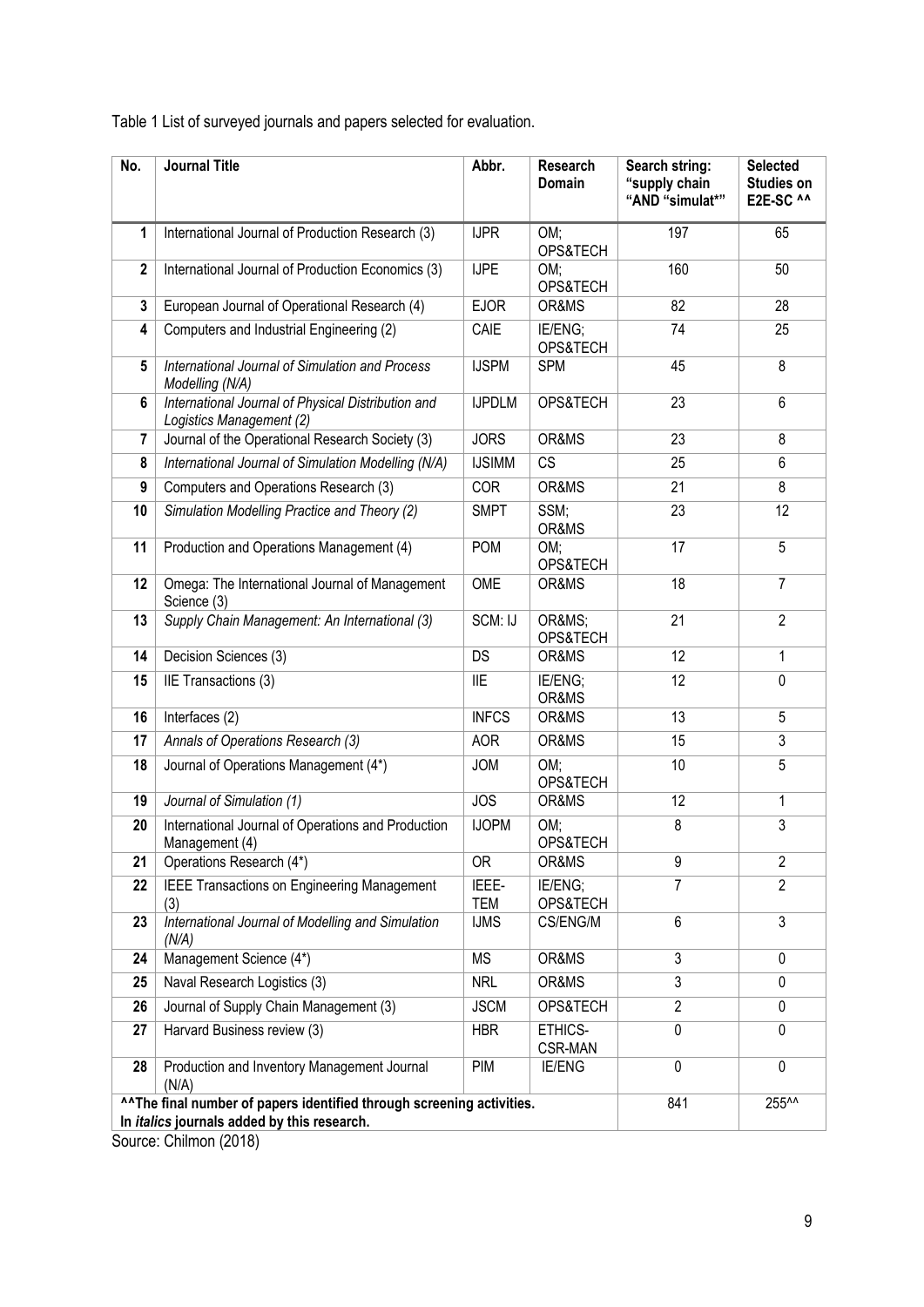With the aim to address the research questions, a further seven journals were added to Shafer and Smunt's list to integrate elements from the field of E2E-SC and simulation modelling. A similar approach was observed in Ashby et al. (2012), where additional journals were considered as relevant due to the interdisciplinary nature of the subject of inquiry. The list of selected journals is presented in the Table 1 (added journals are in italicized text).

Shafer and Smunt (2004) investigation into empirical simulation studies in Operations Management is believed to be having an angle of relevance to the scope of this research and was considered for identification of thematic categories and trends in the E2E-SC literature past the year of 2000. A "supply chain" search string was used as well as wildcard characters to search for variations of the word simulation (search string: "simulat\*") in the selected 28 journals, covering years between 2000 and 2017. The selection of articles was based on the appearance of the above search strings within the title, abstract, or key words of a paper. The search was performed in 3 databases: Scopus, EBSCO and Science Direct. This resulted in a total of 841 peer-reviewed journal publications, which were considered as a satisfactorily large number of studies for investigating the use of simulation modelling in E2E-SC.

Continuing on the quality assessment criteria and to provide more focus, a further review of the title, abstract and key words was conducted to ensure that all papers were adhering to the further search criteria, which were: "*entire supply chain" OR "extended supply chain" OR "complex supply chain" OR complex network/s OR "supply chain network" OR multi echelon OR "whole supply chain" OR "multi product" OR "multi-product" OR "extended enterprise" OR "complex system" OR "value chain"*. This resulted in elimination of 582 publication that were deemed outside of the research scope and a remainder was 259 papers. There were also 4 duplicates that were identified with the help of the End Note software, leaving the final number of 255 papers for review. The full list of the 255 journal papers chosen for data synthesis and evaluation is provided in Appendix 1. All selected articles were extracted to Microsoft Excel with the support of the Reuters Bibliographic Software End Note and then all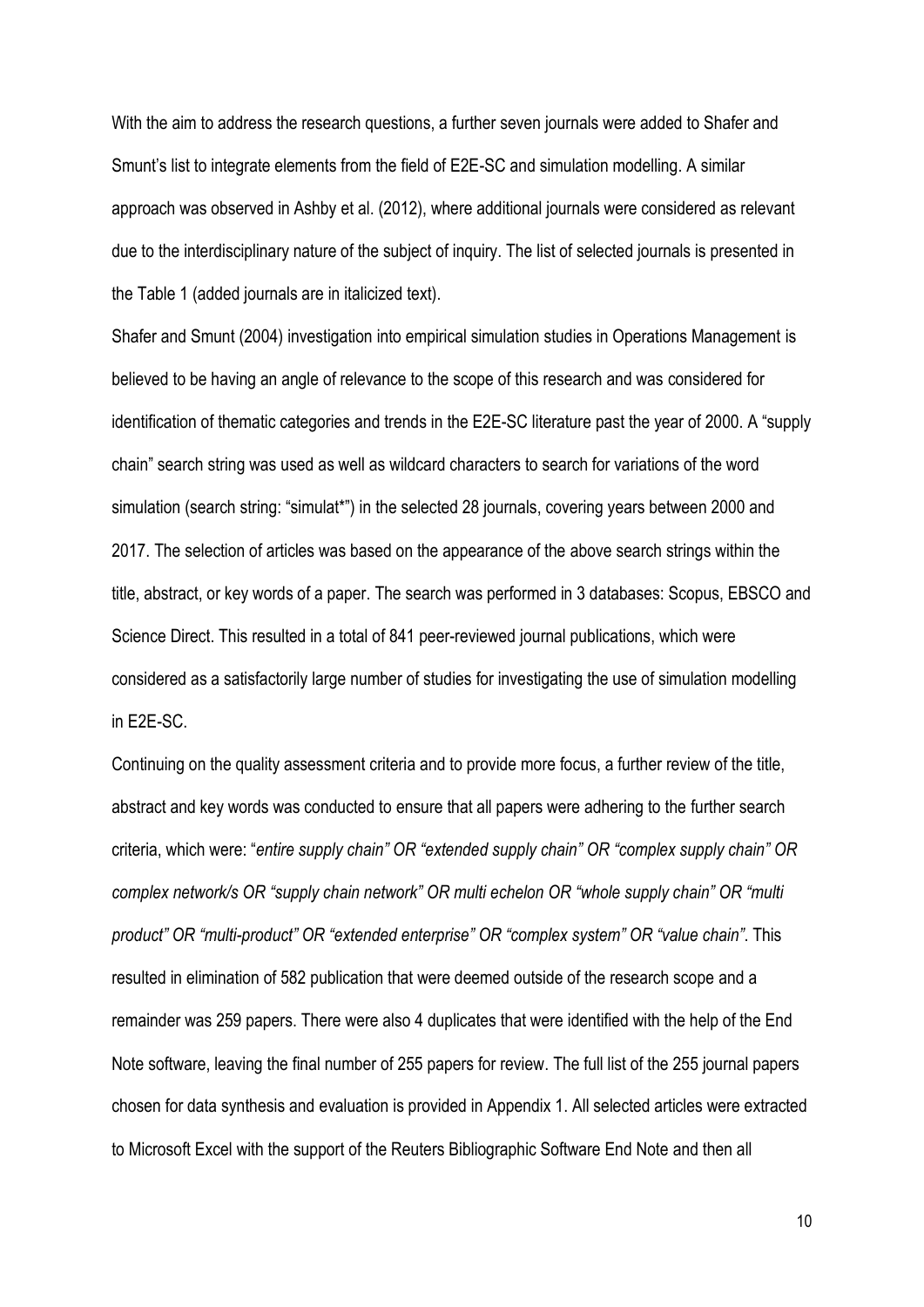selected journal papers were read, interrogated and classified into thematic and methodological categories. The use of Excel facilitated creation of supportive tables with thematic categories and the analysis of the collected data.

## **4. Review findings**

This section provides an overview of the SLR findings and presents the classified themes and categories that embrace the system thinking and complexity theory, with the view of underlining the relevance and application of complexity elements into generic modelling aspects when using simulation.

### **4.1. Journals**

This section provides an overview of the distribution of the selected papers by journal, thematic categories identified and most often used simulation modelling techniques. The review revealed that the majority (66%) of selected studies were published in four journals: International Journal of Production Research (IJPR), International Journal of Production Economics (IJPE), European Journal of Operational Research (EJOR) as well as Computers and Industrial Engineering (CIE) as highlighted in Figure 2. This indicates the most often researched areas are related to production and manufacturing, as per journals' aims and scope (Taylor and Francis 2013, Elsevier 2014). The selected journal papers covered the following research domains spanning from OM, OR&MS through Industrial Engineering/Engineering (IE/E), Computer Science (CS), Mathematics (M) to Simulation Process Modelling (SPM) and System Simulation and Modelling (SSM). OM prevailed in research on modelling E2E-SC systems using simulation. Shafer and Smunt's (Shafer & Smunt, 2004) categorisation of studies, which focused on empirical simulation in OM was used as a starting point.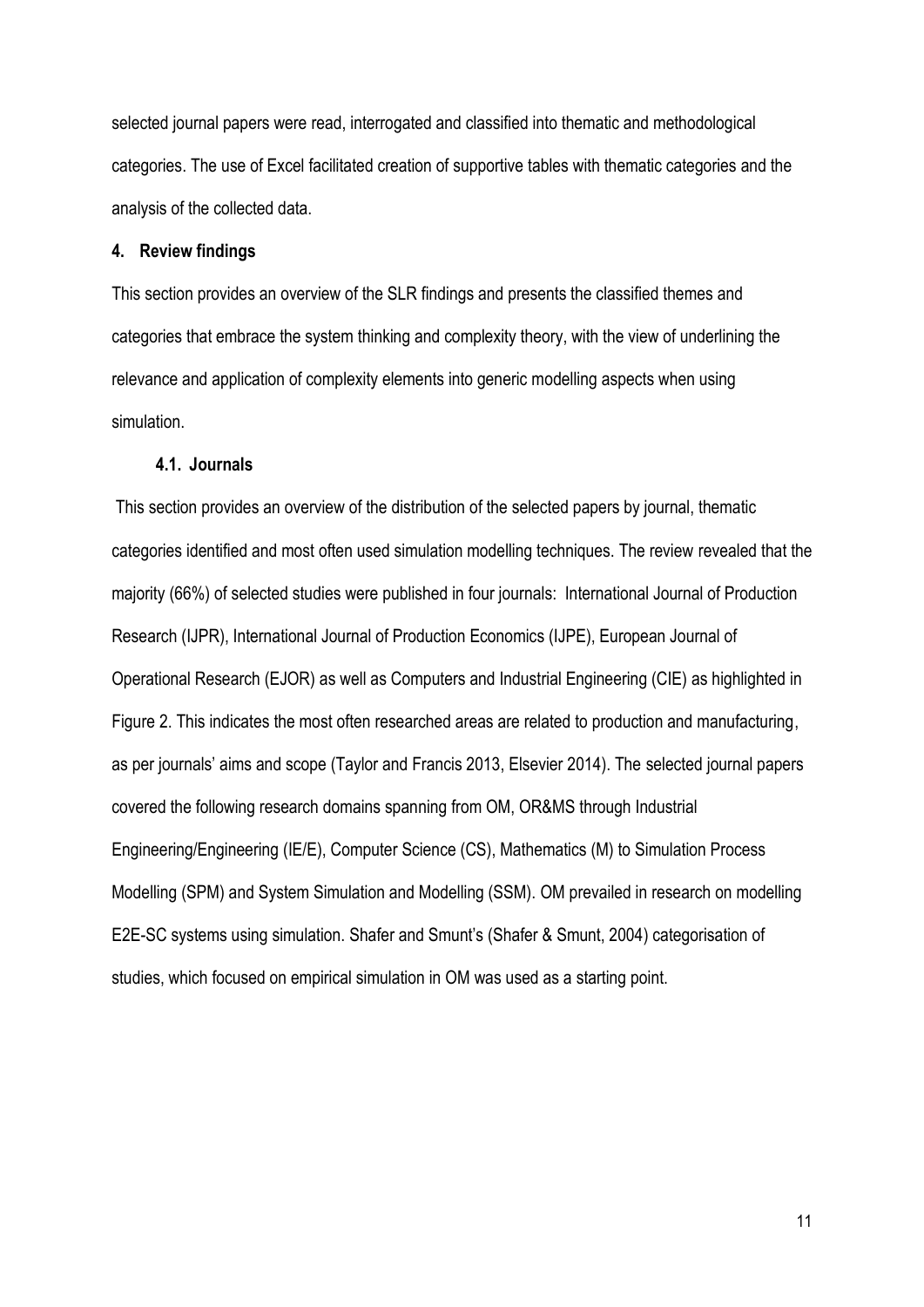





The summary provided by Shafer and Smunt's (Shafer & Smunt, 2004) identified scheduling as the matter of inquiry that was the most recurrent. This was followed by capacity planning and the cellular manufacturing categories. Although, this paper considered thematic categories highlighted by Shafer and Smunt (Shafer & Smunt, 2004), these were viewed from an E2E-SC system perspective. This study identified a set of new categories, which are going to be discussed in the following section.

# **4.2. Thematic categories**

The review of the 255 studies determined that most frequent subjects of inquiry for simulation modelling in E2E-SC systems are SCM and inventory management (categories also identified by Shafer and Smunt (2004)). The current research also established 22 supplementary themes that have not been featured within the classification presented by Shafer and Smunt (Shafer & Smunt, 2004) (presented in italics in Table 2).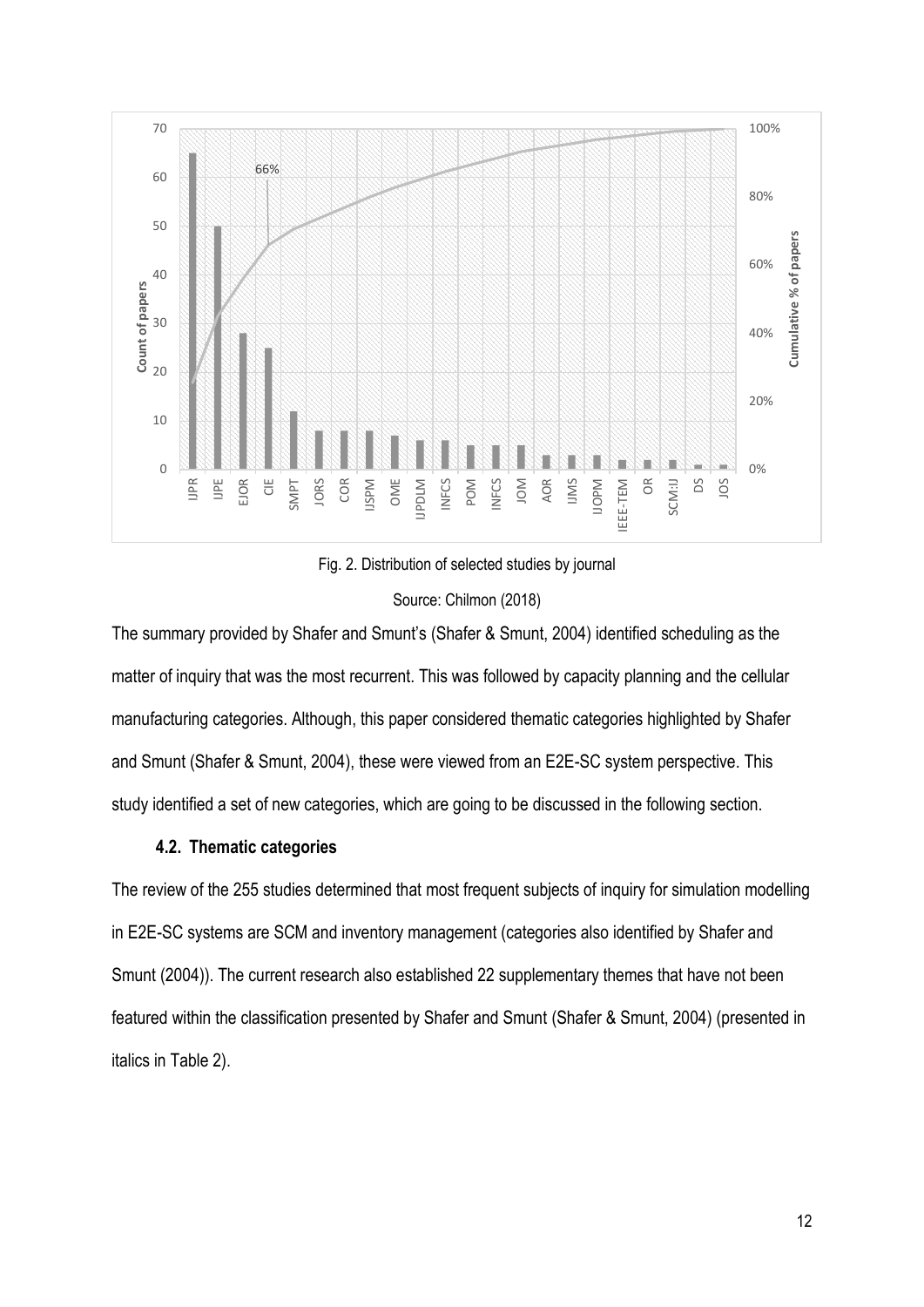# Table 2 Classification of papers based on common themes and simulation modelling techniques

|                                               | <b>Simulation Method Used</b> |                |                         |                         |                |                |                   |                  |                |                          |            |
|-----------------------------------------------|-------------------------------|----------------|-------------------------|-------------------------|----------------|----------------|-------------------|------------------|----------------|--------------------------|------------|
| <b>Model Theme</b>                            | Antcl (smltS)                 | <b>DES</b>     | <b>SD</b>               | <b>ABS</b>              | <b>Hbrd</b>    | MC/QS          | Literature review | $\overline{OOS}$ | <b>MAS</b>     | simulation game          | <b>PDS</b> |
| <b>SCM</b>                                    | 36                            | 10             | $\overline{7}$          | 8                       | $\overline{7}$ |                | 3                 | $\overline{1}$   |                |                          |            |
| Inventory management                          | 36                            | 12             | $\overline{1}$          | $\overline{2}$          | 2              | $\mathfrak{Z}$ | $\overline{1}$    | $\overline{1}$   | $\overline{1}$ |                          |            |
| SC dynamics (Bullwhip)                        | 21                            | $\overline{4}$ | 14                      | $\overline{4}$          | $\overline{4}$ | $\overline{5}$ | 3                 | $\overline{1}$   | $\overline{1}$ | $\overline{1}$           |            |
| SC network                                    | 20                            | 9              | -1                      | $\overline{\mathbf{1}}$ | $\overline{2}$ | 3              |                   | -1               |                |                          |            |
| Information sharing/ uncertainty              | 11                            | $\overline{8}$ |                         | 5                       |                | $\overline{3}$ |                   |                  |                |                          |            |
| SC performance                                | 9                             | $\overline{7}$ | 3                       | $\overline{2}$          | 3              |                | 2                 |                  |                |                          |            |
| Production planning and inventory control     | 15                            | $\mathbf{3}$   | -1                      |                         | 2              |                | 2                 |                  | $\overline{1}$ |                          |            |
| Collaboration (co-ordination)                 | $\overline{7}$                | 3              |                         | 8                       | $\overline{1}$ |                | $\overline{ }$    |                  |                |                          |            |
| SC Design/redesign                            | 8                             | $\overline{7}$ | -1                      | $\overline{\mathbf{1}}$ | $\overline{2}$ | $\overline{2}$ |                   |                  |                |                          |            |
| Manufacturing / remanufacturing               | $\overline{7}$                | 3              | 3                       |                         | 2              | $\overline{1}$ | $\overline{1}$    |                  |                |                          |            |
| Modelling                                     | 6                             | 4              |                         | $\overline{2}$          | $\overline{2}$ |                | 3                 |                  |                |                          |            |
| Production-Distribution                       | 10                            | $\overline{1}$ |                         |                         | $\overline{1}$ |                |                   |                  |                | $\overline{\phantom{a}}$ |            |
| Strategy                                      | 9                             |                | $\mathfrak{D}$          | $\overline{2}$          | -1             | -1             |                   |                  |                |                          |            |
| Production Planning & Scheduling              | $\overline{\mathbf{4}}$       | $\overline{2}$ | $\overline{\mathbf{1}}$ |                         | $\mathbf{3}$   | $\overline{3}$ | -1                |                  |                |                          |            |
| Transport & Logistics                         | 9                             | $\mathbf{3}$   |                         |                         | $\mathbf{1}$   |                | $\overline{1}$    |                  |                |                          |            |
| Reverse SC (Logistics)                        | 4                             | 3              | $\overline{2}$          |                         |                | $\overline{1}$ |                   |                  |                |                          |            |
| Closed Loop SC                                | $\overline{4}$                | $\overline{1}$ | $\Delta$                |                         |                |                |                   |                  |                |                          |            |
| SC risk                                       | $\overline{4}$                | 3              |                         |                         | $\overline{1}$ |                | $\overline{1}$    |                  |                |                          |            |
| Process management                            | $\overline{4}$                | 2              | $\mathbf{1}$            |                         |                |                |                   |                  |                |                          |            |
| Order Fulfilment                              | $\overline{4}$                | $\mathbf{1}$   | $\overline{1}$          |                         | 2              |                |                   |                  |                |                          |            |
| Capacity planning / management                | $\overline{2}$                | $\overline{1}$ | 3                       |                         |                |                |                   |                  |                |                          |            |
| SC Planning & Control                         | $\overline{4}$                |                |                         | -1                      |                | -1             | -1                |                  |                |                          |            |
| Purchasing                                    | $\overline{2}$                |                |                         | 3                       |                |                |                   | $\mathbf{1}$     |                |                          |            |
| <b>DSF</b> (Decision Support framework)       | $\overline{2}$                | 2              | $\overline{1}$          |                         |                |                |                   |                  |                |                          |            |
| NPDiv (new product development)               | $\overline{2}$                | $\mathbf{1}$   |                         |                         | -1             | -1             | -1                |                  |                |                          |            |
| IT                                            | $\overline{4}$                | $\mathbf{1}$   | -1                      |                         |                |                |                   |                  |                |                          |            |
| Forecasting                                   | $\overline{1}$                | $\overline{2}$ | $\overline{2}$          |                         |                |                |                   |                  |                |                          |            |
| Outsourcing                                   | 5                             |                |                         |                         |                |                |                   |                  |                |                          |            |
| SC resilience                                 | $\overline{2}$                | $\overline{2}$ |                         |                         |                | $\overline{1}$ |                   |                  |                |                          |            |
| SC integration/synchronisation                | 3                             | $\mathbf{1}$   |                         |                         |                |                |                   |                  |                |                          |            |
| SC Config                                     | $\overline{3}$                | $\overline{1}$ |                         |                         |                |                |                   |                  |                |                          |            |
| SC Process (SCP) design                       | 3                             |                |                         |                         |                |                |                   |                  |                |                          |            |
| Mass customisation                            | $\overline{1}$                | $\overline{1}$ |                         |                         |                |                |                   |                  |                |                          |            |
| System Re-engineering                         | $\overline{1}$                | $\overline{2}$ |                         |                         |                |                |                   |                  |                |                          |            |
| Physical Internet (PI)                        | $\mathbf{3}$                  |                |                         |                         |                |                |                   |                  |                |                          |            |
| Resource allocation/sharing                   | $\overline{2}$                |                |                         |                         |                |                |                   |                  |                |                          |            |
| Batching / Batch processing                   |                               | -1             | -1                      |                         |                |                |                   |                  |                |                          |            |
| NPDiff (new product diffusion)                |                               |                | -1                      | $\overline{1}$          |                |                |                   |                  |                |                          |            |
| <b>Manpower Planning</b>                      |                               |                |                         |                         |                |                |                   |                  |                |                          |            |
| Exogenous shock                               |                               |                |                         |                         |                |                |                   |                  |                |                          |            |
| <b>Behavioural operations</b>                 |                               |                |                         |                         |                |                |                   |                  |                | $\overline{1}$           |            |
| Machine learning                              | 1                             |                |                         |                         |                |                |                   |                  |                |                          |            |
| <b>Extended Producer Responsibility (EPR)</b> |                               |                |                         |                         |                |                |                   |                  |                |                          |            |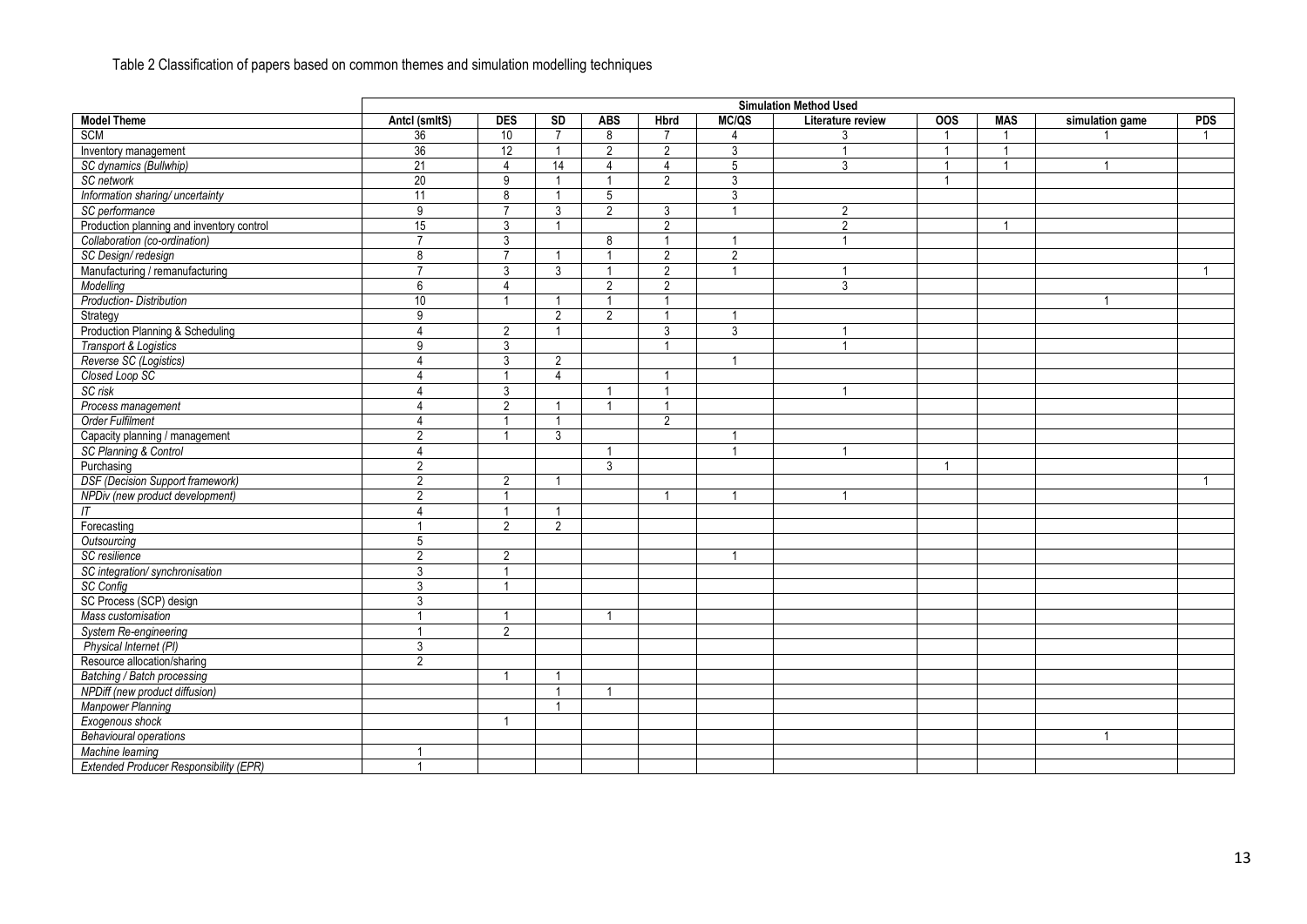The newly identified themes presented in italics in Table 2 highlight that the highest number of studies focused on SC dynamics (Bullwhip Effect), with high significance also devised to SC network, information sharing/uncertainty, SC performance, SC collaboration (co-ordination), SC design, modelling moving onto production distribution and transport and logistics. This extends beyond Shafer and Smunt's (2004) selection of themes into categories that not only cover features of entire E2E-SC systems, but also highlight the heterogeneity of the SCM doctrine and how it impacts on modelling E2E-SC. In fact, many of the additional themes have proved to have a noteworthy impact on SCs behaviour, dynamics or structure and were considered in order to enrich the knowledge on E2E-SCs and its properties i.e. the study of Cannella et al. (2008), which investigated the impact of SC dynamics on inventory management and the entire system performance.

It can be observed that in the past years, the research efforts in modelling E2E-SCs have veered towards SCM adopting varied frameworks or classifications. The SCM is one the most frequently used categories predominantly featured in research studies adopting analytical method supported by simulation study modelling technique. These have not only emerged from quantitative aspects and modelling techniques, but persist to be derivatives of various epistemological dimensions (Soni & Kodali, 2013). These epistemological dimensions are reflected in the thematic categories identified in Table 2 where the knowledge is developed by studying various structural elements of an E2E-SC such as policies, flows, processes, products, strategies. Furthermore, the complex nature of E2E-SC systems goes beyond structure into the organisational and behavioural aspects with more sophisticated modelling techniques being used. This has culminated in the shift of the OM philosophy towards a more radical approach and appreciation of a wider range of disciplines thus embracing their contribution to the generic SC field and knowledge development. The next section will focus on discussing the simulation modelling techniques used to model the heterogeneity of the research on E2E-SC systems.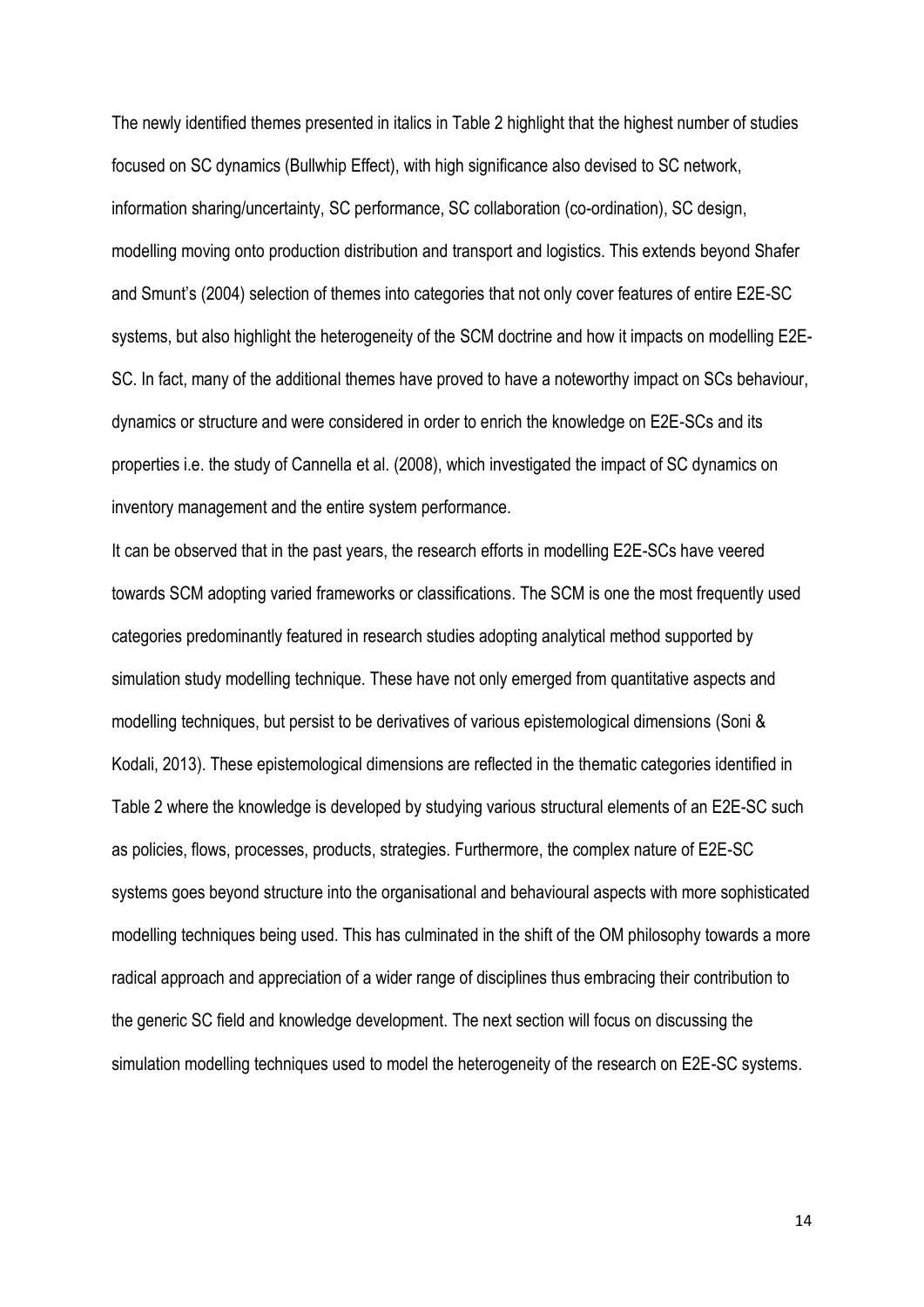### **4.3. Simulation methods**

Simulation modelling techniques have been explicitly used within research on topics that consider the interface between various cross-disciplinary areas within complex systems. The following aspects should be considered before choosing simulation as an appropriate modelling technique (Shannon, 1975):

- No mathematical formulation could solve the problem in hand, or a mathematical problem has no analytical resolution methods,
- Simulation is the most applicable and less costly tool,
- The requirement is to observe the SC performance over time.

Modelling complex E2E-SCs is not a trivial exercise and all the above-mentioned points would almost certainly apply to a higher or lesser extent within studies on such systems, hence the use of a simulation method is quite often observed. For that reason, this method is of an interest within this paper, with the aim to comprehend how and why simulation is used in studies on complex systems as well as how such methodology would apply to modelling E2E-SCs.

The literature shows multiple attempts by Min and Zhou (2002) and Lee and Kim (2002) to classify SC models into either static, dynamic, analytical, deterministic, simulation or hybrid models. The existing classifications appear to have focused on characteristics or particulars of the system to be modelled and/or a specific SC research agenda. Studies that seem to have addressed matters such as SC coordination and system dynamics (Chan & Chan, 2010) often build upon the existing models classifications to further the knowledge on certain SC system aspects or areas. In addition, others focused on definite modelling techniques and looked into the broader application of such modelling methods (Hwarng et al. 2005; Chatfield et al., 2007). This research evaluates whether these classifications could apply to modelling E2E-SCs, attempting to gather the elements within simulation methodology that should be regarded as a common 'denominator' in modelling studies' classifications.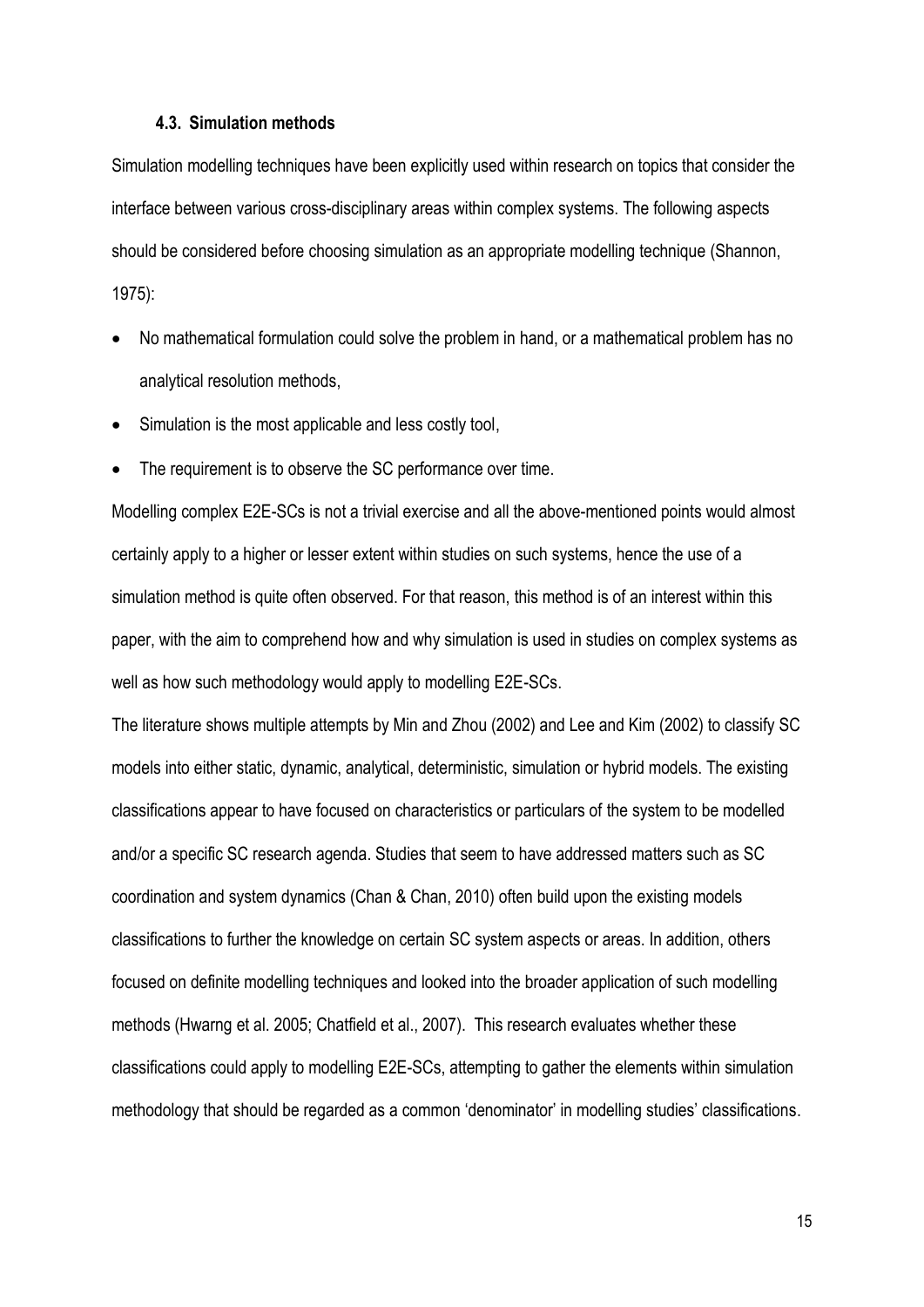The literature reviewed shows the following simulation modelling techniques used to study E2E-SC systems:

- Agent based simulation (ABS) an approach to modelling systems as autonomous and intelligent entities often incorporating existing decision modelling techniques (i.e., optimization or heuristics) and knowledge from diverse disciplines (game theory, biology, computational intelligence) (Govindu & Chinnam, 2010);
- Discrete-event simulation (DES) an approach that models the system as activities and queues that change at discrete points of time (Tako & Robinson, 2009);
- System dynamics (SD) an approach that studies the dynamic behaviour of systems that incorporates a feedback concept into the system model and uses visual representation which is then translated into mathematical formulas by computer software (Poles, 2013);
- Monte Carlo/Queuing simulation (MCQS) a modelling approach that simulates a system by varying its parameters according to pre-determined distributions in order to obtain statistical inferences (Pezeshki, Baboli, Cheikhrouhou, Modarres, & Akbari Jokar, 2013);
- Analytical Model/ Simulation Study (AM/SS) a modelling approach that is based on developing complex analytical techniques supported by simulation;
- Hybrid simulation (Hbrd) a modelling approach based on developing a platform or architecture that combines/mixes two or more modelling techniques (Y. J. Son & Venkateswaran, 2005), (Venkateswaran & Son, 2009);
- Parallel and Distributed Simulation (PDS) an approach that simulates system as multiple models developed on various computers but run in a co-ordinated manner (Iannone, 2007);
- Object-oriented Simulation (OOS) a design methodology based on objects and classes, where the objects define a structure of the model and classes comprise of generalisations of certain objects which share the same data structure of behaviour.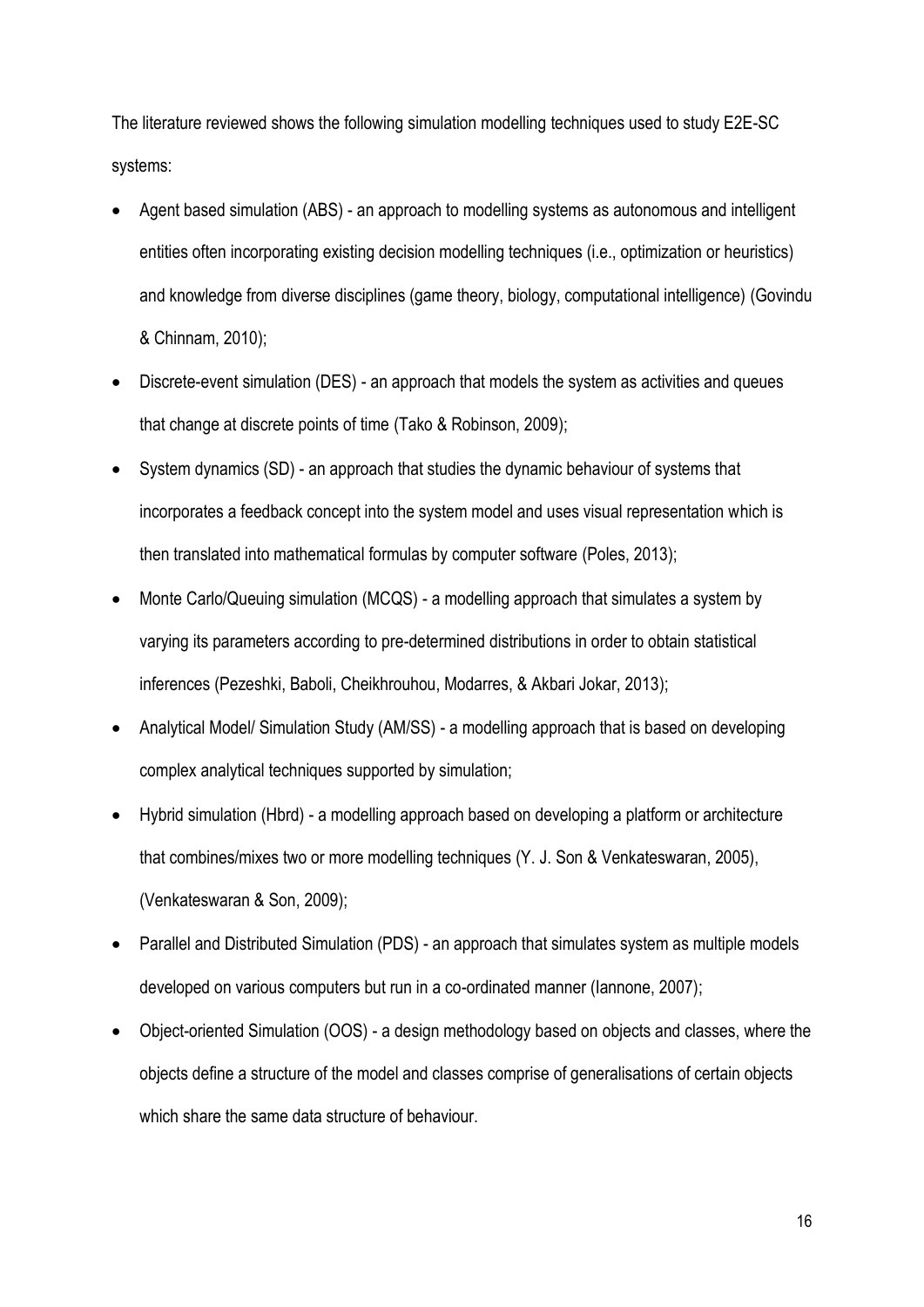These modelling techniques have been used to address a specific aspect/s within selected thematic categories. The review presents the most significant modelling approaches starting from purely simulation techniques such as ABS, DES and SD through MC/QS and closes the classification with mixed or combined modelling approaches, where simulation has been used alongside other modelling technique/s. The classification presented also considers object-oriented modelling or parallel and distributed simulation, however, it was observed that these modelling approaches were often derived from one of the other categories presented above. A summary of all simulation methods used is presented in Table 3. This includes 8 papers that provided literature reviews and two papers which discussed the benefits of developing a simulation game to provide a practical explanation of theories surrounding SCM or bullwhip effect. These papers did not discuss the modelling approach taken hence were kept as separate categories.

The review found that majority of the selected papers seemed to have focused on analytical models as a primary research approach and a simulation study was conducted to address computational difficulties or to enlarge the scope of the model. Moreover, it has been observed that a simulation technique has been often used within E2E-SC as a facilitator, helping to solve otherwise difficult mathematical problems, i.e. solution to intractable mathematical calculations or as a search engine for the optimal or near optimal input/output parameters that are to be considered in the mathematical formulation (Chiu & Huang, 2003).

It has been noticed that more often research combined different methodologies with simulation such as in Rabelo et al. (2007), where neural networks were used to build on the knowledge gained from developed SD simulation model to learn and identify the impacts as well as consequences of changes in key parameters on SC system behaviour. In that case a sequential use of simulation and artificial intelligence methods has been observed.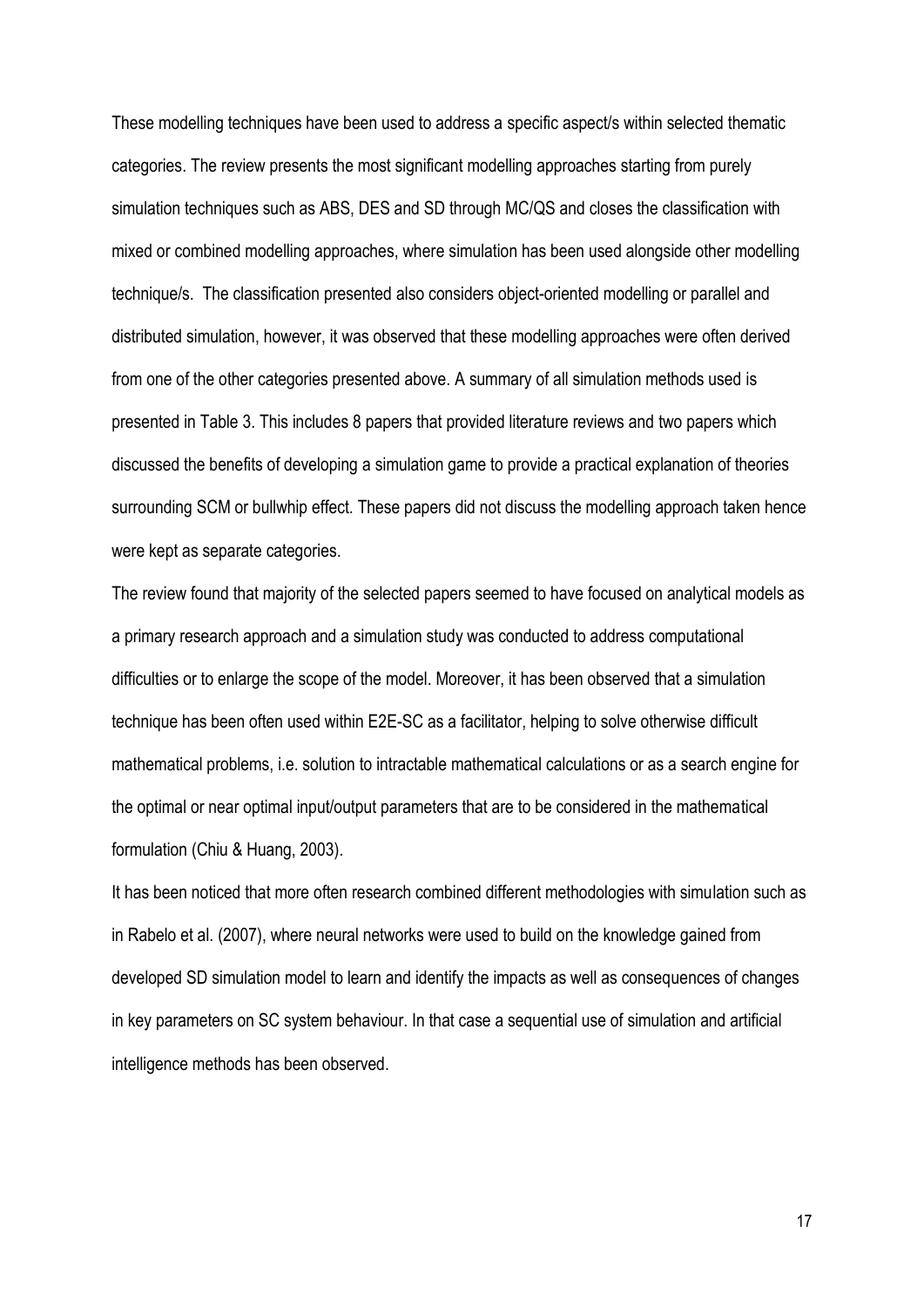| Count of<br>Title      |                 | Simulation method used |                 |                |                       |              |                |              |                |                 |                    |                         |
|------------------------|-----------------|------------------------|-----------------|----------------|-----------------------|--------------|----------------|--------------|----------------|-----------------|--------------------|-------------------------|
| <b>Source</b><br>title | <b>ABS</b>      | Antcl<br>(smltS)       | <b>DES</b>      | <b>Hbrd</b>    | Literature<br>review* | <b>MAS</b>   | MC/QS          | <b>OOS</b>   | <b>PDS</b>     | $\overline{SD}$ | simulation<br>game | Grand<br><b>Total</b>   |
| <b>AOR</b>             |                 | 3                      |                 |                |                       |              |                |              |                |                 |                    | $\overline{3}$          |
| CIE                    | $\overline{2}$  | $\overline{13}$        | 5               | $\overline{2}$ | $\mathbf{1}$          |              | $\mathbf{1}$   |              |                | $\overline{1}$  |                    | 25                      |
| COR                    | $\mathbf{1}$    | $\overline{4}$         |                 | $\mathbf{1}$   |                       |              |                |              |                | $\overline{2}$  |                    | $\overline{8}$          |
| DS                     |                 | $\mathbf{1}$           |                 |                |                       |              |                |              |                |                 |                    | $\mathbf{1}$            |
| <b>EJOR</b>            | $\overline{2}$  | 19                     | $\overline{2}$  | $\mathbf{1}$   |                       |              | $\overline{2}$ |              |                | $\overline{2}$  |                    | 28                      |
| IEEE-<br>TEM           |                 |                        | $\overline{1}$  | $\mathbf{1}$   |                       |              |                |              |                |                 |                    | $\overline{2}$          |
| <b>INFCS</b>           |                 | $\overline{4}$         |                 |                |                       |              |                |              |                | $\mathbf{1}$    |                    | $\overline{5}$          |
| <b>IJMS</b>            | $\mathbf{1}$    |                        |                 | $\mathbf{1}$   |                       |              |                | $\mathbf{1}$ |                |                 |                    | 3                       |
| <b>IJOPM</b>           |                 | $\overline{2}$         |                 |                |                       |              | $\mathbf{1}$   |              |                |                 |                    | 3                       |
| <b>IJPDLM</b>          |                 |                        | $\overline{3}$  | $\overline{1}$ | $\mathbf{1}$          |              |                |              |                | $\mathbf{1}$    |                    | $\overline{6}$          |
| <b>IJPE</b>            | $\overline{5}$  | $\overline{24}$        | 10              | $\overline{4}$ | $\overline{1}$        |              | $\overline{5}$ |              |                | $\overline{2}$  |                    | $\overline{51}$         |
| <b>IJPR</b>            | $\overline{8}$  | $\overline{31}$        | $\overline{13}$ | $\overline{5}$ | $\overline{2}$        |              | $\overline{4}$ |              |                | $\overline{4}$  |                    | 67                      |
| <b>IJSPM</b>           |                 | $\mathbf{1}$           | $\overline{4}$  | $\overline{1}$ |                       |              | $\mathbf{1}$   |              |                |                 | $\mathbf{1}$       | $\overline{\mathbf{8}}$ |
| <b>IJSIMM</b>          |                 | $\overline{5}$         |                 |                |                       |              |                |              |                | $\mathbf{1}$    |                    | $\overline{6}$          |
| IJ:SCM                 |                 |                        | $\mathbf{1}$    |                | $\mathbf{1}$          |              |                |              |                |                 |                    | $\overline{2}$          |
| <b>JOM</b>             |                 | $\overline{3}$         |                 |                |                       |              | $\mathbf{1}$   |              |                | $\overline{1}$  |                    | $\overline{5}$          |
| JOS                    |                 | $\overline{1}$         |                 |                |                       |              |                |              |                |                 |                    | $\mathbf{1}$            |
| <b>JORS</b>            | $\mathbf{1}$    | $\overline{2}$         |                 | $\overline{1}$ | $\overline{1}$        |              |                | $\mathbf{1}$ | $\overline{1}$ | $\overline{1}$  |                    | $\overline{\mathbf{8}}$ |
| OME                    |                 | $\overline{4}$         | $\overline{1}$  | $\overline{1}$ |                       | $\mathbf{1}$ |                |              |                |                 |                    | $\overline{7}$          |
| OR                     |                 | $\overline{2}$         |                 |                |                       |              |                |              |                |                 |                    | $\overline{2}$          |
| POM                    |                 | $\overline{2}$         |                 |                |                       |              | $\mathbf{1}$   |              |                | $\mathbf{1}$    | $\mathbf{1}$       | $\overline{5}$          |
| <b>SMPT</b>            | $\overline{2}$  | $\mathbf{1}$           | $\mathfrak{Z}$  | $\mathbf{1}$   | $\mathbf{1}$          |              |                | $\mathbf{1}$ | $\mathbf{1}$   | $\overline{2}$  |                    | 12                      |
| Grand<br>Total         | $\overline{22}$ | 122                    | 43              | 20             | $\overline{8}$        | $\mathbf{1}$ | 16             | 3            | $\overline{2}$ | 19              | $\overline{2}$     | 255                     |

Table 3 Count of Simulation methods used per journal

Parallel and distributed simulation models simulate system as multiple models developed on various computers but run in a coordinated manner often interconnected via a local or wide network (Iannone, Miranda, & Riemma, 2007). Such simulation models can be based on existing simulation technique as observed in Roy and Arunachalam (2004), where DES was utilized and large scale simulation models developed on multiple processors. This method has been considered as a part or characteristic of one of the above identified simulation modelling techniques. Research in modelling SC systems provides a wide range of detailed and often dedicated simulation models, which are difficult to replicate to other business types or SCs. Nevertheless, there is a lack of a generic modelling framework that brings a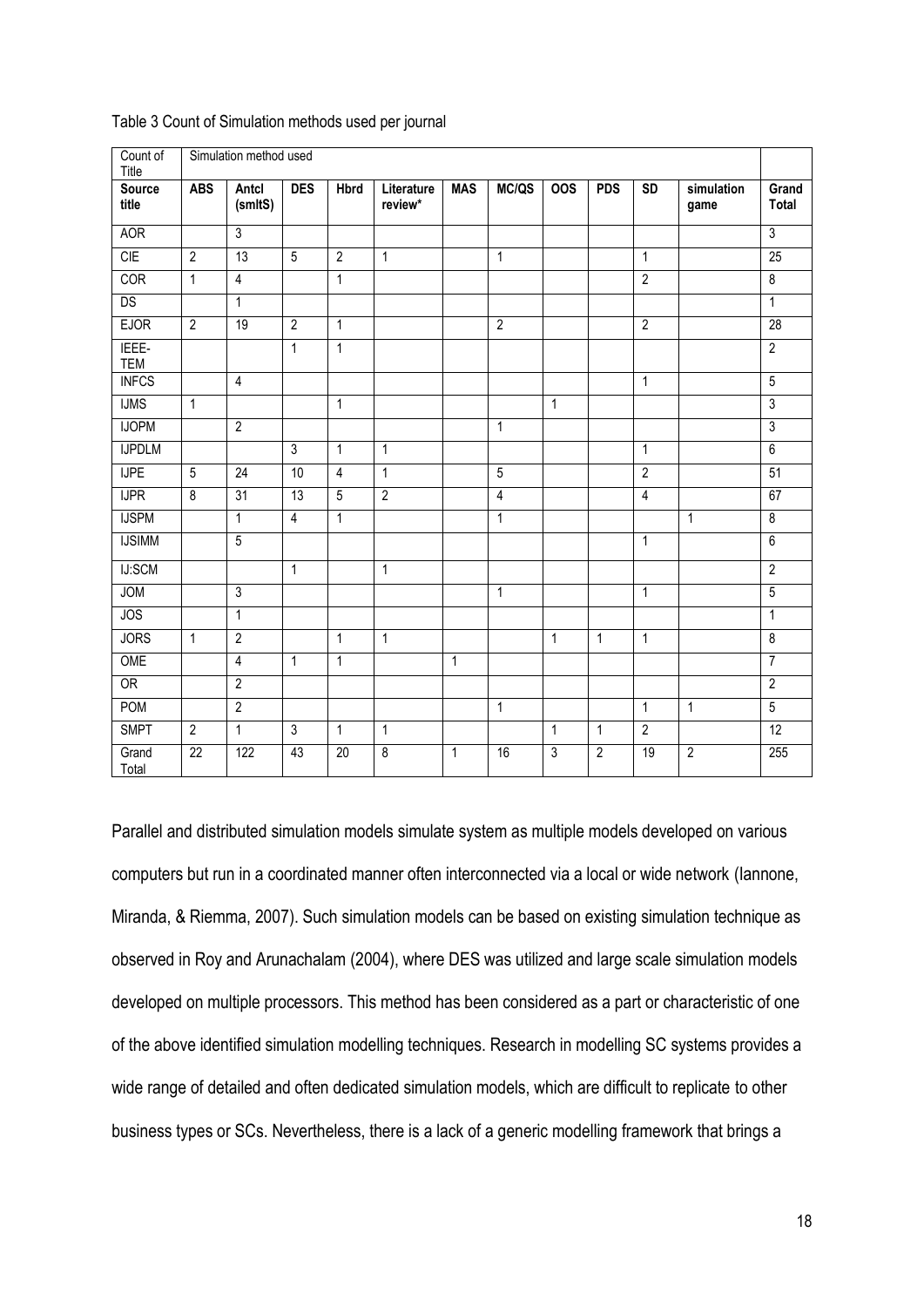holistic, yet simple to follow and understand view of an E2E-SC system to allow decision makers to adopt, change, manipulate and perform desired scenario analysis.

The identified simulation modelling techniques were further summarised in Table 4. The main research findings are described for each of the modelling techniques within selected studies as well as the potential challenges and issues in applying such methodology to modelling E2E-SC systems.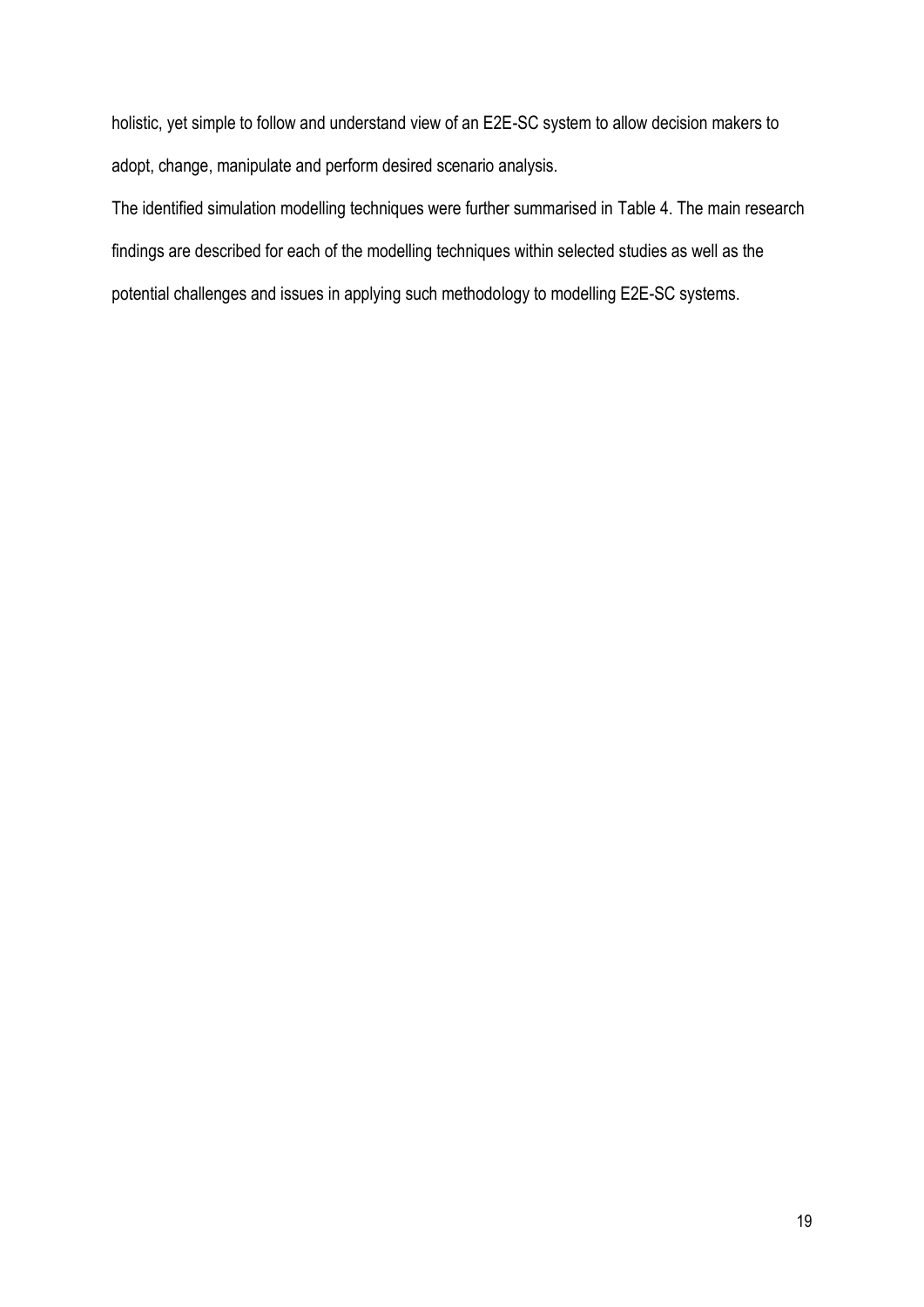Table 4 Review of end-to-end supply chain modelling techniques

| Modelling<br>Method                                                                          | Summary of research findings / challenges and issues                                                                                                                                                                                                                                                                                                                                                                                                                                                                                                                                                                                                                                                                                                                                                                                                                                                                                                                                                                                                                                                                                                                                                                                                                                                        | Authors                                                                                                                                                                                                                                                                                                                                                                                                                                                                                                                                                                                                                                                                                                                                                                                                   |
|----------------------------------------------------------------------------------------------|-------------------------------------------------------------------------------------------------------------------------------------------------------------------------------------------------------------------------------------------------------------------------------------------------------------------------------------------------------------------------------------------------------------------------------------------------------------------------------------------------------------------------------------------------------------------------------------------------------------------------------------------------------------------------------------------------------------------------------------------------------------------------------------------------------------------------------------------------------------------------------------------------------------------------------------------------------------------------------------------------------------------------------------------------------------------------------------------------------------------------------------------------------------------------------------------------------------------------------------------------------------------------------------------------------------|-----------------------------------------------------------------------------------------------------------------------------------------------------------------------------------------------------------------------------------------------------------------------------------------------------------------------------------------------------------------------------------------------------------------------------------------------------------------------------------------------------------------------------------------------------------------------------------------------------------------------------------------------------------------------------------------------------------------------------------------------------------------------------------------------------------|
| Agent Based<br>Simulation<br>(ABS)                                                           | Multi-agent (MA) approach allows modelling SC as a network or a system of<br>intelligent business units with hierarchical and autonomous characteristics.<br>ABS method used to model SCs behaviour capturing non-linear decisions making<br>and impact of various operational and strategic policies.<br>Agents' techniques allow incorporating knowledge from other disciplines i.e. social<br>science aspects and incorporating them into the model.<br>Multiple, complex and interacting components of an E2E-SC system studied as<br>complex adaptive system; agent software engineering approach is capable to<br>capture emergent behaviour of agents in the complex system.<br>Considers interactions between decision maker and quantitative model equations by<br>creating artificial intelligence developed as a computer program.<br>Intelligent agent technology permits to model vertical and horizontal processes within<br>SC structures, where multi-agents replicate SC partners, who exchange<br>information, collaborate, negotiate or make operational or strategic decisions.<br>Agents possess normative characteristics allowing for regulation of SC system<br>behaviour during simulation run.<br>Requires skilled programmer to develop agents and apply changes as models often | (Albino, Carbonara, & Giannoccaro, 2007; Allwood & Lee,<br>2005; Amini, Wakolbinger, Racer, & Nejad, 2012; Caridi,<br>Cigolini, & De Marco, 2005; Chong, Wang, Yue Tan, &<br>Cheong, 2014; H. Dai, Lin, & Long, 2014; Datta & Christopher,<br>2011; Roberto Dominguez, Cannella, & Framinan, 2014;<br>Ferreira & Borenstein, 2011; Govindu & Chinnam, 2010;<br>Kaihara, 2001; Labarthe, Espinasse, Ferrarini, & Montreuil,<br>2007; J. S. K. Lau, Huang, & Mak, 2004; G. Li, Yang, Sun, Ji,<br>& Feng, 2010; J. Li & Sheng, 2011; J. Li, Sheng, & Liu, 2010;<br>Meng, Li, Liu, & Chen, 2017; K. J. Mizgier, Wagner, & Holyst,<br>2012; Ponte, Sierra, de la Fuente, & Lozano, 2017; C. Yu,<br>Wong, & Li, 2017; D. Z. Zhang, Anosike, Lim, & Akanle, 2006;<br>W. G. Zhang, Zhang, Mizgier, & Zhang, 2017) |
|                                                                                              | developed to handle specific problem or context.<br>Research work focused on focal company or on solving/addressing particular<br>problem.<br>Lack of studies/models representing E2E-SC.<br>ABS or MA simulation models may be difficult to validate, and analysis of results may<br>be difficult to explain.                                                                                                                                                                                                                                                                                                                                                                                                                                                                                                                                                                                                                                                                                                                                                                                                                                                                                                                                                                                              |                                                                                                                                                                                                                                                                                                                                                                                                                                                                                                                                                                                                                                                                                                                                                                                                           |
| <b>Discrete</b><br>Event<br>Simulation<br>(DES)<br>Object<br>Oriented<br>Simulation<br>(OOS) | DES used to examine different aspects relative to E2E-SC systems, for instance SC<br>configurations considering given set of operational parameters, in terms of<br>number of SC levels, echelons, policies and linkages<br>Design of Experiment (DoE) is often used to evaluate various simulation scenarios<br>SC boundaries are set depending on the criticality of the processes and flow of<br>materials and information<br>DES often used for modelling operational aspects of SCs; incorporating OM/MS and<br>OR techniques within simulation model, for example integrating Excel                                                                                                                                                                                                                                                                                                                                                                                                                                                                                                                                                                                                                                                                                                                   | (Alqahtani & Gupta, 2017; E. Bottani & Montanari, 2010;<br>Byrne & Heavey, 2006; Carvalho, Barroso, MacHado,<br>Azevedo, & Cruz-Machado, 2012; Cigolini, Pero, Rossi, &<br>Sianesi, 2014; Francesco Costantino, Gravio, Shaban, &<br>Tronci, 2015; Dev, Shankar, Dey, & Gunasekaran, 2014;<br>Duarte, Fowler, Knutson, Gel, & Shunk, 2007; Elia & Gnoni,<br>2015; Fridgen, Stepanek, & Wolf, 2015; Gumrukcu, Rossetti, &<br>Buyurgan, 2008; Gupta, Ko, & Min, 2002; Hwarng, Chong, Xie,                                                                                                                                                                                                                                                                                                                   |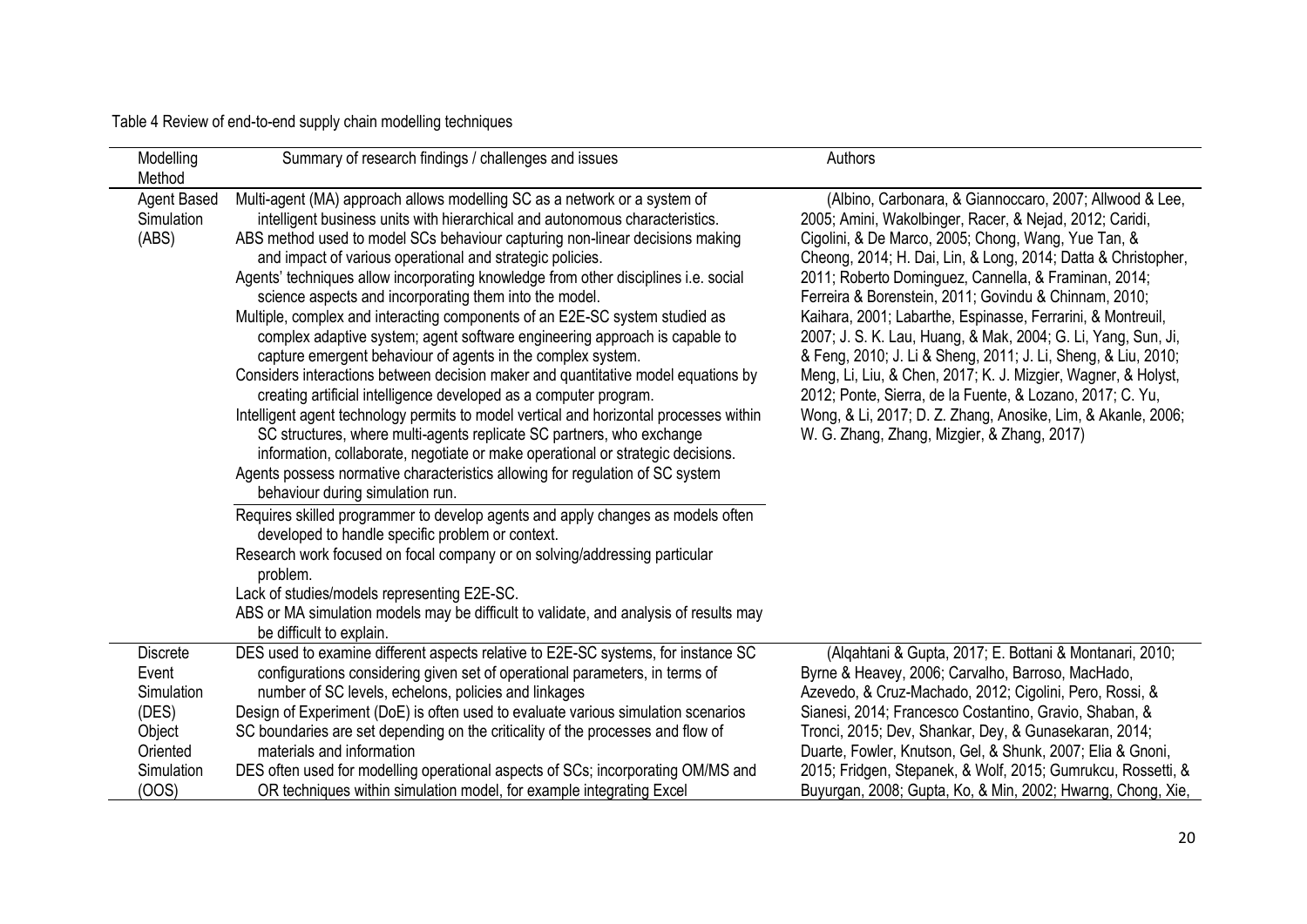|                                   | spreadsheet with Arena simulation software through Visual Basic for Applications<br>(VBA).<br>Uses hierarchical approach to modelling, which provides a ground for varying level of<br>simulation details i.e. relative to SC processes.<br>Optimization is featured in Arena simulation software allowing for quick change of<br>input parameters and search for the best combination of those parameters so as<br>to achieve optimal output performance through set of simulation runs. This allows<br>for greater level of experimentation.<br>Existing Simulation Software Packages like eM-Plant, Anylogic, Arena etc. can be<br>further advanced through programming efforts to incorporate analytical relations<br>to simulation inputs and outputs.<br>DES can be used to create meta-models involving user interface with databases,<br>software application written in general purpose programming and ad hoc library<br>of objects written in the simulation language<br>Simulation usually limited in scope; considering one or limited number of products<br>and processes; focusing on deterministic assumptions, focusing on objectives of<br>focal company.<br>Further work required to allow integration of existing information technology | & Burgess, 2005; Ivanov, 2017; Jammernegg & Reiner, 2007;<br>Long, 2014; Francesco Longo, 2014; F. Longo & Mirabelli,<br>2008; Lyu, Ding, & Chen, 2010; Martínez-Olvera, 2008; Mishra<br>& Chan, 2012; Kamil J. Mizgier, 2017; Pan, Nigrelli, Ballot,<br>Sarraj, & Yang, 2015; F. Persson, 2011; F. Persson & Araldi,<br>2009; Fredrik Persson, Olhager, Tekniska, Linköpings, &<br>Institutionen för, 2002; Pirard, lassinovski, & Riane, 2011;<br>Pundoor & Herrmann, 2007; Sari, 2007; A. J. Schmitt & Singh,<br>2012; T. G. Schmitt, Kumar, Stecke, Glover, & Ehlen, 2017;<br>Stefanovic, Stefanovic, & Radenkovic, 2009; Tannock, Cao,<br>Farr, & Byrne, 2007; Thron, Nagy, & Wassan, 2006; Van Der<br>Vorst, Beulens, & Van Beek, 2000; Van Der Vorst, Tromp, &<br>Van Der Zee, 2009; J. Venkateswaran & Son, 2004; Verma,<br>2006; Wadhwa, Mishra, Chan, & Ducq, 2010; Wikner, Naim, &<br>Rudberg, 2007; Xudong, Kumar, & Tan, 2008; C. Zhang &<br>Zhang, 2007; Hung, Kucherenko, Samsatli, & Shah, 2004;<br>Rossetti & Thomas, 2006; Xiang & Rossetti, 2014) |
|-----------------------------------|--------------------------------------------------------------------------------------------------------------------------------------------------------------------------------------------------------------------------------------------------------------------------------------------------------------------------------------------------------------------------------------------------------------------------------------------------------------------------------------------------------------------------------------------------------------------------------------------------------------------------------------------------------------------------------------------------------------------------------------------------------------------------------------------------------------------------------------------------------------------------------------------------------------------------------------------------------------------------------------------------------------------------------------------------------------------------------------------------------------------------------------------------------------------------------------------------------------------------------------------------------------|----------------------------------------------------------------------------------------------------------------------------------------------------------------------------------------------------------------------------------------------------------------------------------------------------------------------------------------------------------------------------------------------------------------------------------------------------------------------------------------------------------------------------------------------------------------------------------------------------------------------------------------------------------------------------------------------------------------------------------------------------------------------------------------------------------------------------------------------------------------------------------------------------------------------------------------------------------------------------------------------------------------------------------------------------------------------|
| System<br><b>Dynamics</b><br>(SD) | developments (i.e. EDI) into simulation model.<br>SD method used to simulate dynamic movements in SCs. This modelling technique<br>is derived from control theory and causal loop diagrams, which allow defining SC<br>structure and its flows as well as feedback loops. The method is based on<br>mathematical formulation consisting of system of differential equations, which is<br>solved via simulation.<br>Focused on system thinking and is not data driven.<br>This modelling method is primarily used to study aspects relative to Bullwhip Effects<br>in the SCs considering the impacts of various SCM techniques such as products<br>returns, remanufacturing or recycling within forward or closed loop SCs on the<br>entire SC performance.<br>Used to study hybrid business models i.e. considering combination of two different<br>strategies make-to-order (MTO) and make-to-stock (MTS).<br>Control parameters used within the model which affect the forward and feedback<br>loops particularly when stochastic parameters are considered.<br>Often used to model dynamics in automobile SCs.                                                                                                                                           | (Anderson Jr, Fine, & Parker, 2000; Barlas & Gunduz,<br>2011; Das & Dutta, 2013; Georgiadis & Athanasiou, 2013;<br>Helo, 2000; Higuchi & Troutt, 2004; Hofmann, 2017; Holweg,<br>Disney, Hines, & Naim, 2005; Hussain & Drake, 2011;<br>Martínez-Olvera, 2009; Moreno, Mula, & Campuzano-Bolarin,<br>2015; Ozbayrak, Papadopoulou, & Akgun, 2007; Pierreval,<br>Bruniaux, & Caux, 2007; Poles, 2013; Rabelo, Helal,<br>Lertpattarapong, Moraga, & Sarmiento, 2008; Spengler &<br>Schröter, 2003; Springer & Kim, 2010; Vlachos, Georgiadis, &<br>lakovou, 2007; Wangphanich, Kara, & Kayis, 2010)                                                                                                                                                                                                                                                                                                                                                                                                                                                                    |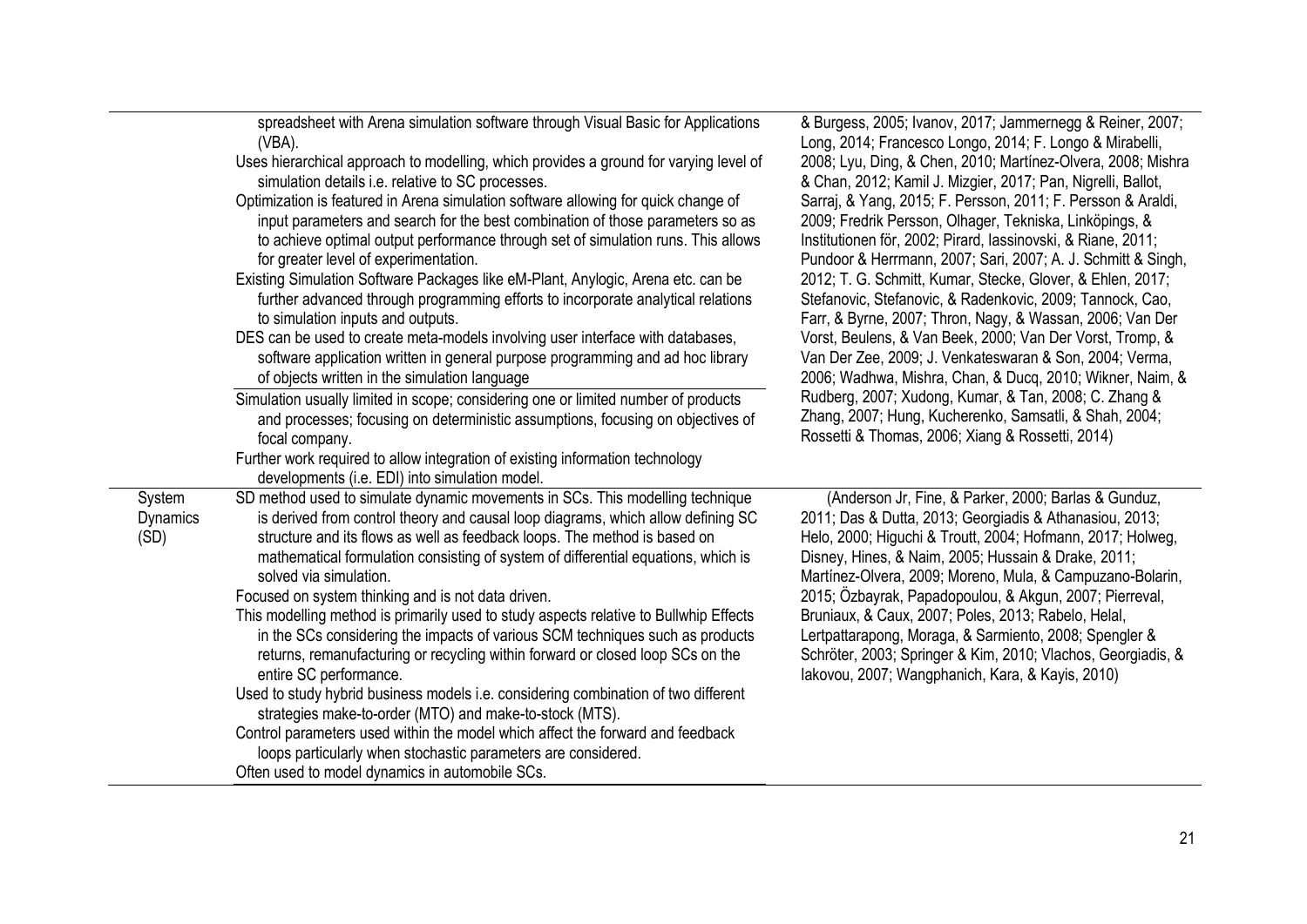|                                                        | Powerful simulation packages such as Vensim, iThink, Powersim or Stella are used<br>to enhance model functionality, capacity and performance. Although, the<br>advancement in these tools capabilities allow for optimization and are geared<br>more towards business managers, there is still lack of E2E-SC system models<br>and guidance on how to develop such models.                                                                                                                                                                                                                                                                                                                                                                                                                                                                                                                                                                                                                                                                                                                                                                                                                                                                                                                                                                                                                                                                                                                                                                                                                                                                                                                                                                                                                                                                                                                                                                                                                                                          |                                                                                                                                                                                                                                                                                                                                                                                                                                                                                                                                                                                                                                                                                                                                                                                                                                                                                                                                                                                                                                                                                                                                                                                                                                                                                                                                                                                                                                                                                                                                                                                                                                                                                                                                                                                                                                      |
|--------------------------------------------------------|-------------------------------------------------------------------------------------------------------------------------------------------------------------------------------------------------------------------------------------------------------------------------------------------------------------------------------------------------------------------------------------------------------------------------------------------------------------------------------------------------------------------------------------------------------------------------------------------------------------------------------------------------------------------------------------------------------------------------------------------------------------------------------------------------------------------------------------------------------------------------------------------------------------------------------------------------------------------------------------------------------------------------------------------------------------------------------------------------------------------------------------------------------------------------------------------------------------------------------------------------------------------------------------------------------------------------------------------------------------------------------------------------------------------------------------------------------------------------------------------------------------------------------------------------------------------------------------------------------------------------------------------------------------------------------------------------------------------------------------------------------------------------------------------------------------------------------------------------------------------------------------------------------------------------------------------------------------------------------------------------------------------------------------|--------------------------------------------------------------------------------------------------------------------------------------------------------------------------------------------------------------------------------------------------------------------------------------------------------------------------------------------------------------------------------------------------------------------------------------------------------------------------------------------------------------------------------------------------------------------------------------------------------------------------------------------------------------------------------------------------------------------------------------------------------------------------------------------------------------------------------------------------------------------------------------------------------------------------------------------------------------------------------------------------------------------------------------------------------------------------------------------------------------------------------------------------------------------------------------------------------------------------------------------------------------------------------------------------------------------------------------------------------------------------------------------------------------------------------------------------------------------------------------------------------------------------------------------------------------------------------------------------------------------------------------------------------------------------------------------------------------------------------------------------------------------------------------------------------------------------------------|
| Analytical<br>Model/<br>Simulation<br>Study<br>(AM/SS) | Simulation often used to facilitate development of analytical models that combine<br>multiple mathematical techniques and various SCM strategies to better<br>understand the effects of interactions amongst factors in complex E2E-SC<br>systems, allowing to:<br>• Perform multiple scenario analysis so as to capture different SC strategies,<br>policies, configurations, designs or uncertain parameters.<br>• Search for optimal or near optimal solutions in combinatorial optimization of<br>large-scale problems with stochastic parameters.<br>• Gain further insides into SC designs by incorporating complex OR techniques<br>into the model scope so more echelons, layers, products, processes etc. can be<br>considered.<br>Results of analytic models can be incorporated into a simulation model to study SC<br>related problems over a period of time (also to consider statistical distribution in<br>the place of various stochastic parameters).<br>Simulation aids experimentation on complex analytical models so the knowledge<br>from various cross-disciplinary fields such as natural sciences, physics or biology<br>can be incorporated and the further impact on E2E-SC system performance can<br>be analysed and evaluated.<br>Models are usually derived from well-established and known mathematical<br>formulation relative to modelling SC systems such as inventory management<br>methods (particularly surrounding SC dynamics and bullwhip effect), production<br>planning and control, SCM strategic decisions, production and distribution.<br>Simulation provides an arena for manipulating parameters within complex analytical<br>models so as to aid decision maker with the most suitable operational, tactical or<br>strategic solutions or trade-offs.<br>Analytical models and analytics can add value to holistic SCM by considering<br>information and data, which are cross-functional, spanning multiple system levels<br>and focusing on historic and future time dimensions. | (Abdel-Malek, Kullpattaranirun, & Nanthavanij, 2005;<br>Yavuz Acar & Atadeniz, 2015; Y. Acar, Kadipasaoglu, &<br>Schipperijn, 2010; Ahire, Gorman, Dwiggins, & Mudry, 2007;<br>Ali & Boylan, 2011; Altiparmak, Gen, Lin, & Karaoglan, 2009;<br>Arora & Kumar, 2000; Banerjee, Banerjee, Burton, & Bistline,<br>2001; Bayraktar, Lenny Koh, Gunasekaran, Sari, & Tatoglu,<br>2008; Beamon & Chen, 2001; Ben-Tal, Golany, & Shtern,<br>2009; Biehl, Prater, & Realff, 2007; Eleonora Bottani,<br>Montanari, Rinaldi, & Vignali, 2015; Boulaksil & Fransoo, 2009;<br>Brabazon & MacCarthy, 2017; Caggiano, Jackson, Muckstadt,<br>& Rappold, 2009; Salvatore Cannella, Bruccoleri, & Framinan,<br>2016; Chaharsooghi & Heydari, 2010; Chebolu-Subramanian &<br>Gaukler, 2015; Chen & Huang, 2006; Chern, Chen, & Huang,<br>2014; Chiu & Huang, 2003; Ciancimino, Cannella, Bruccoleri,<br>& Framinan, 2012; Çimen & Kirkbride, 2017; F. Costantino, Di<br>Gravio, Shaban, & Tronci, 2014; Daganzo, 2004; Daultani,<br>Kumar, Vaidya, & Tiwari, 2015; De Sensi, Longo, & Mirabelli,<br>2008; Diabat, 2014; Disney & Towill, 2002; Dixit, Seshadrinath,<br>& Tiwari, 2016; R. Dominguez, Framinan, & Cannella, 2014;<br>Fan, Schwartz, & Voß, 2017; Fleischhacker, Ninh, & Zhao,<br>2015; Fleischmann, Van Nunen, & Gräve, 2003; Fröhling,<br>Schwaderer, Bartusch, & Rentz, 2010; Fu, Ionescu, Aghezzaf,<br>& De Keyser, 2015; Ganeshan, Boone, & Stenger, 2001;<br>Garvey, Carnovale, & Yeniyurt, 2014; Gaukler, Ketzenberg, &<br>Salin, 2017; Giannoccaro & Pontrandolfo, 2002; Gill, 2009;<br>Gomez Padilla & Mishina, 2009; Gong, Liu, & Lu, 2015;<br>Govindan & Fattahi, 2017; Güller, Uygun, & Noche, 2015;<br>Haines, Hough, & Haines, 2017; Ho, 2007; Hsu & Liu, 2009;<br>Karaman & Altiok, 2009; Kauremaa, Småros, & Holmström, |
|                                                        |                                                                                                                                                                                                                                                                                                                                                                                                                                                                                                                                                                                                                                                                                                                                                                                                                                                                                                                                                                                                                                                                                                                                                                                                                                                                                                                                                                                                                                                                                                                                                                                                                                                                                                                                                                                                                                                                                                                                                                                                                                     | 2009; Khilwani, Tiwari, & Sabuncuoglu, 2011; Klassen &                                                                                                                                                                                                                                                                                                                                                                                                                                                                                                                                                                                                                                                                                                                                                                                                                                                                                                                                                                                                                                                                                                                                                                                                                                                                                                                                                                                                                                                                                                                                                                                                                                                                                                                                                                               |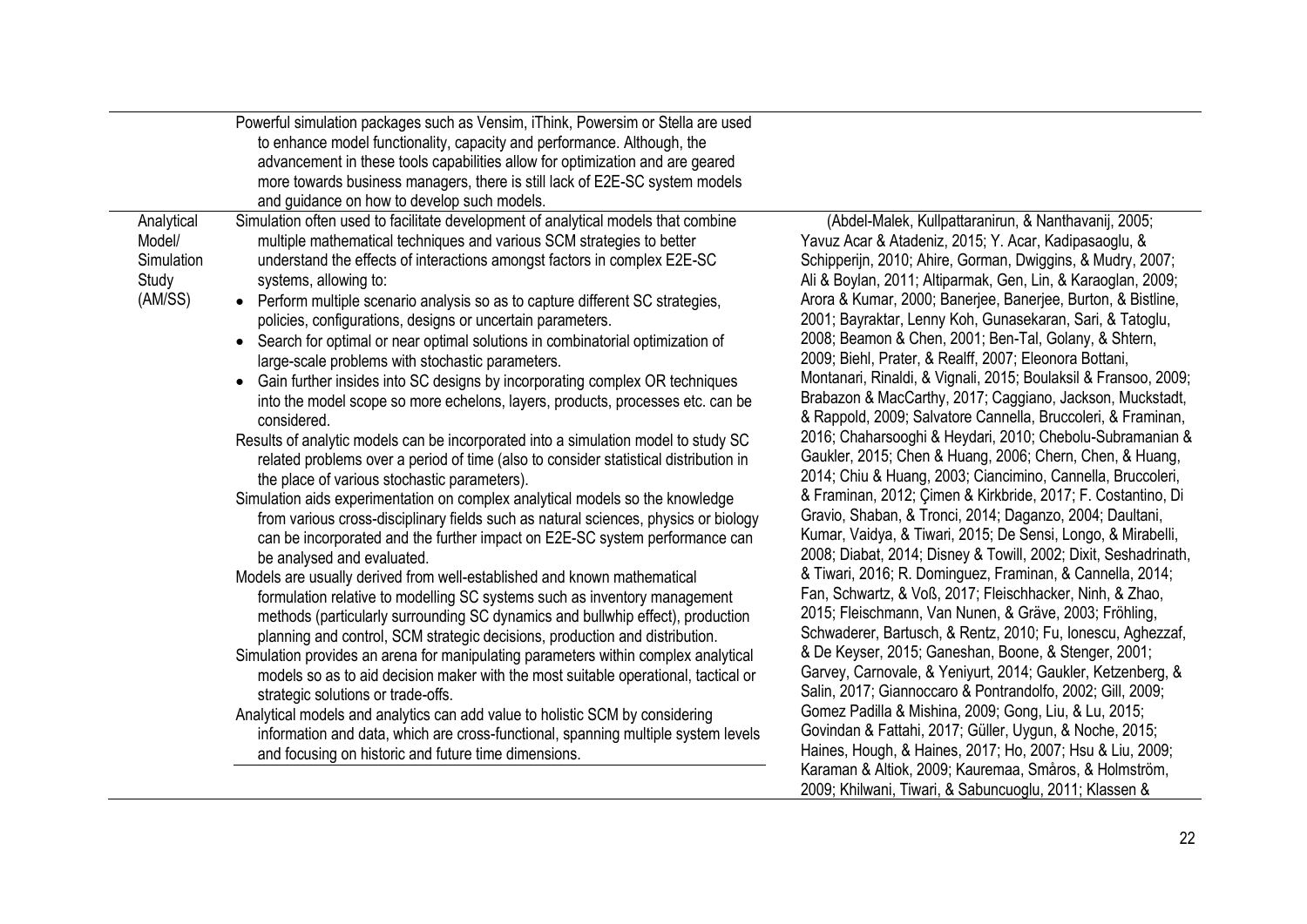However, analytic models are limited in scope as the computational calculation tractability is too difficult when consideration is given to complex E2E-SC systems; hence simulation is often used as a facilitator.

Research is required to progress the knowledge on various ways to mix or combine analytics with simulation to address more complex issues within E2E-SC systems.

Menor, 2007; Kull & Closs, 2008; Lai, Wu, Shi, Wang, & Kong, 2015; R. S. M. Lau, Xie, & Zhao, 2008; C. Li & Liu, 2012; M. Li, Wu, Zhang, & You, 2015; Y. Li, Niu, Zhao, & Wang, 2017; C. W. R. Lin & Chen, 2003; G. Lin et al., 2000; Liu & Nagurney, 2011, 2013; Ma & Ma, 2017; Mahnam, Yadollahpour, Famil-Dardashti, & Hejazi, 2009; Manuel, Al-Hamadi, & Qureshi, 2015; Marquez, Bianchi, & Gupta, 2004; Martinez-Olvera, 2010; Mateen, Chatterjee, & Mitra, 2015; Meijboom & Obel, 2007; Meixell & Wu, 2005; Mohebbi & Choobineh, 2005; Mousavi, Alikar, Niaki, & Bahreininejad, 2015; Munoz & Dunbar, 2015; Nativi & Lee, 2012; Nekooghadirli, Tavakkoli-Moghaddam, Ghezavati, & Javanmard, 2014; Niranjan & Ciarallo, 2011; Ovalle & Marquez, 2003; Özdemir, Yücesan, & Herer, 2006; Petrovic, 2001; Pezeshki, Baboli, Cheikhrouhou, Modarres, & Akbari Jokar, 2013; Poojari, Lucas, & Mitra, 2008; Qazi, Quigley, Dickson, & Ekici, 2017; Rao, Scheller-Wolf, & Tayur, 2000; Riddalls & Bennett, 2002; Sagawa & Nagano, 2015; Sahin & Robinson Jr, 2005; Salehi, Mahootchi, & Husseini, 2017; Salem & Elomri, 2017; Sarrafha, Rahmati, Niaki, & Zaretalab, 2015; Shu & Barton, 2012; Shu & Karimi, 2009; Shukla, Shukla, Tiwari, & Chan, 2009; Solis, Longo, Nicoletti, Caruso, & Fazzari, 2014; J. Y. Son & Sheu, 2008; Spiegler & Naim, 2017; Surana, Kumara, Greaves, & Raghavan, 2005; Swenseth & Olson, 2016; Temponi, Bryant, & Fernandez, 2009; Tiacci & Saetta, 2011; Tiwari, Raghavendra, Agrawal, & Goyal, 2010; Truong & Azadivar, 2005; Tsadikovich, Levner, Tell, & Werner, 2016; Van Landeghem & Vanmaele, 2002; Viswanathan, Widiarta, & Piplani, 2007; Wadhwa, Saxena, & Chan, 2008; Wang, Wang, & Ouyang, 2015; Warburton, Disney, Towill, & Hodgson, 2004; Yadav, Mishra, Kumar, & Tiwari, 2011; Yan, Robb, & Silver, 2009; Yang, Pan, & Ballot, 2017; F. Yu, Kaihara, Fujii, Sun, & Yang, 2015; B. Zeng & Yen, 2017; Y. Zeng & Xiao, 2014; J. Zhang, Liu, Zhang, & Bai, 2015; L. Zhang, 2015; X. Zhang & Huang, 2010)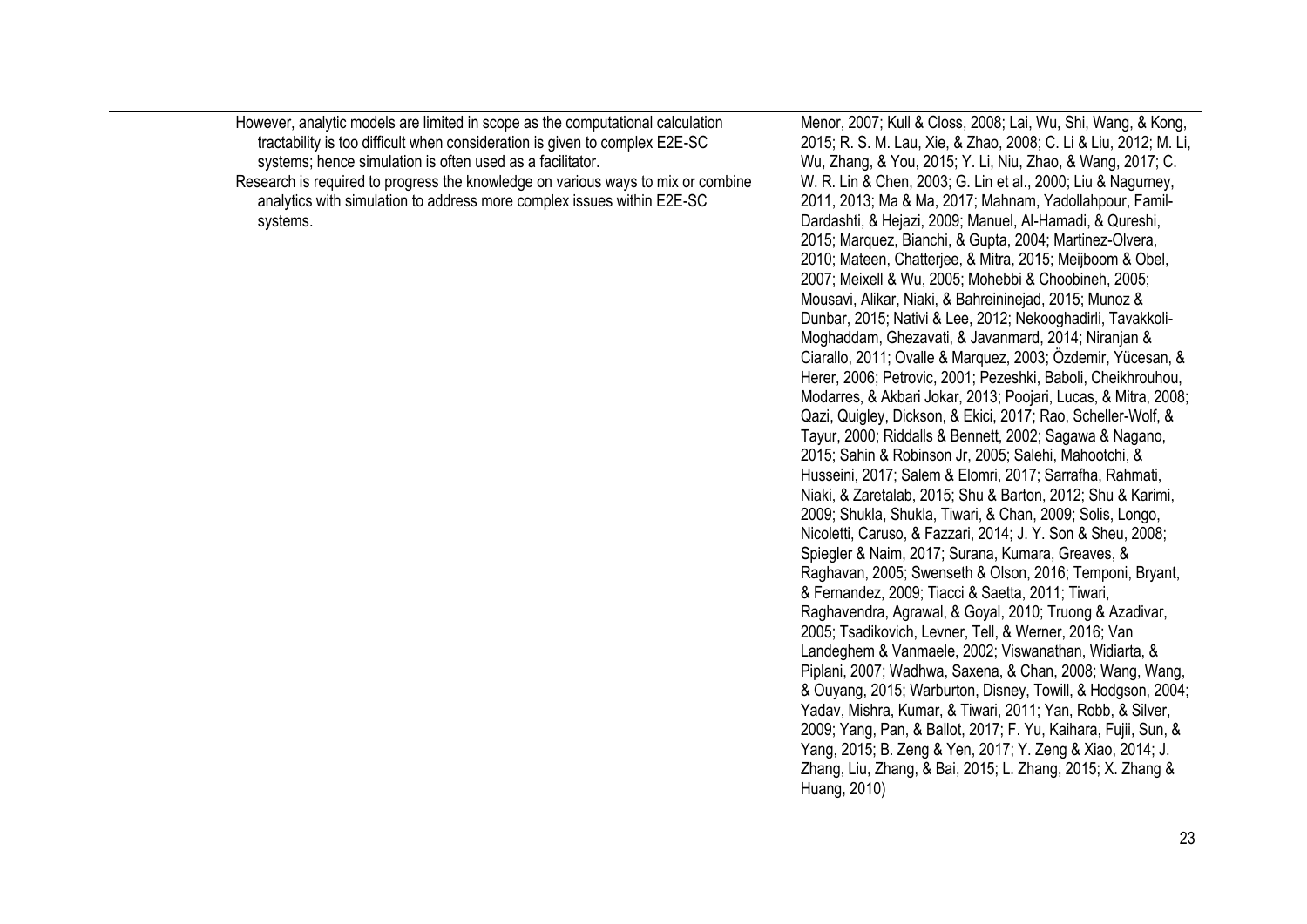| Monte Carlo/<br>Queuing<br>Simulation                                                       | The method allows for continuous review of SCs performance.<br>Samplings from statistical distribution are used in place of uncertain parameters.<br>Based on analytical model or mathematical assumptions.                                                                                                                                                                                                                                                                                                                                                                                                                                                                                                     | (Adenso-Díaz, Moreno, Gutiérrez, & Lozano, 2012;<br>Ayanso, Diaby, & Nair, 2006; S. Cannella, Ciancimino, &<br>Márquez, 2008; Cattani, Jacobs, & Schoenfelder, 2011; Celik                                                                                                                                                                                                                                                                                                                                                                                                                                                          |  |
|---------------------------------------------------------------------------------------------|-----------------------------------------------------------------------------------------------------------------------------------------------------------------------------------------------------------------------------------------------------------------------------------------------------------------------------------------------------------------------------------------------------------------------------------------------------------------------------------------------------------------------------------------------------------------------------------------------------------------------------------------------------------------------------------------------------------------|-------------------------------------------------------------------------------------------------------------------------------------------------------------------------------------------------------------------------------------------------------------------------------------------------------------------------------------------------------------------------------------------------------------------------------------------------------------------------------------------------------------------------------------------------------------------------------------------------------------------------------------|--|
| (MC/Q)                                                                                      | Although this method allows for evaluating different control structures and/or varying<br>level of approximation for E2E-SC systems in continuous manner, some<br>technological advancement within this method are required. This method could<br>be developed further to incorporate intelligent features such as learning during<br>simulation runs, whereby through alteration of simulation parameters or simulated<br>policies an intelligent control of inventory, production or distribution could be<br>performed and evaluated.                                                                                                                                                                        | & Son, 2012; Croson & Donohue, 2003; Z. Dai & Zheng, 2015;<br>Diaz & Marsillac, 2017; Holweg & Bicheno, 2002; Hovelaque,<br>Duvaleix-Tréguer, & Cordier, 2009; Mendoza, Mula, &<br>Campuzano-Bolarin, 2014; Kamil J. Mizgier, Wagner, &<br>Jüttner, 2015; Sanei Bajgiran, Kazemi Zanjani, & Nourelfath,<br>2017; Sari, 2008; Wu & Olson, 2008)                                                                                                                                                                                                                                                                                      |  |
| Hybrid<br>Simulation<br>(Hbrd)<br>Parallel and<br><b>Distributed</b><br>Simulation<br>(PDS) | This category considers models that combine simulation with analytical models,<br>other simulation methods, other research methodologies (i.e. case study) or with<br>artificial intelligence.<br>There is varying level of interactions between the techniques, whereby some models<br>present sequential use or combined use of two or more modelling techniques and<br>others more sophisticated architectures, where model runs and connects<br>between methods automatically.<br>The attempts made to use local versus global optimization in hybrid mixed integer<br>linear programming model combined with simulation with the economic benefits<br>being only confirmed in reference to the case study. | (Arns, Fischer, Kemper, & Tepper, 2002; Brandenburg,<br>2017; Chatfield, Hayya, & Harrison, 2007; Cigolini, Pero, &<br>Rossi, 2011; Hlioui, Gharbi, & Hajji, 2015; Iannone, Miranda, &<br>Riemma, 2007; Lee, Cho, Kim, & Kim, 2002; Lee & Kim, 2002;<br>Moghaddam, 2015; Pathak, Dilts, & Biswas, 2007; Rabelo,<br>Eskandari, Shaalan, & Helal, 2007; Reiner, 2005; Rijpkema,<br>Rossi, & G.A.J. van der Vorst, 2014; Roy & Arunachalam,<br>2004; Shang, Li, & Tadikamalla, 2004; Shi, Liu, Shang, & Cui,<br>2013; Y. J. Son & Venkateswaran, 2007; Vahdani, Zandieh, &<br>Roshanaei, 2011; Vamanan, Wang, Batta, & Szczerba, 2004; |  |
|                                                                                             | Further work is required to develop/enhance iterative procedures for combining<br>simulation with various modelling techniques.<br>Hybrid models provide scope for developing and building upon all of the above<br>presented techniques, yet require clear framework to ensure validity, tractability<br>and replicability.                                                                                                                                                                                                                                                                                                                                                                                    | J. Venkateswaran & Son, 2009; J Venkateswaran & Son*,<br>2005)                                                                                                                                                                                                                                                                                                                                                                                                                                                                                                                                                                      |  |

Source: Chilmon (2018)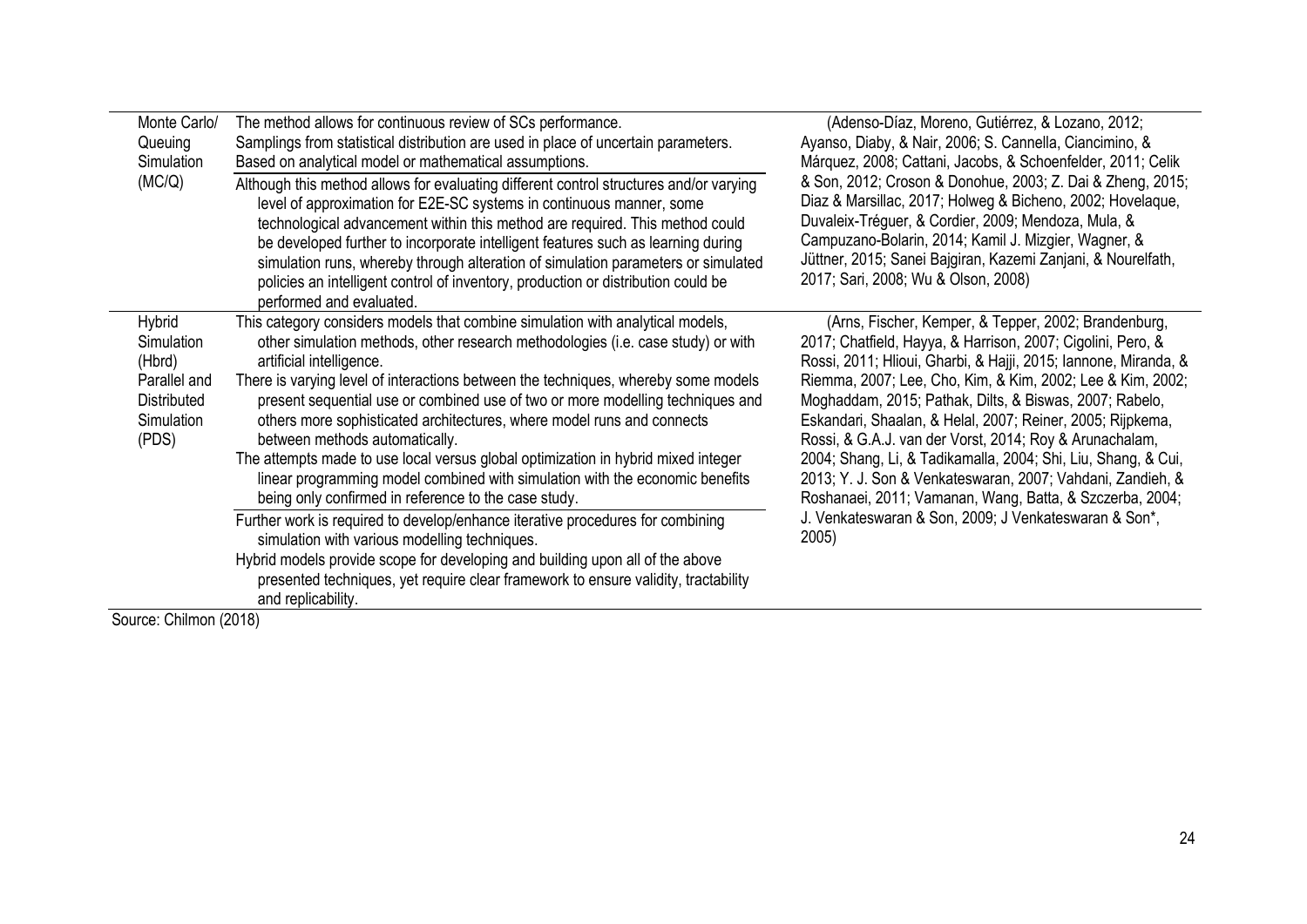The research in modelling E2E-SC systems requires more simplistic yet flexible and ingenious models that are easy to implement and reuse. Cattani et al. (2011) pointed out that one way to do so is by developing an approach that could use intelligent heuristics that are embedded into simulation methodology and are able to learn in time and utilize the acquired knowledge during a simulation run. To address this need and to guide the research agenda, the next section will investigate which generic elements are required to model E2E-SC systems using simulation. This is to appreciate the theoretical perspective, concepts and aspects or issues relative to the research topic.

### **5. Modelling consideration for an E2E-SC using simulation**

Modelling an E2E-SC system using simulation topic is an area worth investigating and so is broadening the knowledge and understanding of generic elements of an E2E-SC simulation model. This research applies a paradigmatic view on modelling activity, where the modelling concepts are built upon fundamentals of complexity theory, systems thinking and simulation methodology. This has been achieved by reviewing SLR selected studies that exclusively incorporated complexity within the title, abstract or key words with the aim to capture generic modelling principles relative to E2E-SCs (Table 5). These were viewed through paradigmatic lenses (Morin, 1992) and were classified under structural, computational and system organization artefacts as depicted in Figure 3.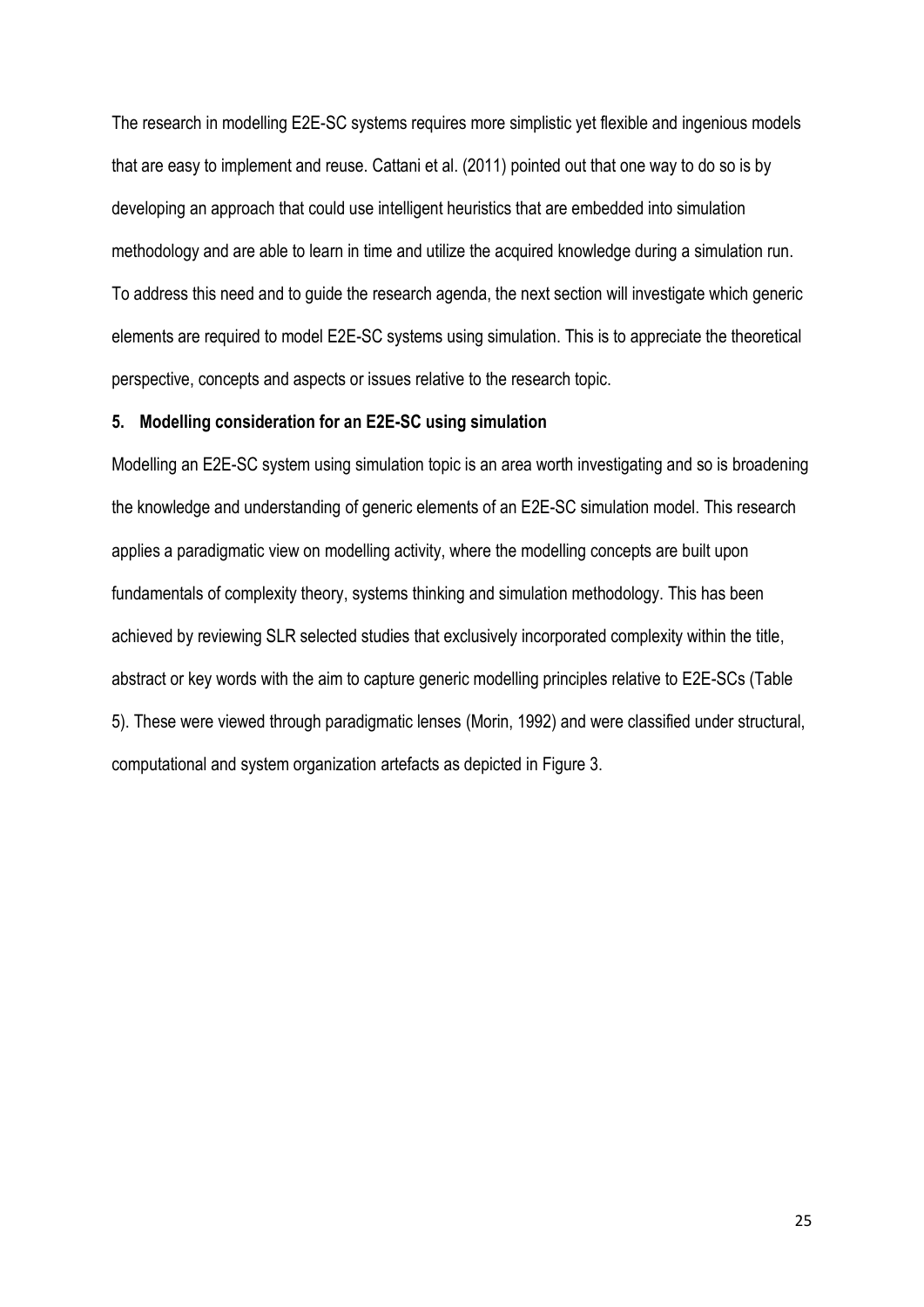

Fig. 3. Generic elements for modelling E2E-SC system using simulation

## Source: Chilmon (2018)

Complexity in an E2E-SC system refers to the structural, computational and systemic organizational differentiation or variety that may exist in an organization or any E2E-SC system under consideration (Choi & Hong, 2002). The complexity of the model can arise from the number of sub models used to depict the level of differentiation in the structure and organization as well as the number of mathematical techniques applied. Horizontal complexity refers to the number of elements/components, for instance the number of products or the number of modelling objectives. Various elements such as number of products, policies or echelons/nodes are often spanning across multiple levels with parts belonging to the same echelon, but having different characteristics (Hwarng et al., 2005), hence requiring different mathematical (OR) techniques to depict interactions/relationships within an E2E-SC system. This can be referred to as a vertical complexity (Choi & Hong, 2002).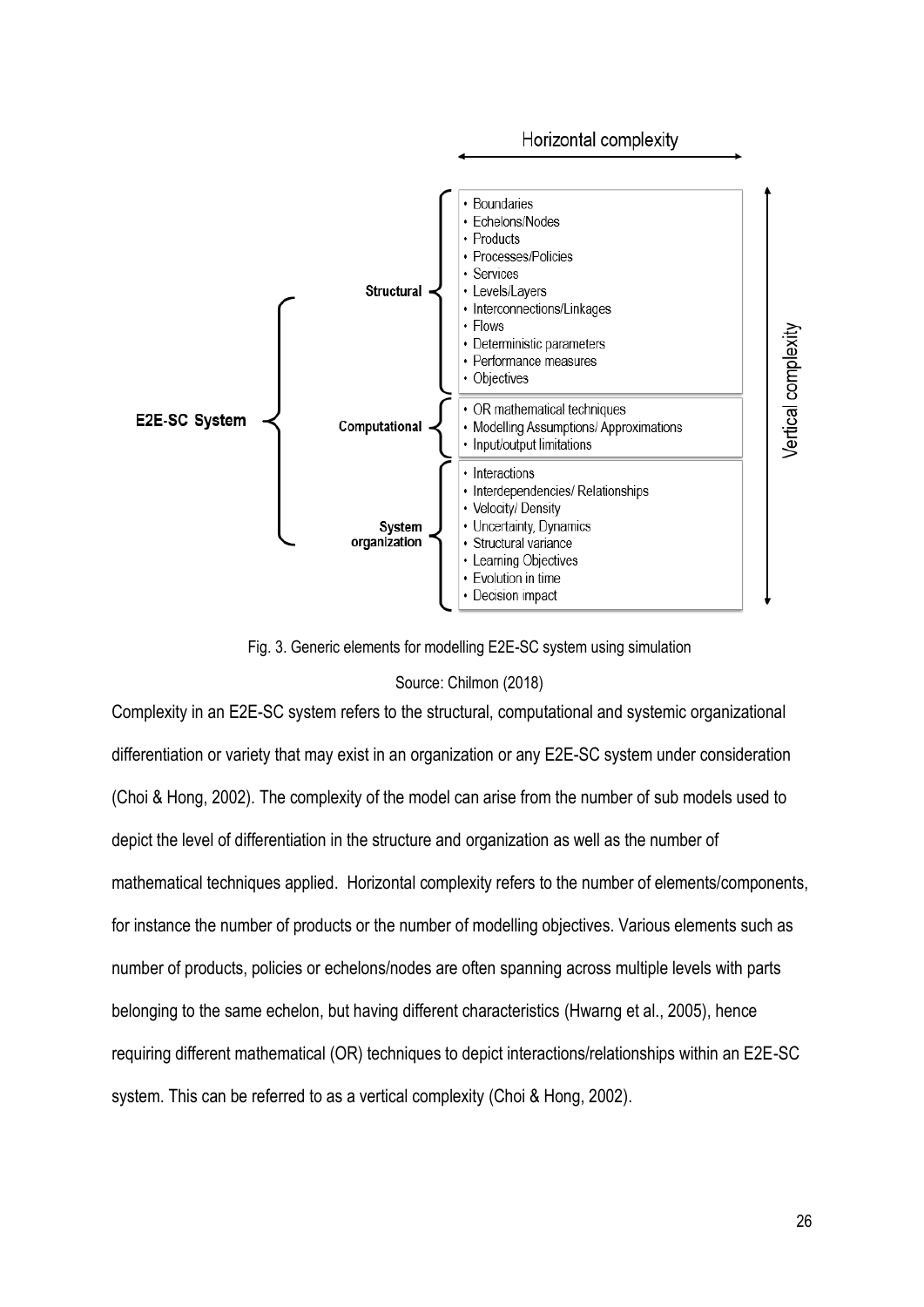Table 5 Complexity factors relative to E2E-SC

| No             | Author                                                                      | Journal      | Key elements                          | <b>Complexity drivers</b>                                                                                                                                                                                                                                                                                                                                                                                                                                                                                                                    | S C SO                                 |
|----------------|-----------------------------------------------------------------------------|--------------|---------------------------------------|----------------------------------------------------------------------------------------------------------------------------------------------------------------------------------------------------------------------------------------------------------------------------------------------------------------------------------------------------------------------------------------------------------------------------------------------------------------------------------------------------------------------------------------------|----------------------------------------|
|                | Abdel-Malek,<br>Kullpattaranirun,<br>and Nanthavanij<br>(2005)              | <b>IJPE</b>  | Purchasing,<br>Outsourcing, DSF       | • parent company and 4 supply layers with different order arrival rates and service rates (Levels)<br>• queuing model- Markovian assumption of sojourn times of orders in process at various levels in SC; considering SS, LT<br>(computational- simulation experiments used to compare the Markovian analytical results to non-Markovian ones, OR<br>mathematical technique)                                                                                                                                                                |                                        |
| $\overline{2}$ | Arora and Kumar<br>(2000)                                                   | <b>INFCS</b> | SC (enterprise)<br>re-engineering     | • dynamics of SC system environment that creates challenges is setting SC system model boundaries (dynamics, boundaries),<br>capturing and selecting all relevant interactions between system and the environment i.e. system, subsystem components<br>(interactions, levels)<br>• challenge in categorization of system and environment variables (input/output limitations)                                                                                                                                                                | $\checkmark$ $\checkmark$ $\checkmark$ |
| 3              | Ayanso, Diaby,<br>and Nair (2006)                                           | <b>EJOR</b>  | Inventory system,<br><b>SCM</b>       | • complexity of decision-making environment affected by LT, demand uncertainty; cost and distribution variability in the multi-<br>channel distribution SC (uncertainty, structural variance);<br>• computer simulation used to understand interaction effects of the variables on the proposed rationing policy (interaction,<br>decision impact, OR mathematical technique)                                                                                                                                                                | $\sqrt{\sqrt{}}$                       |
| 4              | Byrne and<br><b>Heavey (2006)</b>                                           | <b>IJPE</b>  | <b>SC Visibility</b>                  | · multiple product with differing demand pattern flow through multi-echelon SC, capacity constraints (products, echelons, flows,<br>structural variance)<br>• the following independent parameters: forecasting methods; Simple moving average (SMA) and double exponential<br>smoothing (DES) as well as demand pattern, information sharing, capacity, LT, transportation, order processing, production<br>set up, inventory cost and backorder policies. (OR mathematical techniques, modelling assumptions, input/output<br>assumptions) | $\checkmark$ $\checkmark$ $\checkmark$ |
| 5              | Carvalho,<br>Barroso.<br>MacHado,<br>Azevedo, and<br>Cruz-Machado<br>(2012) | CIE          | SC design                             | · SC interconnecting links, relations e.g. number of nodes, facilities within each node, policies, processes<br>(interconnections/linkages, echelons/nodes, policies, processes, SC performance measure)<br>· simulation model inputs comprised of demand data, product (vehicle) subset material tree, inventory data, resource data,<br>costs data and transportation data (modelling assumptions, input/output limitations)                                                                                                               | $\checkmark$ $\checkmark$ $\checkmark$ |
| 6              | Dai, Lin, and<br>Long (2014)                                                | <b>IJPR</b>  | SCM                                   | • SC complexity enhanced due to multiple actors, units with conflicting objectives, dynamic, stochastic, uncertain and evolving<br>nature, fractal approximate self-similarity of SC systems structure and organisation (SC structure, evolution in time,<br>uncertainty, dynamics, relationships, interactions, modelling approximations)                                                                                                                                                                                                   | $\checkmark$ $\checkmark$ $\checkmark$ |
| $\overline{7}$ | Dominguez,<br>Cannella, and<br>Framinan (2014)                              | CIE          | Bullwhip Effect,<br>SC network        | • Multiple stages in the SC (horizontal complexity) and multiple nodes per stage (vertical complexity)<br>• divergent SC network structure impact on the computational results versus those achieved in serial SC                                                                                                                                                                                                                                                                                                                            | $\checkmark$                           |
| 8              | Dominguez,<br>Framinan, and<br>Cannella (2014)                              | <b>IJPR</b>  | <b>Bullwhip Effect,</b><br>SC network | • computational technique (Smoothing replenishment rule) used to improve SC performance (OR mathematical techniques,<br>performance measures)                                                                                                                                                                                                                                                                                                                                                                                                | $\checkmark$ $\checkmark$              |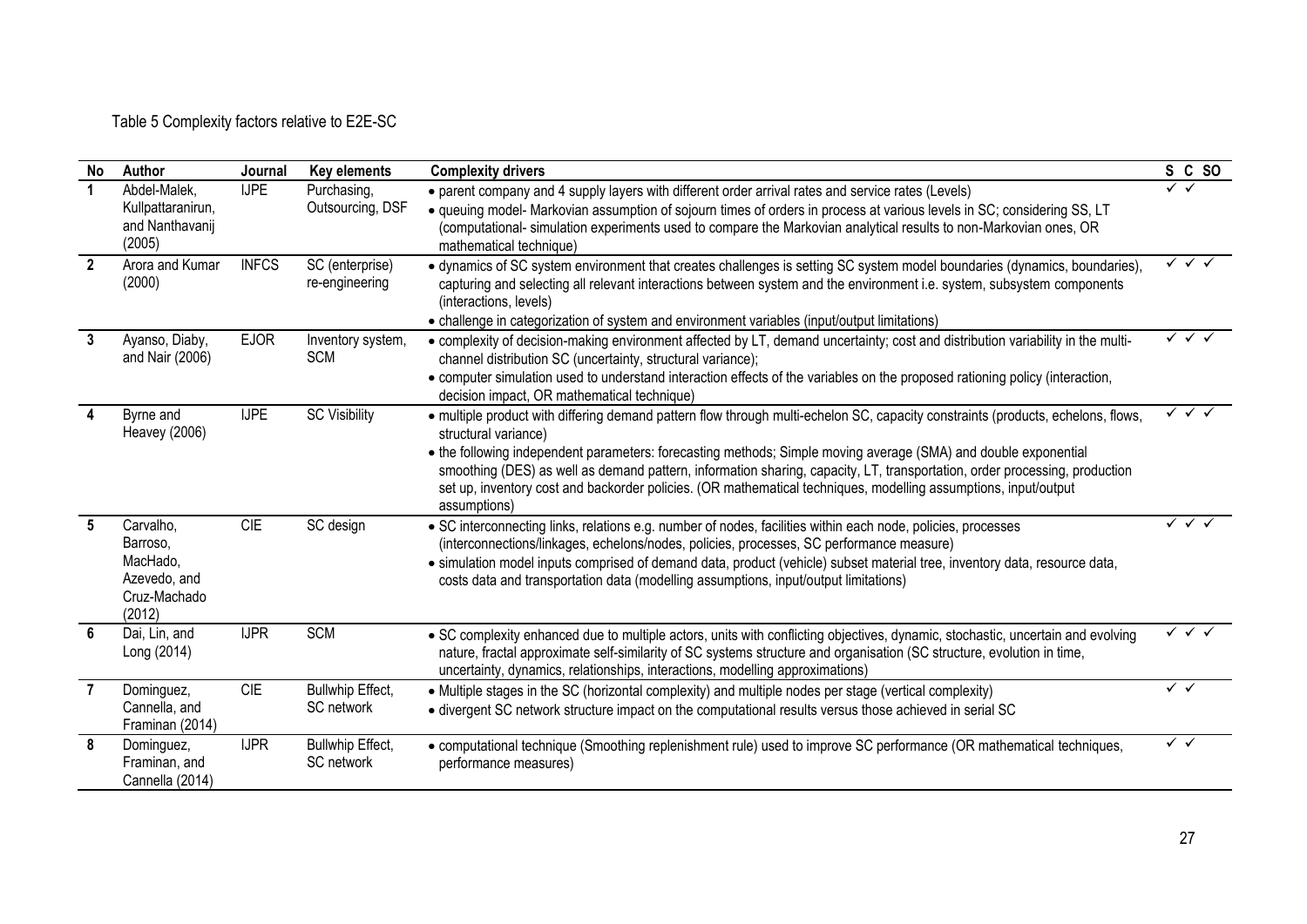| 9  | Hwarng, Chong,<br>Xie, and Burgess<br>(2005)       | <b>IJPR</b> | SC integration,<br><b>SCM</b>     | • multiple levels (echelons)<br>• oversimplified assumptions that is assumed distributions rather than distributional parameters based on real data (modelling<br>assumptions)                                                                                                                                     | $\checkmark$ $\checkmark$              |
|----|----------------------------------------------------|-------------|-----------------------------------|--------------------------------------------------------------------------------------------------------------------------------------------------------------------------------------------------------------------------------------------------------------------------------------------------------------------|----------------------------------------|
| 10 | lannone.<br>Miranda, and<br>Riemma (2007)          | <b>SMPT</b> | SCM,<br>performance<br>evaluation | • technological obstacles to integration of distributed SC simulation models across geographical locations, complex<br>interdependencies between SC participants (input/output limitations, interdependencies)                                                                                                     | ✓✓                                     |
| 11 | Khilwani, Tiwari,<br>and Sabuncuoglu<br>(2011)     | <b>IJPR</b> | SC network<br>design              | • discrete event timings interactions in the model relative to customer arrival, manufacturing of products (interactions, products,<br>processes)<br>• generalizability and simplifications but including all production processes requiring hierarchical simplification (modelling<br>assumptions/approximations) | $\checkmark$ $\checkmark$ $\checkmark$ |
| 12 | C. Li and Liu<br>(2012)                            | <b>SMPT</b> | Order<br>Management               | • dynamic behaviour as a result of interactions between players/actors causing order amplification in multi-stage SC system<br>(dynamics, interactions, echelons/nodes)                                                                                                                                            |                                        |
| 13 | G. Li, Yang, Sun,<br>Ji, and Feng<br>(2010)        | <b>IJPE</b> | SCM, SC network                   | • evolving organisational SC structures and functions (evolution in time)<br>• diversity of interconnections and relations, collaboration that changes/evolves subject to various factors and changes in the<br>environment (interconnections, learning objectives)<br>• dynamics of the model entities (dynamics) |                                        |
| 14 | Long (2014)                                        | <b>IJPR</b> | SCN                               | • hierarchical framework based on SCOR- structure modelling and ABS - function modelling                                                                                                                                                                                                                           | ✓                                      |
| 15 | Mishra and Chan<br>(2012)                          | <b>IJPR</b> | Manufacturing                     | • computational difficulty in process planning of distributed manufacturing SC                                                                                                                                                                                                                                     | ✓                                      |
| 16 | Mizgier, Wagner,<br>and Holyst (2012)              | <b>IJPE</b> | SCM, production                   | • SC network structure affected by interconnection channels<br>· logistical system interconnection density<br>· production dynamics due to number of stages, products, periods and economic environment                                                                                                            | ✓✓                                     |
| 17 | Özbayrak,<br>Papadopoulou,<br>and Akgun (2007)     | <b>SMPT</b> | Manufacturing                     | • SC structure with many variables and linkages                                                                                                                                                                                                                                                                    |                                        |
| 18 | Surana, Kumara,<br>Greaves, and<br>Raghavan (2005) | <b>IJPR</b> | SC coordination                   | • interactions and interdependencies between entities, processes and resources (interdependencies, processes, resources)<br>• SC structure spanning several levels, which evolves and self-organizes over time (evolution in time)<br>• highly structured hierarchical robust SC system prone to disturbances      |                                        |
| 19 | Tannock, Cao,<br>Farr, and Byrne<br>(2007)         | <b>IJPE</b> | Manufacturing                     | • SC interconnections and variability in performance affected by those connections (Interconnections)<br>• product, process complex structure attributable to the SC type (aerospace)                                                                                                                              |                                        |
| 20 | Temponi, Bryant,<br>and Fernandez<br>(2009)        | <b>EJOR</b> | Strategy                          | · aggregated enterprise model that considers multiple business functions with interacting elements (structural variance)<br>• various business functions modelled as sub-models and described with differential equations (OR mathematical techniques)                                                             | $\checkmark$ $\checkmark$              |
| 21 | Venkateswaran<br>and Son (2004)                    | <b>IJPR</b> | SC modelling                      | • level of model details and approximations used to model the SC (model assumptions/ approximations)                                                                                                                                                                                                               | $\checkmark$ $\checkmark$              |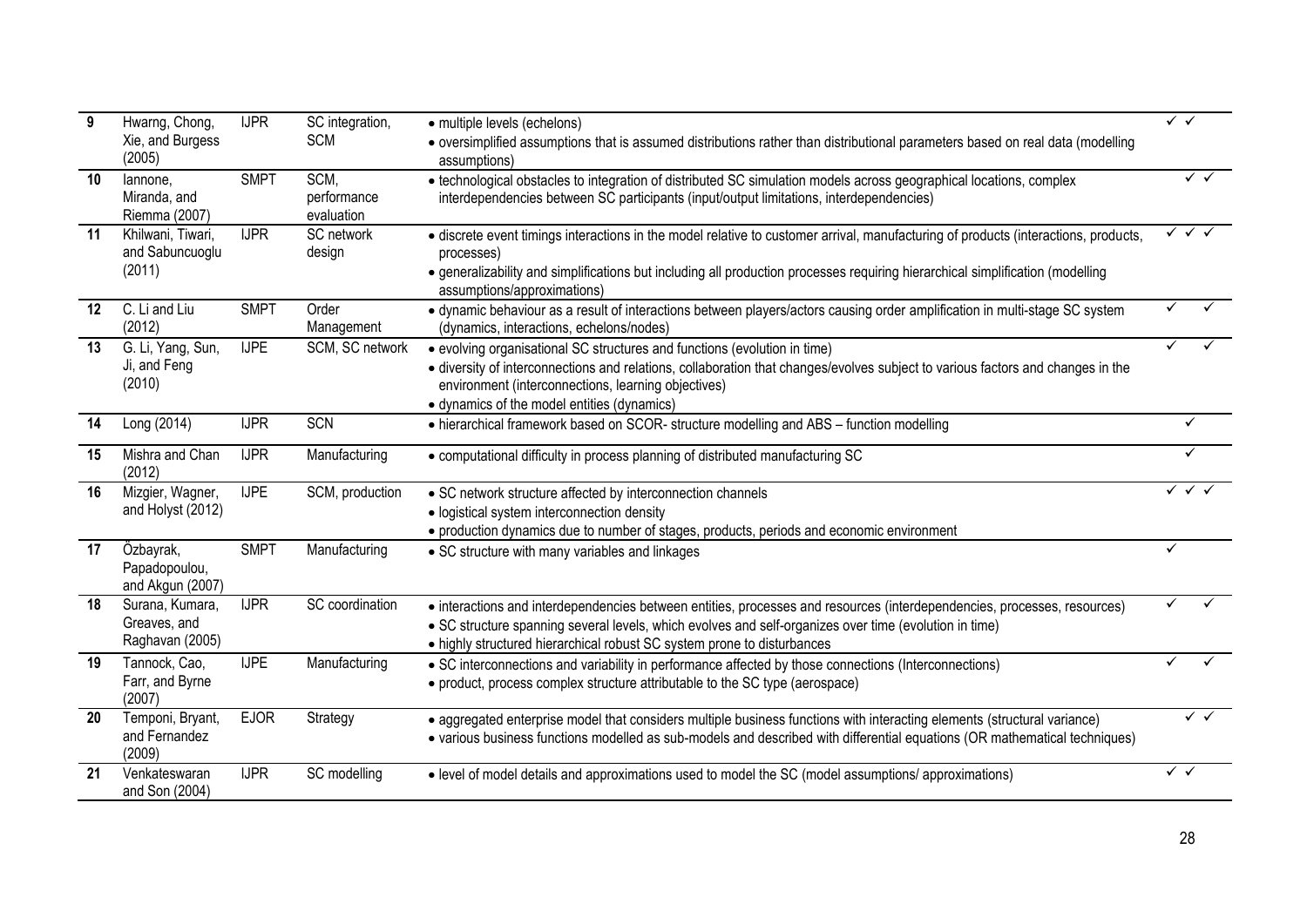| 22 | Vlachos.<br>Georgiadis, and<br>lakovou (2007) | COR          | Capacity<br>Planning, Reverse<br>SC      | • variability in return flows impact on the capacity planning for remanufacturing process (flows)                                                                                                                                                                                                                |                                        |
|----|-----------------------------------------------|--------------|------------------------------------------|------------------------------------------------------------------------------------------------------------------------------------------------------------------------------------------------------------------------------------------------------------------------------------------------------------------|----------------------------------------|
| 23 | Wikner, Naim,<br>and Rudberg<br>(2007)        | IEEE-<br>TEM | Mass<br>customization,<br>manufacturing, | • dynamics (uncertainty) of the environment (customer demand)                                                                                                                                                                                                                                                    |                                        |
| 24 | Wu, Frizelle, and<br>Efstathiou (2007)        | <b>IJPE</b>  | <b>SCM</b>                               | • SC structure defined by the expected amount of information (entropy) to describe the state of planned system and operational<br>complexity determined by amount of information required to describe system deviation from the plan (deterministic<br>parameters, input/output limitation, learning objectives) | $\checkmark$ $\checkmark$ $\checkmark$ |
| 25 | Zeng and Xiao<br>(2014)                       | <b>IJPR</b>  | <b>SCN</b>                               | • modelling used to address cascading failure spread in cluster SCN (layers)                                                                                                                                                                                                                                     |                                        |

Source: Chilmon (2018) S-structural complexity, C- computational complexity, SO- systemic organisational complexity, LT-lead time, SS- safety stock, SP-stockout probability, MTO- make to order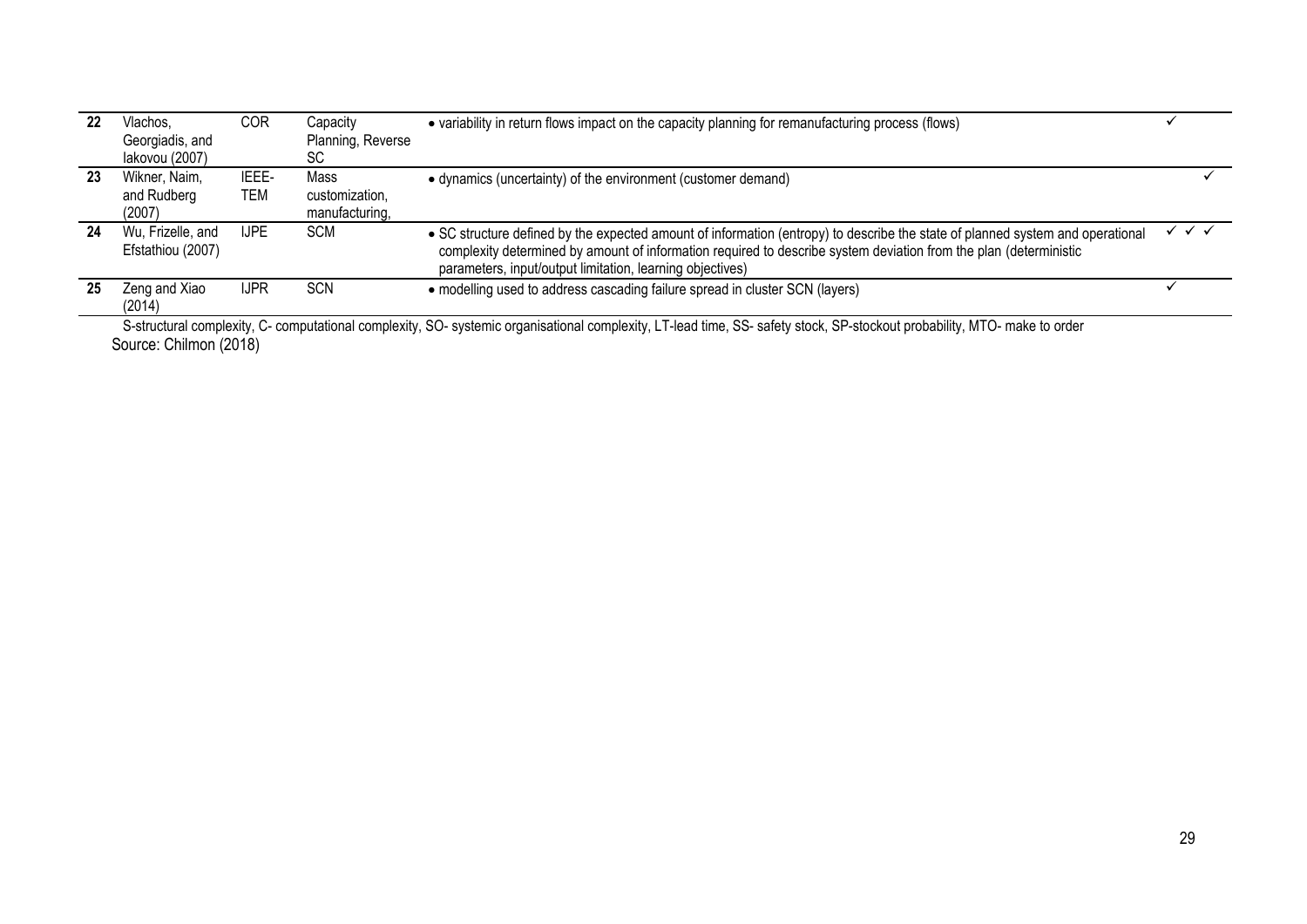The number of products, flows, processes and/or services offered could amplify the complexity in modelling E2E-SCs together with the type and characteristics of each of these elements (Adenso-Diaz et al., 2012; Byrne & Heavey, 2006; Min, 2009; Carvalho et al., 2012). Likewise, the modelling process would require setting clear objectives and performance measures as those would determine the boundaries of the considered system, number of elements as well as links between them. These were also included under the structural part, which focused on the holistic elements of an E2E-SC, where parts and the whole of a simplified system could be recognized and represented in one model. These referred to varied structural complexity factors such as number of echelons, players or parties within each echelon, SC layers, number of products or processes as well as system boundaries. The second group emerged as concepts relative to simulation modelling and the inherent computational complexity. For instance in Abdel-Malek et al. (2005), a structural dimension of the multi-level SC was modelled as a series of tandem queues to account stochastic parameters and provide relevant assumptions. Multiple computational factors need to be considered when modelling E2E-SC system. These are often used to allow for greater representation of any E2E-SC system, particularly because modelling more often involves multi-disciplinary aspects relative to any of those identified under SLR theme/s.

The study isolates the complexity factors as embedded within multi-dimensional aspects that derive from three categories: Structural, Computational and a further complexity element being linked with the SO aspects. These factors are often interrelated hence present a distinctive approach towards modelling issues relative to complex E2E-SCs. This is corroborated in various studies; for instance, Arns et al. ( 2002) provide a hybrid model that adopts a hierarchical modelling approach to reduce the computational complexity, allowing the aggregation of various sub-models through different approaches (i.e., Queuing Network and Petri nets).

Supply Chain Operations Reference (SCOR) model has also been incorporated within many studies as a way to define and/or map SC processes given its standard functionality (Long, 2014; Carvalho et al.,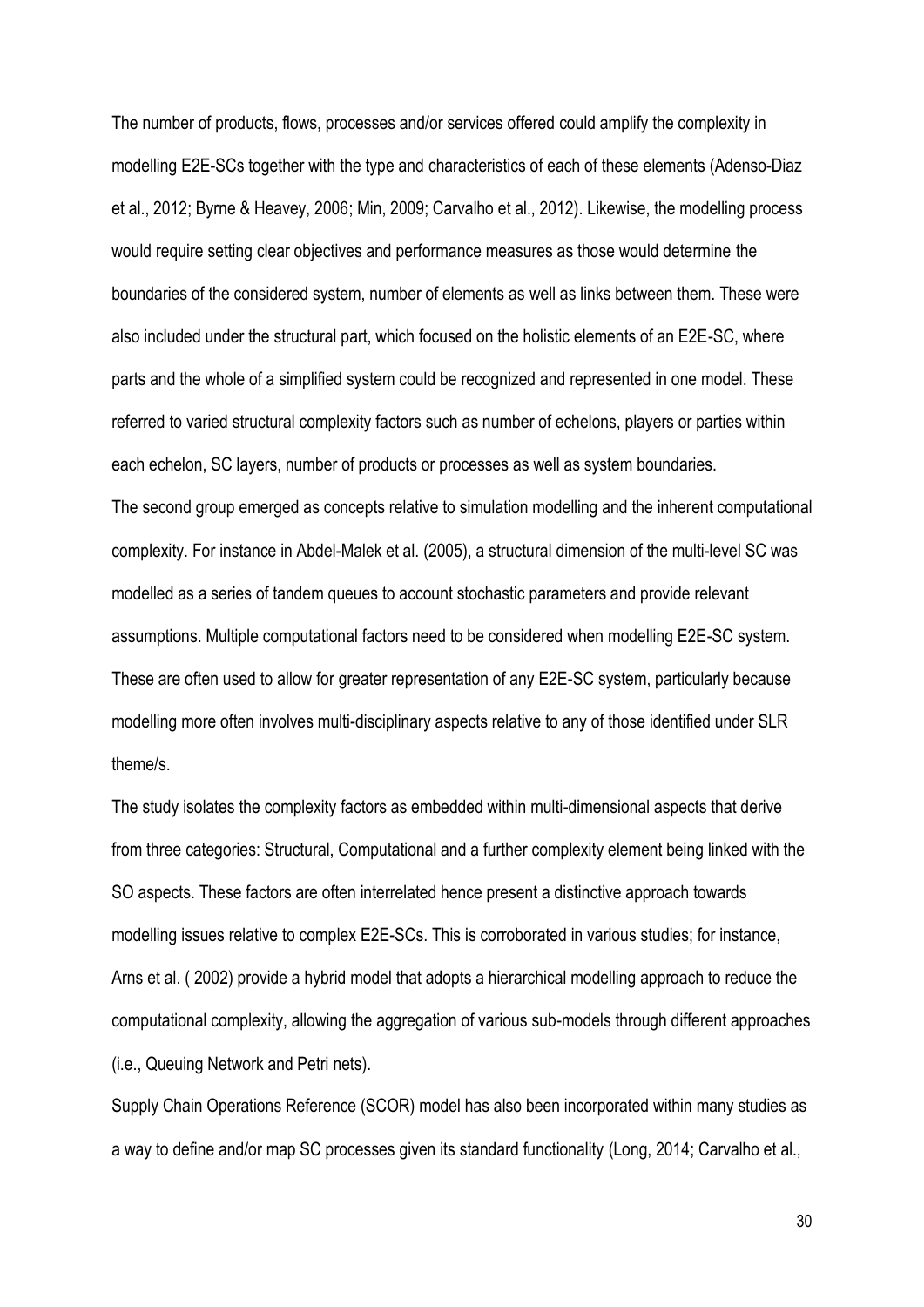2012; Petersen et al., 2011; Persson & Araldi, 2009; Pundoor & Herrmann, 2007; Rabelo et al., 2007). Pundoor and Herrmann (2004) proposed a SC simulation model based on Discrete Event Simulation (DES) and SCOR model to study the dynamic nature of the SC incorporating multiple level elements that permit the addition of extra features. Dynamic behaviour of the SC system instigated by supply, demand or lead time uncertainties has similarly been modelled by Pirard et al*.* (2011), where the work presented by the authors evaluates various SC design scenarios under different control policies that were applied to inventory management, scheduling and production activities. Within their study, the decision maker was involved in optimizing the selected elements (rules) in the model to improve the SC system performance.

Simulation capabilities have also been employed in detailed process modelling to support decisionmaking procedures as in Fröhling et al*.* (2010), where consideration was given to the integration of complex SC planning processes. The authors presented an innovative application of OR techniques to closed-loop SC and designed a recycling process model that allocated residues from different sources to recycling sites. Simulation methodology further supplements the computational constructs by elucidating its importance and complex relation with other elements.

Moreover, representation of such complex SC system may require multiple models due to the scale of changes and interactions between elements within system. This can be observed in many of the selected papers, where a singular model was not capable to capture or reflect all aspects of the modelled system or to fully fit with the purpose of a system model. This often determines the use of multidisciplinary modelling techniques where simulation methodology is combined with other OR&MS models/techniques. Computational factors considered in Table 6 are relative to modelling techniques that were used in the selected studies and deemed particularly relevant in simulation modelling of an E2E-SC system.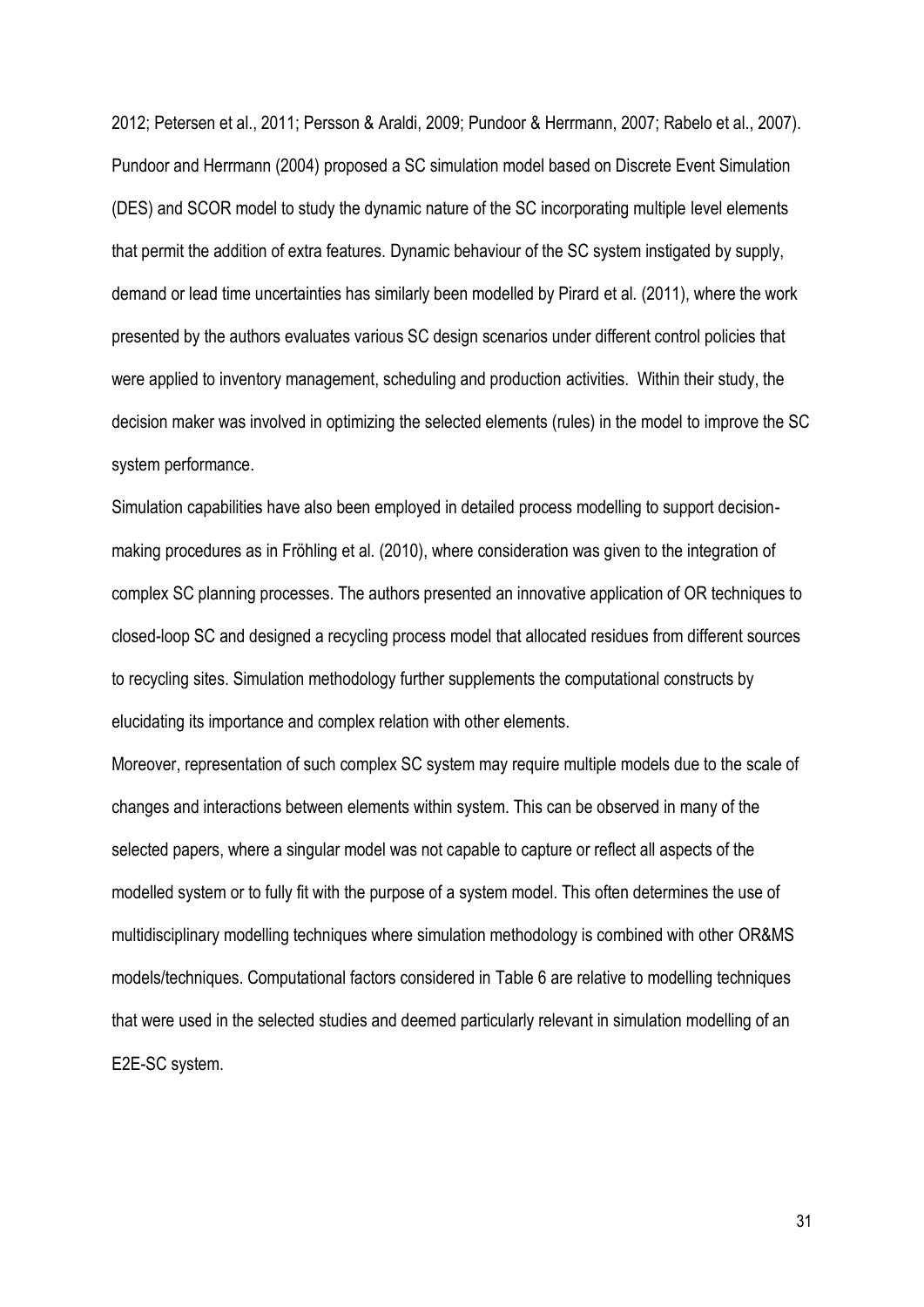## Table 6 OR/MS mathematical techniques

| OR/MS mathematical techniques |                                                                                                                                                                                                                                                            |
|-------------------------------|------------------------------------------------------------------------------------------------------------------------------------------------------------------------------------------------------------------------------------------------------------|
| Category                      | Specification                                                                                                                                                                                                                                              |
| Optimization,                 | Multi-echelon, multi-objective optimization                                                                                                                                                                                                                |
| mathematical                  | Multi-echelon inventory allocation problem (4 allocation schemes: lexicographic with priority to intermediate                                                                                                                                              |
| programming                   | demand, lexicographic with priority to downstream demand, predetermined proportional allocation, and                                                                                                                                                       |
|                               | proportional allocation) to search for the best base-stock level (Niranjan & Ciarallo, 2011)                                                                                                                                                               |
|                               | Integer programming (IP) model with Taguchi technique and Artificial Immune System (AIS) to search for a near<br>optimal solution to the distribution problem (Shang et al., 2004)                                                                         |
|                               | Taguchi technique and Response Surface Methodology (RSM) (Tiwari et al., 2010)                                                                                                                                                                             |
|                               | Stochastic optimization problem solved using an Infinitesimal Perturbation Analysis procedure (Total Cost<br>minimization) (Özdemir et al., 2006)                                                                                                          |
|                               | 2-stage stochastic IP (Liu & Nagurney, 2013); (Poojari et al., 2008)                                                                                                                                                                                       |
|                               | Chance Constrained Programming for SC risk evaluation (D. Wu & Olson, 2008)                                                                                                                                                                                |
|                               | Mixed-integer Quadratic model to address SC co-ordination (Pezeshki et al., 2013)                                                                                                                                                                          |
|                               | Mixed-integer linear programming (MILP) model with decomposition technique (Profit maximization) (Meijboom &<br>Obel, 2007)                                                                                                                                |
|                               | Dynamic Allocation Problem with uncertain supply (DAP-US) addressed by developing a two-stage extended<br>Genetic Algorithm (eGA) (C. W. R. Lin & Chen, 2003)                                                                                              |
|                               | Automatic Pipeline, Inventory and Order Based Production Control System (APIOBPCS) algorithm (transfer<br>function model of the system developed using causal diagrams, block diagrams, difference equations and z-<br>transform) (Disney & Towill, 2002a) |
|                               | Robust optimization to control serial multi-echelon, multi-period SC (Ben-Tal et al., 2009)                                                                                                                                                                |
|                               | Minimum Flow Time Variation (MFV) rule for customer order scheduling (Hsu & Liu, 2009)                                                                                                                                                                     |
| <b>Heuristics</b>             | Heuristics for inventory balancing and transhipment policy to minimize the overall cost (Tiacci & Saetta, 2011)                                                                                                                                            |
|                               | Metaheuristics optimization; Inventory model that incorporates fuzzy sets and multi-objective Particle Swarm<br>Optimization (Cost minimization) (Mahnam et al., 2009)                                                                                     |
|                               | Heuristics of Capacity utilization, variability and inventory (CVI) in complex SC operations (Klassen & Menor,<br>2007)                                                                                                                                    |
|                               | Heuristic algorithms for strategic safety stock placement problem that use simulation to compare results for<br>iterative LP and MIP approximation of (Shu & Karimi, 2009)                                                                                 |
|                               | Evolutionary algorithm (EA) -AIS used for batch sequencing in multi-stage SC,                                                                                                                                                                              |
|                               | Fuzzy Set Numbers combined with Program Evaluation and Review Technique to analyse Supply chain network<br>(SCN) (Vahdani et al., 2011)                                                                                                                    |
| Forecasting                   | Moving average (MA), Exponential Smoothing ES (DES, SES, TES), regression (multiple-regression) (Anderson<br>Jr et al., 2000); (Bayraktar et al., 2008)                                                                                                    |
| Intelligence                  | Petri nets (PN)- hybrid, generalized, stochastic, deterministic and stochastic (Arns et al., 2002)                                                                                                                                                         |
|                               | Steady State Genetic Algorithm (ssGA) for SCN design (Altiparmak, Gen, Lin, & Karaoglan, 2009)                                                                                                                                                             |
|                               | Queuing Network (QN) (Arns et al., 2002)                                                                                                                                                                                                                   |
|                               | Markov decision process supported by Reinforced Learning (RL) to control inventory policies between multiple                                                                                                                                               |
|                               | actors in SC (Giannoccaro & Pontrandolfo, 2002)                                                                                                                                                                                                            |
|                               | Neural Nets (NN); Eigenvalue Analysis to evaluate SD model outputs (Rabelo et al., 2008)                                                                                                                                                                   |
|                               | Complex Adaptive System (CAS) (Surana et al., 2005)                                                                                                                                                                                                        |
|                               | SCN modelled as CAS and Fitness Landscape Theory to highlight evolutionary complexities of such SC systems<br>(G. Li et al., 2010)                                                                                                                         |

Source: Chilmon (2018)

It has been observed that the computational complexity is relative to OR&MS mathematical techniques used to model an E2E-SC system. Those techniques consider such fields of modelling as optimization, mathematical programming, heuristics, forecasting, project management and intelligent state-of-art methods. Some of the specificities of such techniques are presented in Table 6 together with the reason for use.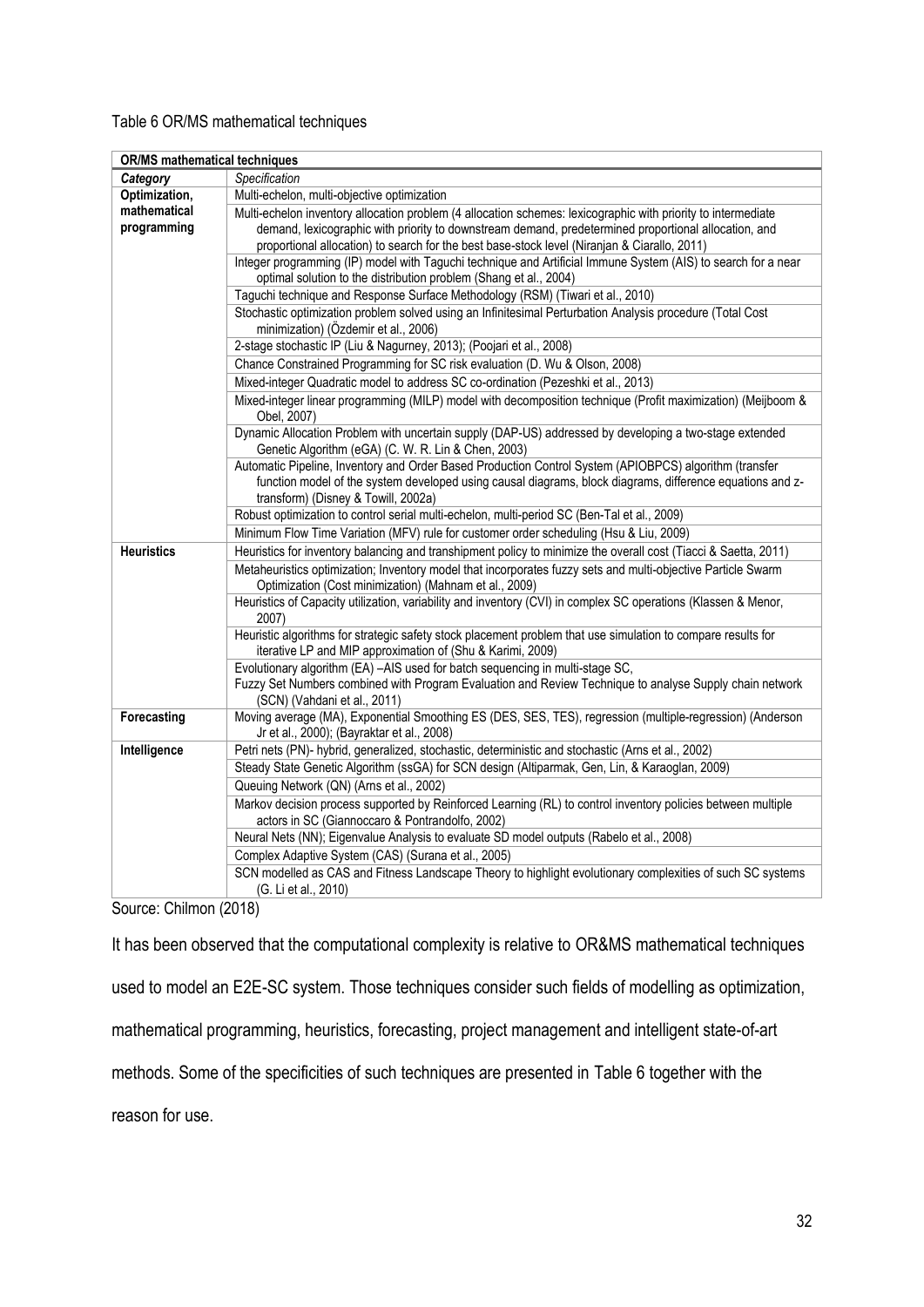It has been noted that the computational complexity is derived from developments as well as a technological shift in modelling where a new era of combining modelling approaches prevails, particularly observed in hybrid and AM/SS models. Hierarchical approach to simulation modelling allows incorporating different levels of detail where each sub-model can be supported by different simulation modelling technique/s. Interestingly, such models often feature Artificial Intelligence algorithms (i.e., GA, NN, AIS, and RL etc.) and the researcher continuously seeks to test capabilities of such algorithms as well as their applicability to model complex E2E-SC systems.

### **6. Review Summary and Research Impact**

Complexity is an attribute of many systems and it can be clearly observed in E2E-SCs. This paper presents findings from the systematic literature review of the supply chain and simulation field, by adopting an integrated and holistic assessment of an E2E-SC, from market-demand scenarios through order management and planning processes, and on to manufacturing and physical distribution. Thus, by providing significant advances in understanding of the theory, methods used and applicability of supply chain simulation, this paper further develops the body of knowledge within this subject of inquiry. Modelling an E2E-SC system using simulation requires a comprehensive level of understanding of the SCM, modelling and interferences between these two and other disciplines. The development of an E2E-SC model using simulation requires three crucial components that need to be considered during the model design stage: structural, computational and systemic organizational that are vital elements of complex systems like E2E-SCs, each with their subcategories as indicated in Figure 3. The SLR exhibited various issues and practical decisions relative to E2E-SC simulation modelling that are influenced by the complex computational techniques and methods that often span across multiple dimensions and disciplines such as mathematics, computer engineering, software design, biology, education and many others. Conclusively the SLR underlined the following points regarding modelling E2E-SC systems using simulation: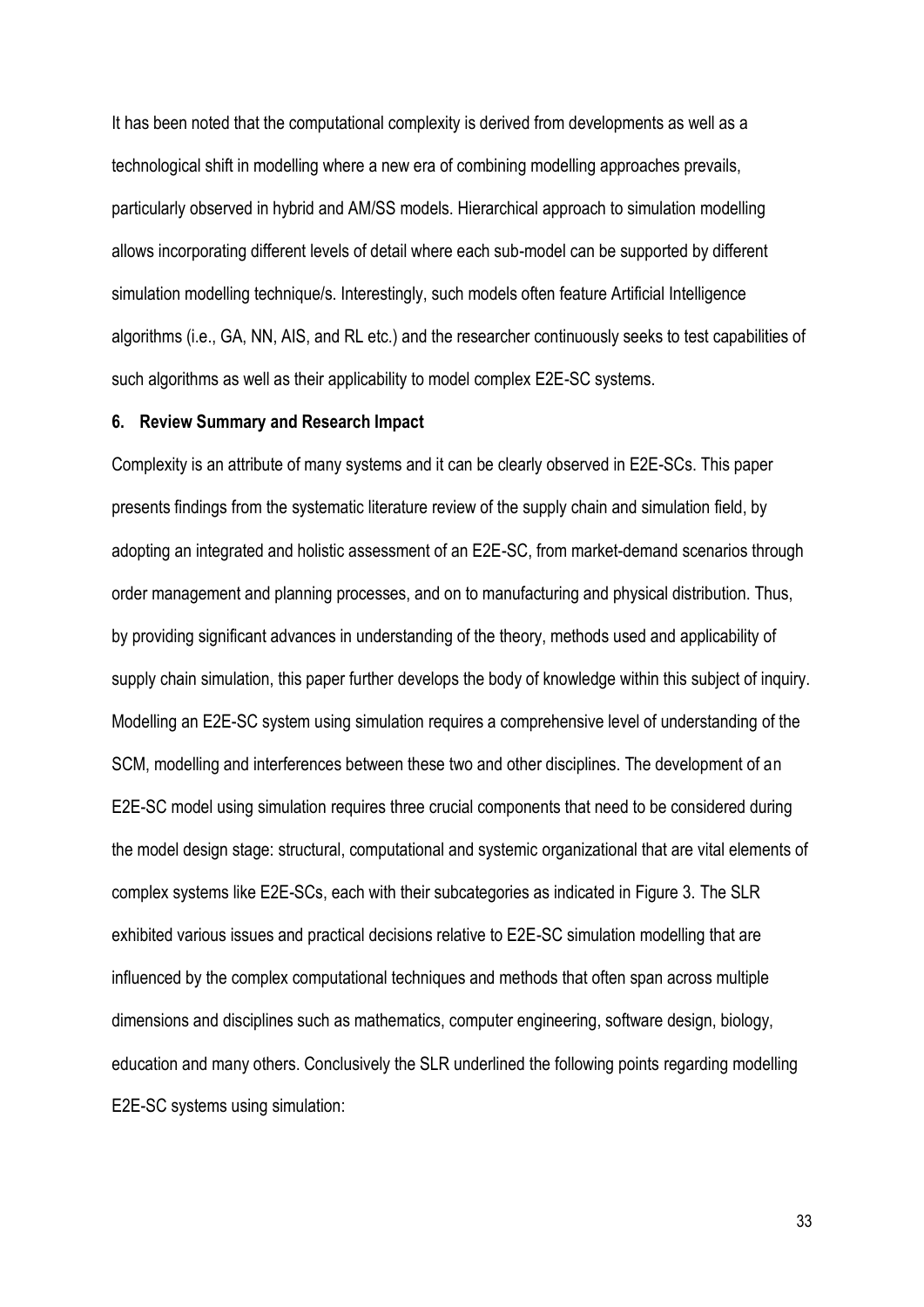- The most frequently researched themes relative to an E2E-SC system simulation modelling are: SCM, Inventory management, SC dynamics, Production planning and Inventory control. These are vital to drive a high performing E2E-SC system. These themes are usually part of multi-disciplinary and cross-sectional studies, where multiple aspects, issues and processes are considered.
- The complexity in E2E-SC system models is derived from structural, computational and systemic organizational factors, which need to be considered during the modelling process.
- An advanced and extended version of existing OR/MS mathematical modelling techniques are often used to facilitate development of E2E-SC simulation models.
- There is an observed shift in simulation modelling towards combining (hybrid) models that are characterised by the amalgamation of multiple modelling techniques and research methodologies.
- Simulation model outputs are often reinforced by application of artificial intelligence algorithms to support the decision maker in providing a better understanding of the system behaviour and system evolution.
- E2E-SC system models are often hierarchical, where multiple decisions are made at various levels that have an ultimate impact on the entire E2E-SC system performance.

This paper contributes to knowledge and understanding of the characteristics of E2E-SC systems as well as the requirements for simulation modelling. The next step would be to develop an experimental model and test the proposed generic E2E-SC simulation elements in real E2E-SC systems to underline its applicability and practicality.

## **References**

- Abdel-Malek, L., Kullpattaranirun, T., & Nanthavanij, S. (2005). A framework for comparing outsourcing strategies in multilayered supply chains. *International Journal of Production Economics, 97*(3), 318-328.
- Acar, Y., & Atadeniz, S. N. (2015). Comparison of integrated and local planning approaches for the supply network of a globally-dispersed enterprise. *International Journal of Production Economics, 167*, 204-219. doi:10.1016/j.ijpe.2015.05.028
- Acar, Y., Kadipasaoglu, S., & Schipperijn, P. (2010). A decision support framework for global supply chain modelling: An assessment of the impact of demand, supply and lead-time uncertainties on performance. *International Journal of Production Research, 48*(11), 3245-3268.
- Adenso-Diaz, B., Mena, C., García-Carbajal, S., & Liechty, M. (2012). The impact of supply network characteristics on reliability. *Supply Chain Management, 17*(3), 263-276.
- Ahire, S. L., Gorman, M. F., Dwiggins, D., & Mudry, O. (2007). Operations research helps reshape operations strategy at standard register company. *Interfaces, 37*(6), 553-565.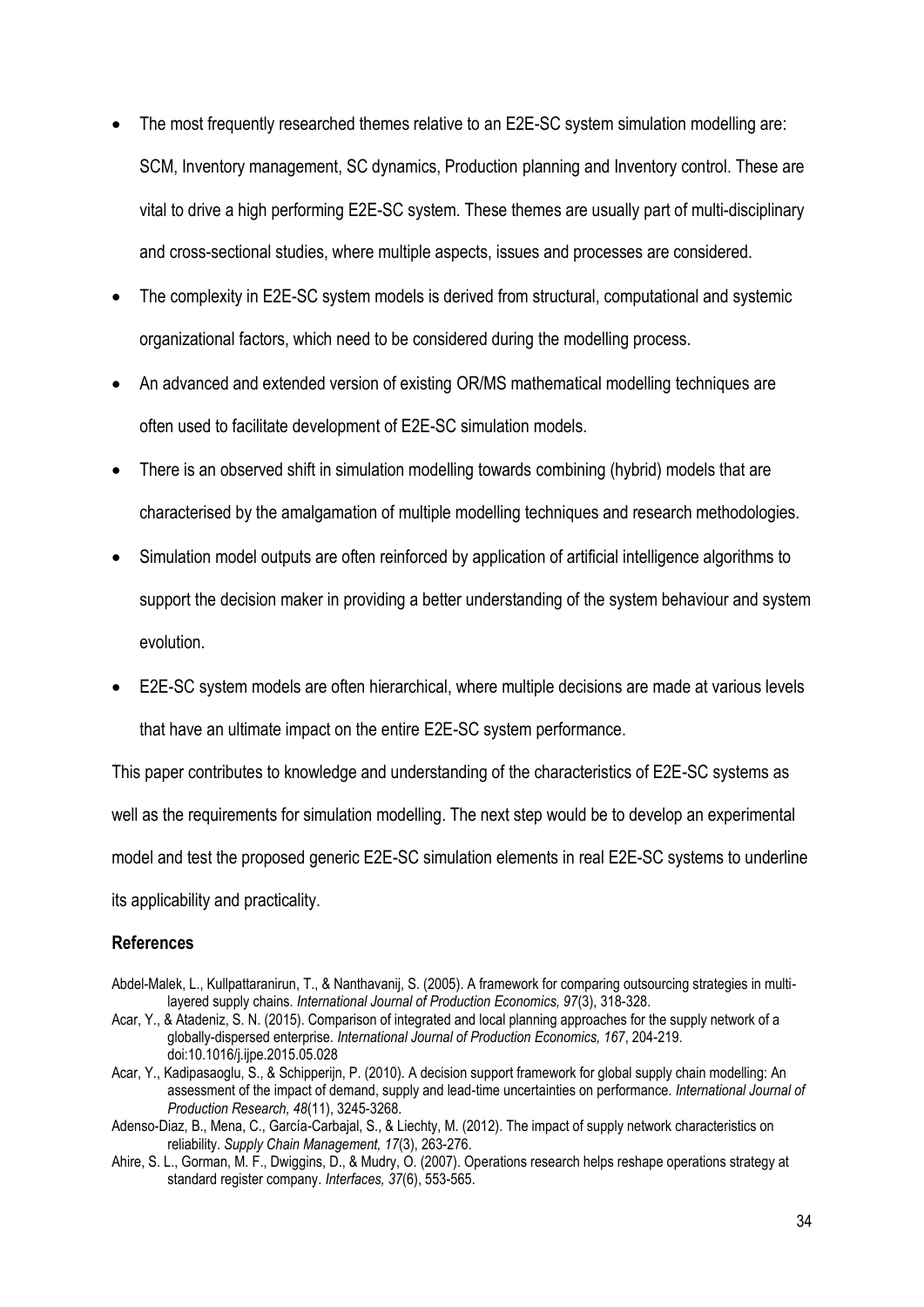Albino, V., Carbonara, N., & Giannoccaro, I. (2007). Supply chain cooperation in industrial districts: A simulation analysis. *European Journal of Operational Research, 177*(1), 261-280.

Ali, M. M., & Boylan, J. E. (2011). Feasibility principles for downstream demand inference in supply chains. *Journal of the Operational Research Society, 62*(3), 474-482.

Allwood, J. M., & Lee, J. H. (2005). The design of an agent for modelling supply chain network dynamics. *International Journal of Production Research, 43*(22), 4875-4898.

Amini, M., Otondo, R. F., Janz, B. D., & Pitts, M. G. (2007). Simulation modeling and analysis: A collateral application and exposition of RFID technology. *Production and Operations Management, 16*(5), 586-598.

Anderson Jr, E. G., Fine, C. H., & Parker, G. G. (2000). Upstream volatility in the supply chain: The machine tool industry as a case study. *Production and Operations Management, 9*(3), 239-261.

Arns, M., Fischer, M., Kemper, P., & Tepper, C. (2002). Supply chain modelling and its analytical evaluation. *Journal of the Operational Research Society, 53*(8), 885-894.

Arora, S., & Kumar, S. (2000). Reengineering: A focus on enterprise integration. *Interfaces, 30*(5), 54-71.

Ashby, A., Leat, M., & Hudson-Smith, M. (2012). Making connections: A review of supply chain management and sustainability literature. *Supply Chain Management, 17*(5), 497-516. doi:10.1108/13598541211258573

Ayanso, A., Diaby, M., & Nair, S. K. (2006). Inventory rationing via drop-shipping in Internet retailing: A sensitivity analysis. *European Journal of Operational Research, 171*(1), 135-152.

Banerjee, S., Banerjee, A., Burton, J., & Bistline, W. (2001). Controlled partial shipments in two-echelon supply chain networks: A simulation study. *International Journal of Production Economics, 71*(1-3), 91-100.

Barbati, M., Bruno, G., & Genovese, A. (2012). Applications of agent-based models for optimization problems: A literature review. *Expert Systems with Applications, 39*(5), 6020-6028.

Barlas, Y., & Gunduz, B. (2011). Demand forecasting and sharing strategies to reduce fluctuations and the bullwhip effect in supply chains. *Journal of the Operational Research Society, 62*(3), 458-473.

Bayraktar, E., Lenny Koh, S. C., Gunasekaran, A., Sari, K., & Tatoglu, E. (2008). The role of forecasting on bullwhip effect for E-SCM applications. *International Journal of Production Economics, 113*(1), 193-204.

Beamon, B. M., & Chen, V. C. P. (2001). Performance analysis of conjoined supply chains. *International Journal of Production Research, 39*(14), 3195-3218.

Bellamy, M. A., & Basole, R. C. (2013). Network analysis of supply chain systems: A systematic review and future research. *Systems Engineering, 16*(2), 235-249. doi:10.1002/sys.21238

Ben-Tal, A., Golany, B., & Shtern, S. (2009). Robust multi-echelon multi-period inventory control. *European Journal of Operational Research, 199*(3), 922-935.

Biehl, M., Prater, E., & Realff, M. J. (2007). Assessing performance and uncertainty in developing carpet reverse logistics systems. *Computers and Operations Research, 34*(2), 443-463.

Blackhurst, J., Wu, T., & Craighead, C. W. (2008). A systematic approach for supply chain conflict detection with a hierarchical Petri Net extension. *Omega, 36*(5), 680-696. doi:10.1016/j.omega.2006.02.001

Bottani, E., & Montanari, R. (2010). Supply chain design and cost analysis through simulation. *International Journal of Production Research, 48*(10), 2859-2886.

Bottani, E., Montanari, R., Rinaldi, M., & Vignali, G. (2015). Modeling and multi-objective optimization of closed loop supply chains: A case study. *Computers & Industrial Engineering, 87*, 328-342. doi:10.1016/j.cie.2015.05.009

Boulaksil, Y., & Fransoo, J. C. (2009). Order release strategies to control outsourced operations in a supply chain. *International Journal of Production Economics, 119*(1), 149-160.

Byrne, P. J., & Heavey, C. (2006). The impact of information sharing and forecasting in capacitated industrial supply chains: A case study. *International Journal of Production Economics, 103*(1), 420-437.

Caggiano, K. E., Jackson, P. L., Muckstadt, J. A., & Rappold, J. A. (2009). Efficient computation of time-based customer service levels in a multi-item, multi-echelon supply chain: A practical approach for inventory optimization. *European Journal of Operational Research, 199*(3), 744-749.

Cannella, S., Bruccoleri, M., & Framinan, J. M. (2016). Closed-loop supply chains: What reverse logistics factors influence performance? *International Journal of Production Economics, 175*, 35-49. doi:10.1016/j.ijpe.2016.01.012

Cannella, S., Ciancimino, E., & Márquez, A. C. (2008). Capacity constrained supply chains: A simulation study. *International Journal of Simulation and Process Modelling, 4*(2), 139-147.

Caridi, M., Cigolini, R., & De Marco, D. (2005). Improving supply-chain collaboration by linking intelligent agents to CPFR. *International Journal of Production Research, 43*(20), 4191-4218.

Carvalho, H., Barroso, A. P., MacHado, V. H., Azevedo, S., & Cruz-Machado, V. (2012). Supply chain redesign for resilience using simulation. *Computers and Industrial Engineering, 62*(1), 329-341.

Cattani, K. D., Jacobs, F. R., & Schoenfelder, J. (2011). Common inventory modeling assumptions that fall short: Arborescent networks, Poisson demand, and single-echelon approximations. *Journal of Operations Management, 29*(5), 488-499.

Celik, N., & Son, Y. J. (2012). Sequential Monte Carlo-based fidelity selection in dynamic-data-driven adaptive multi-scale simulations. *International Journal of Production Research, 50*(3), 843-865.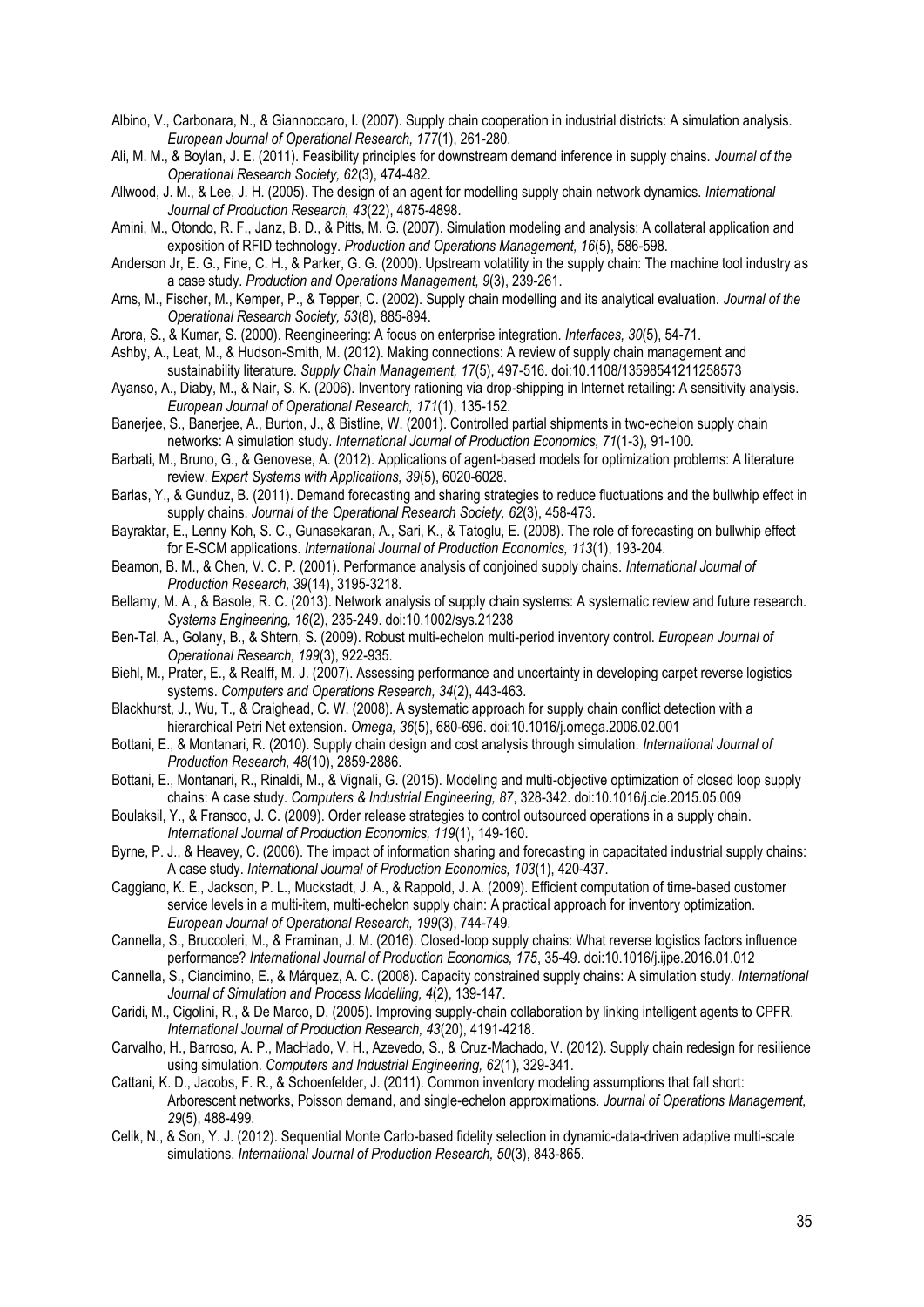Chaharsooghi, S. K., & Heydari, J. (2010). LT variance or LT mean reduction in supply chain management: Which one has a higher impact on SC performance? *International Journal of Production Economics, 124*(2), 475-481.

Chan, H. K., & Chan, F. T. S. (2010). A review of coordination studies in the context of supply chain dynamics. *International Journal of Production Research, 48*(10), 2793-2819.

Chatfield, D. C., Hayya, J. C., & Harrison, T. P. (2007). A multi-formalism architecture for agent-based, order-centric supply chain simulation. *Simulation Modelling Practice and Theory, 15*(2), 153-174.

Chebolu-Subramanian, V., & Gaukler, G. M. (2015). Product contamination in a multi-stage food supply chain. *European Journal of Operational Research, 244*(1), 164-175. doi:10.1016/j.ejor.2015.01.016

Chen, C. T., & Huang, S. F. (2006). Order-fulfillment ability analysis in the supply-chain system with fuzzy operation times. *International Journal of Production Economics, 101*(1 SPEC. ISS.), 185-193.

Chern, C. C., Chen, P. Y., & Huang, K. L. (2014). A production base-stock policy for recycling supply chain management in the presence of uncertainty. *Computers and Industrial Engineering, 76*(1), 193-203.

Chilmon, B. (2018) " Modelling An End-To-End Supply Chain System Using Simulation" (Unpublished PhD thesis). University of Huddersfield, Huddersfield.

Chiu, H. N., & Huang, H. L. (2003). A Multi-echelon integrated JIT inventory model using the time buffer and emergency borrowing policies to deal with random delivery lead times. *International Journal of Production Research, 41*(13), 2911-2931.

Choi, T. Y., & Hong, Y. (2002). Unveiling the structure of supply networks: case studies in Honda, Acura, and DaimlerChrysler. *Journal of Operations Management, 20*(5), 469-493. doi:10.1016/S0272-6963(02)00025-6

Chong, Y. Q., Wang, B., Yue Tan, G. L., & Cheong, S. A. (2014). Diversified firms on dynamical supply chain cope with financial crisis better. *International Journal of Production Economics, 150*, 239-245.

Ciancimino, E., Cannella, S., Bruccoleri, M., & Framinan, J. M. (2012). On the Bullwhip Avoidance Phase: The Synchronised Supply Chain. *European Journal of Operational Research, 221*(1), 49-63.

Cigolini, R., Pero, M., & Rossi, T. (2011). An object-oriented simulation meta-model to analyse supply chain performance. *International Journal of Production Research, 49*(19), 5917-5941.

Cigolini, R., Pero, M., Rossi, T., & Sianesi, A. (2014). Linking supply chain configuration to supply chain perfrmance: A discrete event simulation model. *Simulation Modelling Practice and Theory, 40*, 1-11.

Colicchia, C., & Strozzi, F. (2012). Supply chain risk management: A new methodology for a systematic literature review. *Supply Chain Management, 17*(4), 403-418. doi:10.1108/13598541211246558

Costantino, F., Gravio, G. D., Shaban, A., & Tronci, M. (2015). The impact of information sharing on ordering policies to improve supply chain performances. *Computers & Industrial Engineering, 82*, 127-142. doi:10.1016/j.cie.2015.01.024

Croson, R., & Donohue, K. (2003). Impact of POS data sharing on supply chain management: An experimental study. *Production and Operations Management, 12*(1), 1-11.

Dai, H., Lin, J., & Long, Q. (2014). A fractal perspective-based methodological framework for supply chain modelling and distributed simulation with multi-agent system. *International Journal of Production Research*.

Dai, Z., & Zheng, X. (2015). Design of close-loop supply chain network under uncertainty using hybrid genetic algorithm: A fuzzy and chance-constrained programming model. *Computers & Industrial Engineering, 88*, 444. doi:10.1016/j.cie.2015.08.004

Das, D., & Dutta, P. (2013). A system dynamics framework for integrated reverse supply chain with three way recovery and product exchange policy. *Computers and Industrial Engineering, 66*(4), 720-733.

Datta, P. P., & Christopher, M. G. (2011). Information sharing and coordination mechanisms for managing uncertainty in supply chains: A simulation study. *International Journal of Production Research, 49*(3), 765-803.

Daultani, Y., Kumar, S., Vaidya, O. S., & Tiwari, M. K. (2015). A supply chain network equilibrium model for operational and opportunism risk mitigation. *International Journal of Production Research, 53*(18), 5685-5715. doi:10.1080/00207543.2015.1056325

De Sensi, G., Longo, F., & Mirabelli, G. (2008). Inventory policies analysis under demand patterns and lead times constraints in a real supply chain. *International Journal of Production Research, 46*(24), 6997-7016.

Dev, N. K., Shankar, R., Dey, P. K., & Gunasekaran, A. (2014). Holonic supply chain: A study from family-based manufacturing perspective. *Computers and Industrial Engineering, 78*, 1-11. doi:10.1016/j.cie.2014.09.017

Diabat, A. (2014). Hybrid algorithm for a vendor managed inventory system in a two-echelon supply chain. *European Journal of Operational Research, 238*(1), 114-121.

Disney, S. M., & Towill, D. R. (2002a). A discrete transfer function model to determine the dynamic stability of a vendor managed inventory supply chain. *International Journal of Production Research, 40*(1), 179-204.

Disney, S. M., & Towill, D. R. (2002b). A procedure for the optimization of the dynamic response of a Vendor Managed Inventory system. *Computers and Industrial Engineering, 43*(1-2), 27-58.

Disney, S. M., & Towill, D. R. (2003). Vendor-managed inventory and bullwhip reduction in a two-level supply chain. *International Journal of Operations and Production Management, 23*(5-6), 625-651.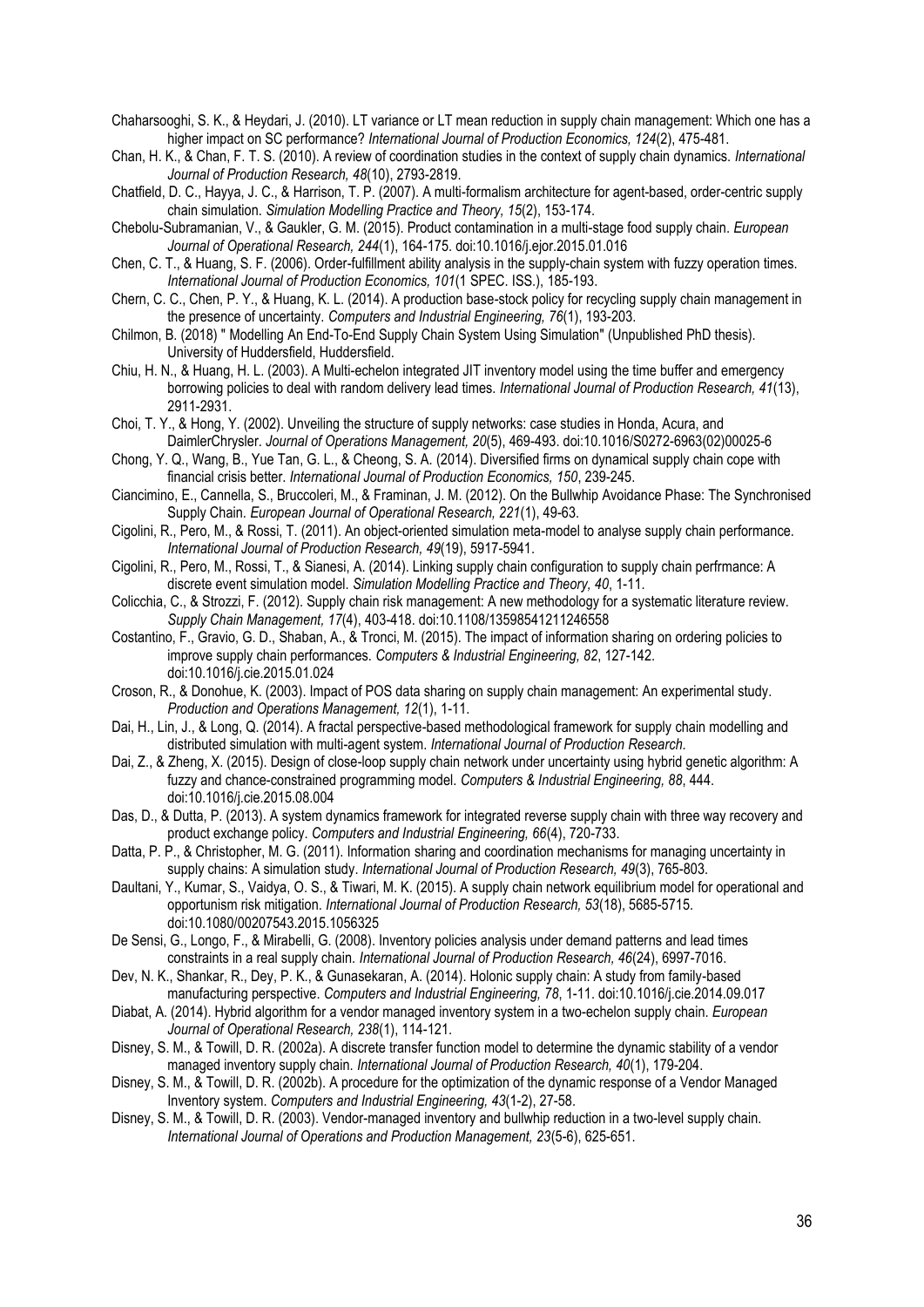- Dixit, V., Seshadrinath, N., & Tiwari, M. K. (2016). Performance measures based optimization of supply chain network resilience: A NSGA-II + Co-Kriging approach. *Computers & Industrial Engineering, 93*, 205-214. doi:10.1016/j.cie.2015.12.029
- Dominguez, R., Cannella, S., & Framinan, J. M. (2014). On bullwhip-limiting strategies in divergent supply chain networks. *Computers and Industrial Engineering, 73*(1), 85-95.
- Dominguez, R., Framinan, J. M., & Cannella, S. (2014). Serial vs. divergent supply chain networks: A comparative analysis of the bullwhip effect. *International Journal of Production Research, 52*(7), 2194-2210.
- Elia, V., & Gnoni, M. G. (2015). Designing an effective closed loop system for pallet management. *International Journal of Production Economics, 170*, 730-740. doi:10.1016/j.ijpe.2015.05.030
- Ertem, M. A., Buyurgan, N., & Rossetti, M. D. (2010). Multiple-buyer procurement auctions framework for humanitarian supply chain management. *International Journal of Physical Distribution and Logistics Management, 40*(3), 202- 227.
- Ferreira, L., & Borenstein, D. (2011). Normative agent-based simulation for supply chain planning. *Journal of the Operational Research Society, 62*(3), 501-514.
- Fleischhacker, A., Ninh, A., & Zhao, Y. (2015). Positioning Inventory in Clinical Trial Supply Chains. *Production and Operations Management, 24*(6), 991-1011. doi:10.1111/poms.12302
- Fleischmann, M., Van Nunen, J., Gräve, B., & Gapp, R. (2005). Reverse logistics Capturing value in the extended supply chain *Supply Chain Management on Demand: Strategies, Technologies, Applications* (pp. 167-186).
- Fridgen, G., Stepanek, C., & Wolf, T. (2015). Investigation of exogenous shocks in complex supply networks: a modular Petri Net approach. *International Journal of Production Research, 53*(5), 1387-1408.
- Fröhling, M., Schwaderer, F., Bartusch, H., & Rentz, O. (2010). Integrated planning of transportation and recycling for multiple plants based on process simulation. *European Journal of Operational Research, 207*(2), 958-970.
- Fu, D., Ionescu, C., Aghezzaf, E.-H., & De Keyser, R. (2015). Quantifying and mitigating the bullwhip effect in a benchmark supply chain system by an extended prediction self-adaptive control ordering policy. *Computers & Industrial Engineering, 81*, 46-57. doi:10.1016/j.cie.2014.12.024
- Ganeshan, R., Boone, T., & Stenger, A. J. (2001). The impact of inventory and flow planning parameters on supply chain performance: An exploratory study. *International Journal of Production Economics, 71*(1-3), 111-118.
- Garvey, M. D., Carnovale, S., & Yeniyurt, S. (2014). An analytical framework for supply network risk propagation: A Bayesian network approach. *European Journal of Operational Research, 243*(2), 618. doi:10.1016/j.ejor.2014.10.034
- Georgiadis, P., & Athanasiou, E. (2013). Flexible long-term capacity planning in closed-loop supply chains with remanufacturing. *European Journal of Operational Research, 225*(1), 44-58.
- Giannoccaro, I., & Pontrandolfo, P. (2002). Inventory management in supply chains: A reinforcement learning approach. *International Journal of Production Economics, 78*(2), 153-161.
- Gill, A. (2009). Determining loading dock requirements in production-distribution facilities under uncertainty. *Computers and Industrial Engineering, 57*(1), 161-168.
- Gnoni, M. G., Iavagnilio, R., Mossa, G., Mummolo, G., & Di Leva, A. (2003). Production planning of a multi-site manufacturing system by hybrid modelling: A case study from the automotive industry. *International Journal of Production Economics, 85*(2), 251-262.
- Gomez Padilla, A., & Mishina, T. (2009). Supply contract with options. *International Journal of Production Economics, 122*(1), 312-318.
- Gong, D., Liu, S., & Lu, X. (2015). Modelling the impacts of resource sharing on supply chain efficiency. *International Journal of Simulation Modelling, 14*(4), 744-755.
- Govindan, K., & Fattahi, M. (2017). Investigating risk and robustness measures for supply chain network design under demand uncertainty: A case study of glass supply chain. *International Journal of Production Economics, 183*, 680- 699. doi:10.1016/j.ijpe.2015.09.033
- Govindu, R., & Chinnam, R. B. (2010). A software agent-component based framework for multi-agent supply chain modelling and simulation. *International Journal of Modelling and Simulation, 30*(2), 155-171.
- Güller, M., Uygun, Y., & Noche, B. (2015). Simulation-based optimization for a capacitated multi-echelon productioninventory system. *Journal of Simulation, 9*(4), 325-336. doi:10.1057/jos.2015.5
- Gumrukcu, S., Rossetti, M. D., & Buyurgan, N. (2008). Quantifying the costs of cycle counting in a two-echelon supply chain with multiple items. *International Journal of Production Economics, 116*(2), 263-274.
- Gupta, M., Ko, H. J., & Min, H. (2002). TOC-based performance measures and five focusing steps in a job-shop manufacturing environment. *International Journal of Production Research, 40*(4), 907-930.
- Handfield, R. B., & Nichols, E. L. (2002). *Supply chain redesign: transforming supply chains into integrated value systems*. Upper Saddle River, NJ: Financial Times/ Prentice Hall.
- Helo, P. T. (2000). Dynamic modelling of surge effect and capacity limitation in supply chains. *International Journal of Production Research, 38*(17 SPEC.), 4521-4533.
- Herrmann, J. W., Lin, E., & Pundoor, G. (2003). *Supply chain simulation modeling using the supply chain operations reference model*.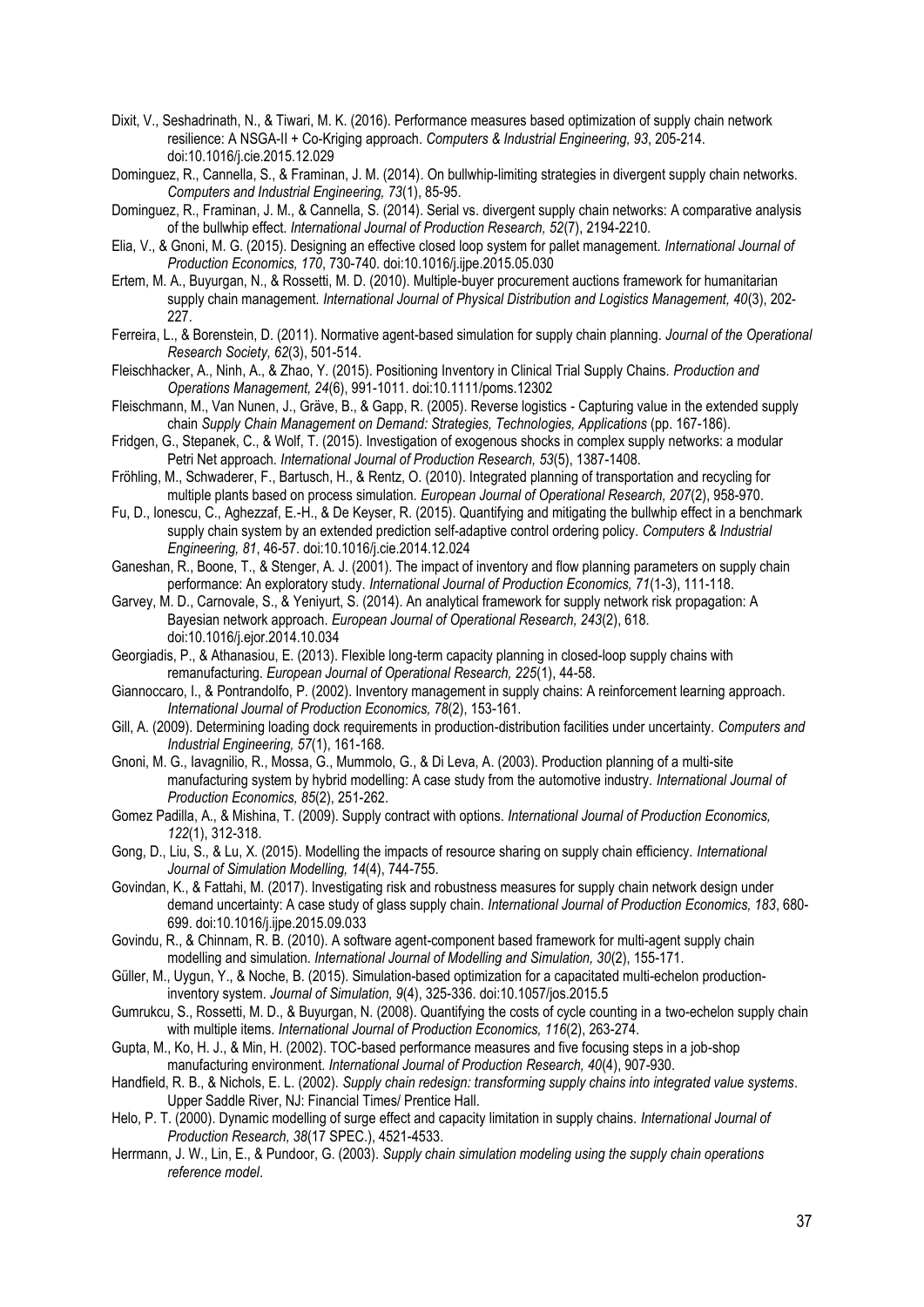Higuchi, T., & Troutt, M. D. (2004). Dynamic simulation of the supply chain for a short life cycle product-Lessons from the Tamagotchi case. *Computers and Operations Research, 31*(7), 1097-1114.

Hlioui, R., Gharbi, A., & Hajji, A. (2015). Replenishment, production and quality control strategies in three-stage supply chain. *International Journal of Production Economics, 166*, 90-102. doi:10.1016/j.ijpe.2015.04.015

Ho, C. J. (2007). Measuring system performance of an ERP-based supply chain. *International Journal of Production Research, 45*(6), 1255-1277.

Hohenstein, N. O., Feise, E., Hartmann, E., & Giunipero, L. (2015). Research on the phenomenon of supply chain resilience: A systematic review and paths for further investigation. *International Journal of Physical Distribution and Logistics Management, 45*, 90-117. doi:10.1108/IJPDLM-05-2013-0128

Holweg, M., & Bicheno, J. (2002). Supply chain simulation - A tool for education, enhancement and endeavour. *International Journal of Production Economics, 78*(2), 163-175.

Holweg, M., Disney, S. M., Hines, P., & Naim, M. M. (2005). Towards responsive vehicle supply: A simulation-based investigation into automotive scheduling systems. *Journal of Operations Management, 23*(5), 507-530.

Hovelaque, V., Duvaleix-Tréguer, S., & Cordier, J. (2009). Effects of constrained supply and price contracts on agricultural cooperatives. *European Journal of Operational Research, 199*(3), 769-780.

Hsu, S. Y., & Liu, C. H. (2009). Improving the delivery efficiency of the customer order scheduling problem in a job shop. *Computers and Industrial Engineering, 57*(3), 856-866.

Hung, W. Y., Kucherenko, S., Samsatli, N. J., & Shah, N. (2004). A flexible and generic approach to dynamic modelling of supply chains. *Journal of the Operational Research Society, 55*(8), 801-813.

Hussain, M., & Drake, P. R. (2011). Analysis of the bullwhip effect with order batching in multi-echelon supply chains. *International Journal of Physical Distribution and Logistics Management, 41*(10), 972-990.

Hwarng, H. B., Chong, C. S. P., Xie, N., & Burgess, T. F. (2005). Modelling a complex supply chain: Understanding the effect of simplified assumptions. *International Journal of Production Research, 43*(13), 2829-2872.

Iannone, R., Miranda, S., & Riemma, S. (2007). Supply chain distributed simulation: An efficient architecture for multi-model synchronization. *Simulation Modelling Practice and Theory, 15*(3), 221-236.

Jahangirian, M., Eldabi, T., Naseer, A., Stergioulas, L. K., & Young, T. (2010). Simulation in manufacturing and business: A review. *European Journal of Operational Research, 203*(1), 1-13. doi:10.1016/j.ejor.2009.06.004

Jammernegg, W., & Reiner, G. (2007). Performance improvement of supply chain processes by coordinated inventory and capacity management. *International Journal of Production Economics, 108*(1-2), 183-190.

Kaihara, T. (2001). Supply chain management with market economics. *International Journal of Production Economics, 73*(1), 5-14.

Karaman, A., & Altiok, T. (2009). Approximate analysis and optimization of batch ordering policies in capacitated supply chains. *European Journal of Operational Research, 193*(1), 222-237.

Khilwani, N., Tiwari, M. K., & Sabuncuoglu, I. (2011). Hybrid Petri-nets for modelling and performance evaluation of supply chains. *International Journal of Production Research, 49*(15), 4627-4656.

Kitchenham, B., Pearl Brereton, O., Budgen, D., Turner, M., Bailey, J., & Linkman, S. (2009). Systematic literature reviews in software engineering – A systematic literature review. *Information and Software Technology, 51*(1), 7-15. doi:10.1016/j.infsof.2008.09.009

Kleijnen, J. P. C., & Smits, M. T. (2003). Performance metrics in supply chain management. *Journal of the Operational Research Society, 54*(5), 507-514.

Kull, T., & Closs, D. (2008). The risk of second-tier supplier failures in serial supply chains: Implications for order policies and distributor autonomy. *European Journal of Operational Research, 186*(3), 1158-1174.

Labarthe, O., Espinasse, B., Ferrarini, A., & Montreuil, B. (2007). Toward a methodological framework for agent-based modelling and simulation of supply chains in a mass customization context. *Simulation Modelling Practice and Theory, 15*(2), 113-136.

Lai, X., Wu, G., Shi, J., Wang, H., & Kong, Q. (2015). Project value-adding optimization of project-based supply chain under dynamic reputation incentives. *International Journal of Simulation Modelling, 14*(1), 121-133.

Lau, J. S. K., Huang, G. Q., & Mak, K. L. (2004). Impact of information sharing on inventory replenishment in divergent supply chains. *International Journal of Production Research, 42*(5), 919-941.

Lau, R. S. M., Xie, J., & Zhao, X. (2008). Effects of inventory policy on supply chain performance: A simulation study of critical decision parameters. *Computers and Industrial Engineering, 55*(3), 620-633.

Lee, J. H., & Kim, C. O. (2008). Multi-agent systems applications in manufacturing systems and supply chain management: A review paper. *International Journal of Production Research, 46*(1), 233-265.

Lee, Y. H., Cho, M. K., Kim, S. J., & Kim, Y. B. (2002). Supply chain simulation with discrete-continuous combined modeling. *Computers and Industrial Engineering, 43*(1-2), 375-392.

Lee, Y. H., & Kim, S. H. (2002). Production-distribution planning in supply chain considering capacity constraints. *Computers and Industrial Engineering, 43*(1-2), 169-190.

Leshem, S., & Trafford, V. (2007). Overlooking the conceptual framework. *Innovations in Education and Teaching International, 44*(1), 93-105. doi:10.1080/14703290601081407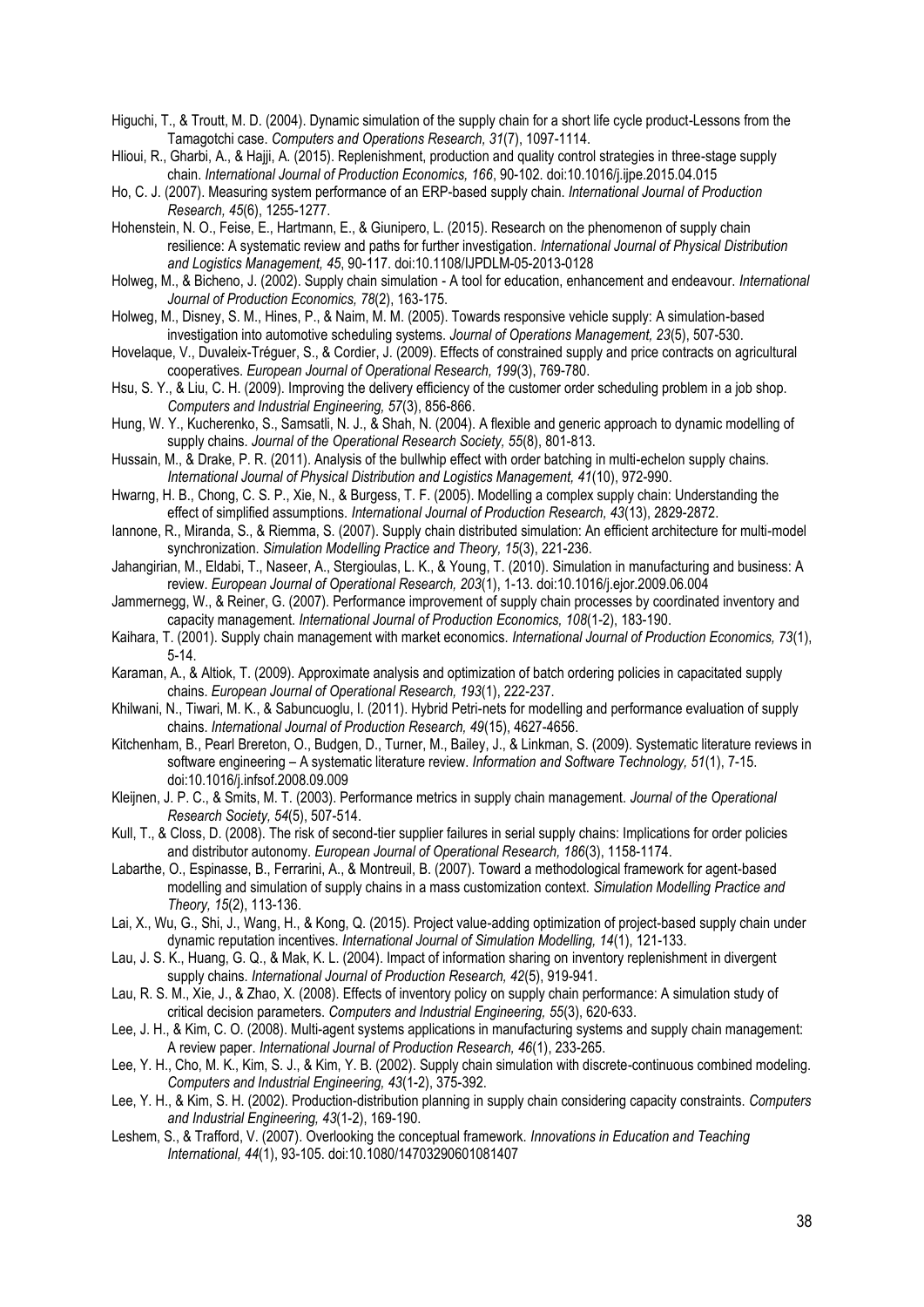- Li, C., & Liu, S. (2012). A stochastic network model for ordering analysis in multi-stage supply chain systems. *Simulation Modelling Practice and Theory, 22*, 92-108.
- Li, G., Yang, H., Sun, L., Ji, P., & Feng, L. (2010). The evolutionary complexity of complex adaptive supply networks: A simulation and case study. *International Journal of Production Economics, 124*(2), 310-330. doi:10.1016/j.ijpe.2006.11.025;
- Li, J., & Sheng, Z. (2011). A multi-agent model for the reasoning of uncertainty information in supply chains. *International Journal of Production Research, 49*(19), 5737-5753.
- Li, J., Sheng, Z., & Liu, H. (2010). Multi-agent simulation for the dominant players' behavior in supply chains. *Simulation Modelling Practice and Theory, 18*(6), 850-859.
- Li, M., Wu, C., Zhang, L., & You, L. (2015). An intuitionistic fuzzy-todim method to solve distributor evaluation and selection problem. *International Journal of Simulation Modelling, 14*(3), 511-524.
- Lin, C. W. R., & Chen, H. Y. S. (2003). Dynamic allocation of uncertain supply for the perishable commodity supply chain. *International Journal of Production Research, 41*(13), 3119-3138.
- Lin, G., Ettl, M., Buckley, S., Bagchi, S., Yao, D. D., Naccarato, B. L., . . . Koenig, L. (2000). Extended-enterprise supplychain management at IBM personal systems group and other divisions. *Interfaces, 30*(1), 7-25.
- Liu, Z., & Nagurney, A. (2011). Supply chain outsourcing under exchange rate risk and competition. *Omega, 39*(5), 539-549.
- Liu, Z., & Nagurney, A. (2013). Supply chain networks with global outsourcing and quick-response production under demand and cost uncertainty. *Annals of Operations Research, 208*(1), 251-289.
- Long, Q. (2014). Distributed supply chain network modelling and simulation: integration of agent-based distributed simulation and improved SCOR model. *International Journal of Production Research*.
- Longo, F. (2014). Testing the behaviour of different inventory control policies in case of extended reverse logistics by using simulation. *International Journal of Simulation and Process Modelling, 9*(3), 167-180. doi:10.1504/IJSPM.2014.064390
- Longo, F., & Mirabelli, G. (2008). An advanced supply chain management tool based on modeling and simulation. *Computers and Industrial Engineering, 54*(3), 570-588.
- Lyu, J., Ding, J. H., & Chen, P. S. (2010). Coordinating replenishment mechanisms in supply chain: From the collaborative supplier and store-level retailer perspective. *International Journal of Production Economics, 123*(1), 221-234.
- Mahnam, M., Yadollahpour, M. R., Famil-Dardashti, V., & Hejazi, S. R. (2009). Supply chain modeling in uncertain environment with bi-objective approach. *Computers and Industrial Engineering, 56*(4), 1535-1544.
- Manuel, P., Al-Hamadi, H., & Qureshi, K. (2015). Challenges, strategies and metrics for supply-driven enterprises. *Annals of Operations Research, 233*(1), 293-303. doi:10.1007/s10479-013-1346-z
- Manuj, I., Mentzer, J. T., & Bowers, M. R. (2009). Improving the rigor of discrete-event simulation in logistics and supply chain research. *International Journal of Physical Distribution and Logistics Management, 39*(3), 172-201.
- Marquez, A. C., Bianchi, C., & Gupta, J. N. D. (2004). Operational and financial effectiveness of e-collaboration tools in supply chain integration. *European Journal of Operational Research, 159*(2 SPEC. ISS.), 348-363.
- Martinez-Olvera, C. (2010). Impact of the alignment between the strategic and operational levels of a manufacturing enterprise. *International Journal of Production Research, 48*(4), 1195-1215.
- Martínez-Olvera, C. (2008). Entropy as an assessment tool of supply chain information sharing. *European Journal of Operational Research, 185*(1), 405-417.
- Martínez-Olvera, C. (2009). Benefits of using hybrid business models within a supply chain. *International Journal of Production Economics, 120*(2), 501-511.
- Mateen, A., Chatterjee, A. K., & Mitra, S. (2015). VMI for single-vendor multi-retailer supply chains under stochastic demand. *Computers & Industrial Engineering, 79*, 95-102. doi:10.1016/j.cie.2014.10.028
- Meijboom, B., & Obel, B. (2007). Tactical coordination in a multi-location and multi-stage operations structure: A model and a pharmaceutical company case. *Omega, 35*(3), 258-273.
- Meixell, M. J., & Wu, S. D. (2005). Demand propagation in the extended enterprise: A comparative analysis of product and process design policies. *International Journal of Production Research, 43*(20), 4169-4189.
- Mendoza, J. D., Mula, J., & Campuzano-Bolarin, F. (2014). Using systems dynamics to evaluate the tradeoff among supply chain aggregate production planning policies. *International Journal of Operations and Production Management, 34*(8), 1055-1079.
- Merkuryev, Y., Merkuryeva, G., Bikovska, J., Hatem, J., & Desmet, B. (2009). Business simulation game for teaching multiechelon supply chain management. *International Journal of Simulation and Process Modelling, 5*(4), 289-299.
- Min, H. (2009). Application of a decision support system to strategic warehousing decisions. *International Journal of Physical Distribution and Logistics Management, 39*(4), 270-281.
- Min, H., & Zhou, G. (2002). Supply chain modeling: Past, present and future. *Computers and Industrial Engineering, 43*(1-2), 231-249.
- Mishra, M., & Chan, F. T. S. (2012). Impact evaluation of supply chain initiatives: A system simulation methodology. *International Journal of Production Research, 50*(6), 1554-1567.
- Mizgier, K. J. (2017). Global sensitivity analysis and aggregation of risk in multi-product supply chain networks. *International Journal of Production Research, 55*(1), 130-144. doi:10.1080/00207543.2016.1198504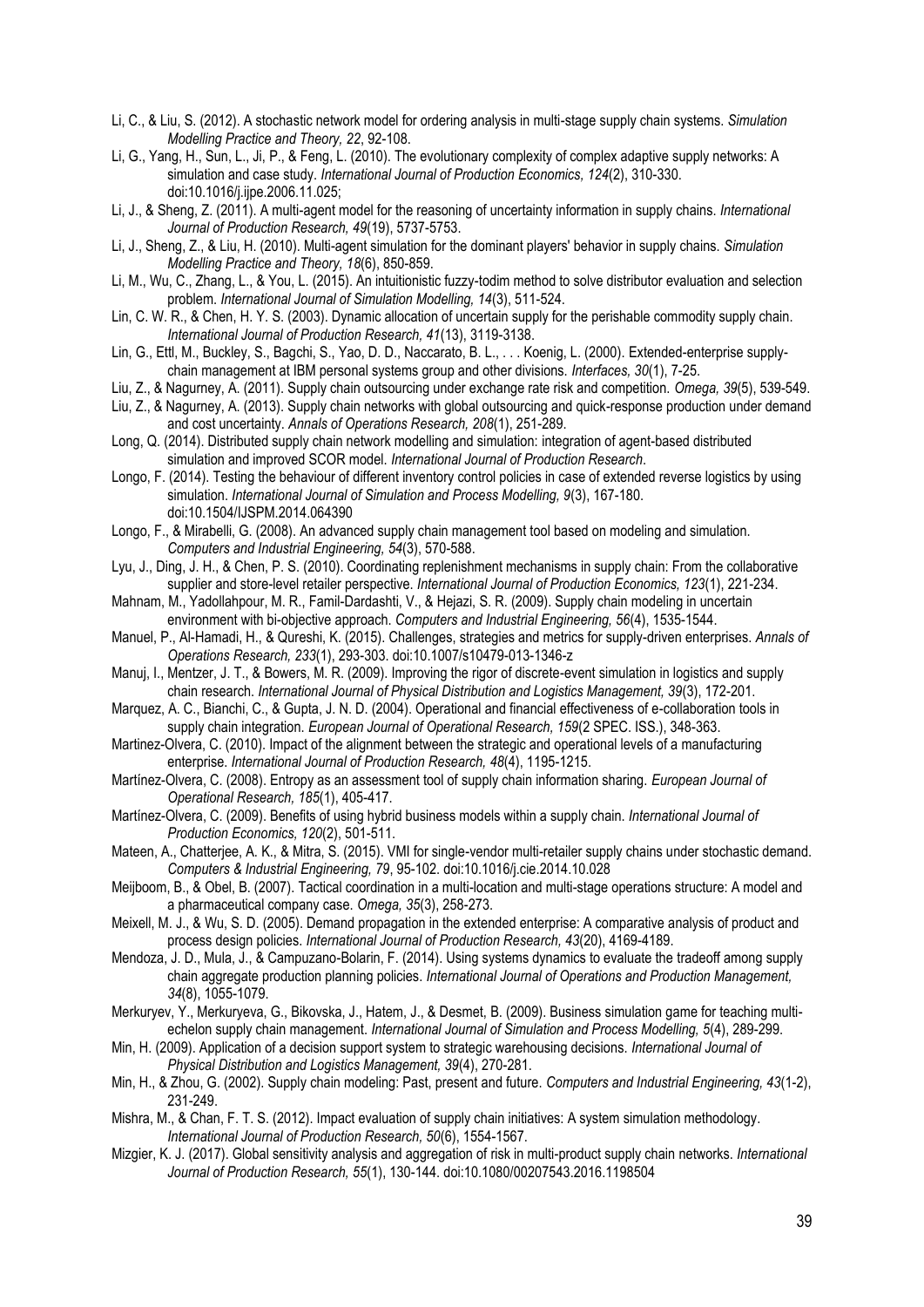Mizgier, K. J., Wagner, S. M., & Holyst, J. A. (2012). Modeling defaults of companies in multi-stage supply chain networks. *International Journal of Production Economics, 135*(1), 14-23.

Mizgier, K. J., Wagner, S. M., & Jüttner, M. P. (2015). Disentangling diversification in supply chain networks. *International Journal of Production Economics, 162*, 115-124. doi:10.1016/j.ijpe.2015.01.007

Moghaddam, K. S. (2015). Supplier selection and order allocation in closed-loop supply chain systems using hybrid Monte Carlo simulation and goal programming. *International Journal of Production Research, 53*(20), 6320-6338. doi:10.1080/00207543.2015.1054452

Mohebbi, E., & Choobineh, F. (2005). The impact of component commonality in an assemble-to-order environment under supply and demand uncertainty. *Omega, 33*(6), 472-482.

Moreno, J., Mula, J., & Campuzano-Bolarin, F. (2015). Increasing the equity of a flower supply chain by improving order management and supplier selection. *International Journal of Simulation Modelling, 14*(2), 201-214.

Morin, E. (1992). From the concept of system to the paradigm of complexity. *Journal of Social and Evolutionary Systems, 15*(4), 371-385. doi:10.1016/1061-7361(92)90024-8

Mousavi, S. M., Alikar, N., Niaki, S. T. A., & Bahreininejad, A. (2015). Optimizing a location allocation-inventory problem in a two-echelon supply chain network: A modified fruit fly optimization algorithm. *Computers & Industrial Engineering, 87*, 543-560. doi:10.1016/j.cie.2015.05.022

Munoz, A., & Dunbar, M. (2015). On the quantification of operational supply chain resilience. *International Journal of Production Research, 53*(22), 6736-6751. doi:10.1080/00207543.2015.1057296

Nativi, J. J., & Lee, S. (2012). Impact of RFID information-sharing strategies on a decentralized supply chain with reverse logistics operations. *International Journal of Production Economics, 136*(2), 366-377.

Oliveira, J. B., Lima, R. S., & Montevechi, J. A. B. (2016). Perspectives and relationships in Supply Chain Simulation: A systematic literature review. *Simulation Modelling Practice and Theory, 62*, 166-191. doi:10.1016/j.simpat.2016.02.001

Ovalle, O. R., & Marquez, A. C. (2003). Exploring the utilization of a CONWIP system for supply chain management. A comparison with fully integrated supply chains. *International Journal of Production Economics, 83*(2), 195-215.

Özbayrak, M., Papadopoulou, T. C., & Akgun, M. (2007). Systems dynamics modelling of a manufacturing supply chain system. *Simulation Modelling Practice and Theory, 15*(10), 1338-1355.

Özdemir, D., Yücesan, E., & Herer, Y. T. (2006). Multi-location transshipment problem with capacitated transportation. *European Journal of Operational Research, 175*(1), 602-621.

Pan, S., Nigrelli, M., Ballot, E., Sarraj, R., & Yang, Y. (2015). Perspectives of inventory control models in the Physical Internet: A simulation study. *Computers & Industrial Engineering, 84*, 122-132. doi:10.1016/j.cie.2014.11.027

Pashaei, S., & Olhager, J. (2015). Product architecture and supply chain design: A systematic review and research agenda. *Supply Chain Management, 20*(1), 98-112. doi:10.1108/SCM-12-2013-0487

Pathak, S. D., Dilts, D. M., & Biswas, G. (2007). On the evolutionary dynamics of supply network topologies. *IEEE Transactions on Engineering Management, 54*(4), 662-672.

Persson, F. (2011). SCOR template - A simulation based dynamic supply chain analysis tool. *International Journal of Production Economics, 131*(1), 288-294.

Persson, F., & Araldi, M. (2009). The development of a dynamic supply chain analysis tool-Integration of SCOR and discrete event simulation. *International Journal of Production Economics, 121*(2), 574-583.

Persson, F., Olhager, J., Tekniska, h., Linköpings, u., & Institutionen för, p. (2002). Performance simulation of supply chain designs. *International Journal of Production Economics, 77*(3), 231-245. doi:10.1016/S0925-5273(00)00088-8

Petersen, C. G., Aase, G. R., & Heiser, D. R. (2011). Journal ranking analyses of operations management research. *International Journal of Operations & Production Management, 31*(4), 405-422. doi:10.1108/01443571111119533

Petrovic, D. (2001). Simulation of supply chain behaviour and performance in an uncertain environment. *International Journal of Production Economics, 71*(1-3), 429-438.

Pezeshki, Y., Baboli, A., Cheikhrouhou, N., Modarres, M., & Akbari Jokar, M. R. (2013). A rewarding-punishing coordination mechanism based on Trust in a divergent supply chain. *European Journal of Operational Research, 230*(3), 527- 538.

Pierreval, H., Bruniaux, R., & Caux, C. (2007). A continuous simulation approach for supply chains in the automotive industry. *Simulation Modelling Practice and Theory, 15*(2), 185-198.

Pilbeam, C., Alvarez, G., & Wilson, H. (2012). The governance of supply networks: A systematic literature review. *Supply Chain Management, 17*(4), 358-376. doi:10.1108/13598541211246512

Pirard, F., Iassinovski, S., & Riane, F. (2011). A simulation based approach for supply network control. *International Journal of Production Research, 49*(24), 7205-7226.

Poles, R. (2013). System Dynamics modelling of a production and inventory system for remanufacturing to evaluate system improvement strategies. *International Journal of Production Economics, 144*(1), 189-199.

Poojari, C. A., Lucas, C., & Mitra, G. (2008). Robust solutions and risk measures for a supply chain planning problem under uncertainty. *Journal of the Operational Research Society, 59*(1), 2-12. doi:10.1016/j.ejor.2006.06.045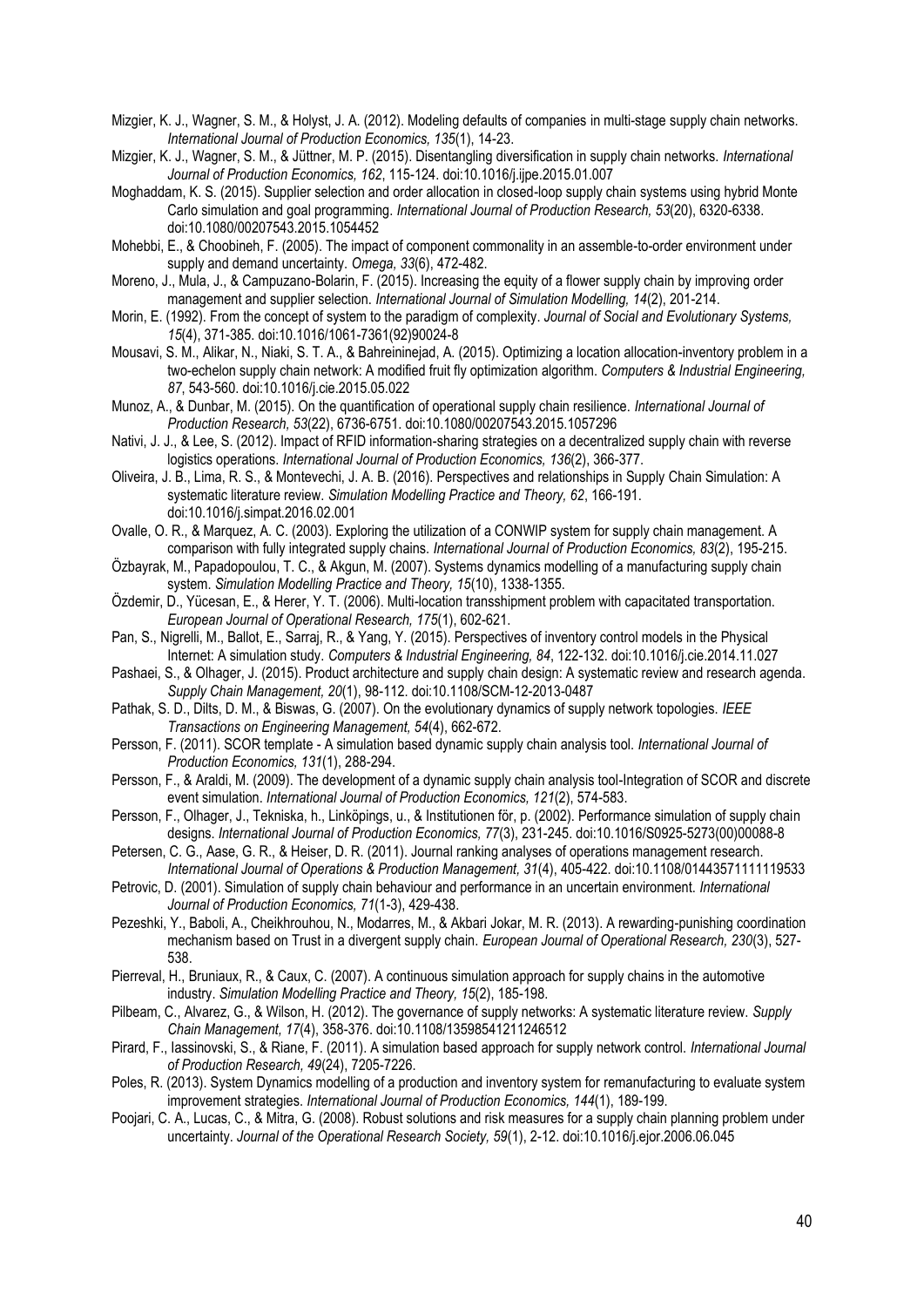- Pundoor, G., & Herrmann, J. W. (2007). A hierarchical approach to supply chain simulation modelling using the Supply Chain Operations Reference model. *International Journal of Simulation and Process Modelling, 2*(3-4), 124-124. doi:10.1504/IJSPM.2006.012641
- Rabelo, L., Eskandari, H., Shaalan, T., & Helal, M. (2007). Value chain analysis using hybrid simulation and AHP. *International Journal of Production Economics, 105*(2), 536-547.
- Rabelo, L., Helal, M., Lertpattarapong, C., Moraga, R., & Sarmiento, A. (2008). Using system dynamics, neural nets, and eigenvalues to analyse supply chain behaviour. A case study. *International Journal of Production Research, 46*(1), 51-71.
- Rao, U., Scheller-Wolf, A., & Tayur, S. (2000). Development of a rapid-response supply chain at Caterpillar. *Operations Research, 48*(2), 189-204.
- Reiner, G. (2005). Customer-oriented improvement and evaluation of supply chain processes supported by simulation models. *International Journal of Production Economics, 96*(3), 381-395.
- Riddalls, C. E., & Bennett, S. (2002). The stability of supply chains. *International Journal of Production Research, 40*(2), 459-475.
- Rijpkema, W. A., Rossi, R., & van der Vorst, J. G. A. J. (2014). Effective sourcing strategies for perishable product supply chains. *International Journal of Physical Distribution and Logistics Management, 44*(6), 494-510. doi:10.1108/IJPDLM-01-2013-0013
- Rossetti, M. D., & Thomas, S. (2006). Object-oriented multi-indenture multi-echelon spare parts supply chain simulation model. *International Journal of Modelling and Simulation, 26*(4), 359-369.
- Rousseau, D. M., Manning, J., & Denyer, D. (2008). Evidence in management and organizational science: assembling the field's full weight of scientific knowledge through syntheses. *Annals, 2*, 475-515.
- Roy, R., & Arunachalam, R. (2004). Parallel discrete event simulation algorithm for manufacturing supply chains. *Journal of the Operational Research Society, 55*(6), 622-629.
- Sagawa, J. K., & Nagano, M. S. (2015). Modeling the dynamics of a multi-product manufacturing system: A real case application. *European Journal of Operational Research, 244*(2), 624-636. doi:10.1016/j.ejor.2015.01.017
- Sahin, F., & Robinson Jr, E. P. (2005). Information sharing and coordination in make-to-order supply chains. *Journal of Operations Management, 23*(6), 579-598.
- Salem, R. W., & Haouari, M. (2017). A simulation-optimisation approach for supply chain network design under supply and demand uncertainties. *International Journal of Production Research, 55*(7), 1845-1817. doi:10.1080/00207543.2016.1174788
- Santa-Eulalia, L. A., Halladjian, G., D'Amours, S., & Frayret, J.-M. (2011). Integrated methodological frameworks for modelling agent-based advanced supply chain planning systems: a systematic literature review. *Journal of Industrial Engineering and Management, 4*(4), 624-668.
- Sari, K. (2007). Exploring the benefits of vendor managed inventory. *International Journal of Physical Distribution and Logistics Management, 37*(7), 529-545.
- Sari, K. (2008). On the benefits of CPFR and VMI: A comparative simulation study. *International Journal of Production Economics, 113*(2), 575-586.
- Sarrafha, K., Rahmati, S. H. A., Niaki, S. T. A., & Zaretalab, A. (2014). A bi-objective integrated procurement, production, and distribution problem of a multi-echelon supply chain network design: A new tuned MOEA. *Computers and Operations Research, 54*, 35-51. doi:10.1016/j.cor.2014.08.010
- Schmitt, A. J., & Singh, M. (2012). A quantitative analysis of disruption risk in a multi-echelon supply chain. *International Journal of Production Economics, 139*(1), 22-32.
- Shafer, S. M., & Smunt, T. L. (2004). Empirical simulation studies in operations management: context, trends, and research opportunities. *Journal of Operations Management, 22*(4), 345-354. doi:10.1016/j.jom.2004.05.002
- Shang, J. S., Li, S., & Tadikamalla, P. (2004). Operational design of a supply chain system using the Taguchi method, response surface methodology, simulation, and optimization. *International Journal of Production Research, 42*(18), 3823-3849.
- Shannon, R. E. (1975). *Systems simulation: the art and science*. Englewood Cliffs: Prentice-Hall.
- Shi, W., Liu, Z., Shang, J., & Cui, Y. (2013). Multi-criteria robust design of a JIT-based cross-docking distribution center for an auto parts supply chain. *European Journal of Operational Research, 229*(3), 695-706.
- Shu, J., & Barton, R. (2012). Managing supply chain execution: Monitoring timeliness and correctness via individualized trace data. *Production and Operations Management, 21*(4), 715-729.
- Shu, J., & Karimi, I. A. (2009). Efficient heuristics for inventory placement in acyclic networks. *Computers and Operations Research, 36*(11), 2899-2904.
- Shukla, M., Shukla, N., Tiwari, M. K., & Chan, F. T. S. (2009). Integrated model for the batch sequencing problem in a multistage supply chain: An artificial immune system based approach. *International Journal of Production Research, 47*(4), 1015-1037.
- Solis, A. O., Longo, F., Nicoletti, L., Caruso, P., & Fazzari, E. (2014). A modelling and simulation approach to assessment of a negative binomial approximation in a multi-echelon inventory system. *International Journal of Simulation and Process Modelling, 9*(3), 146-156. doi:10.1504/IJSPM.2014.064386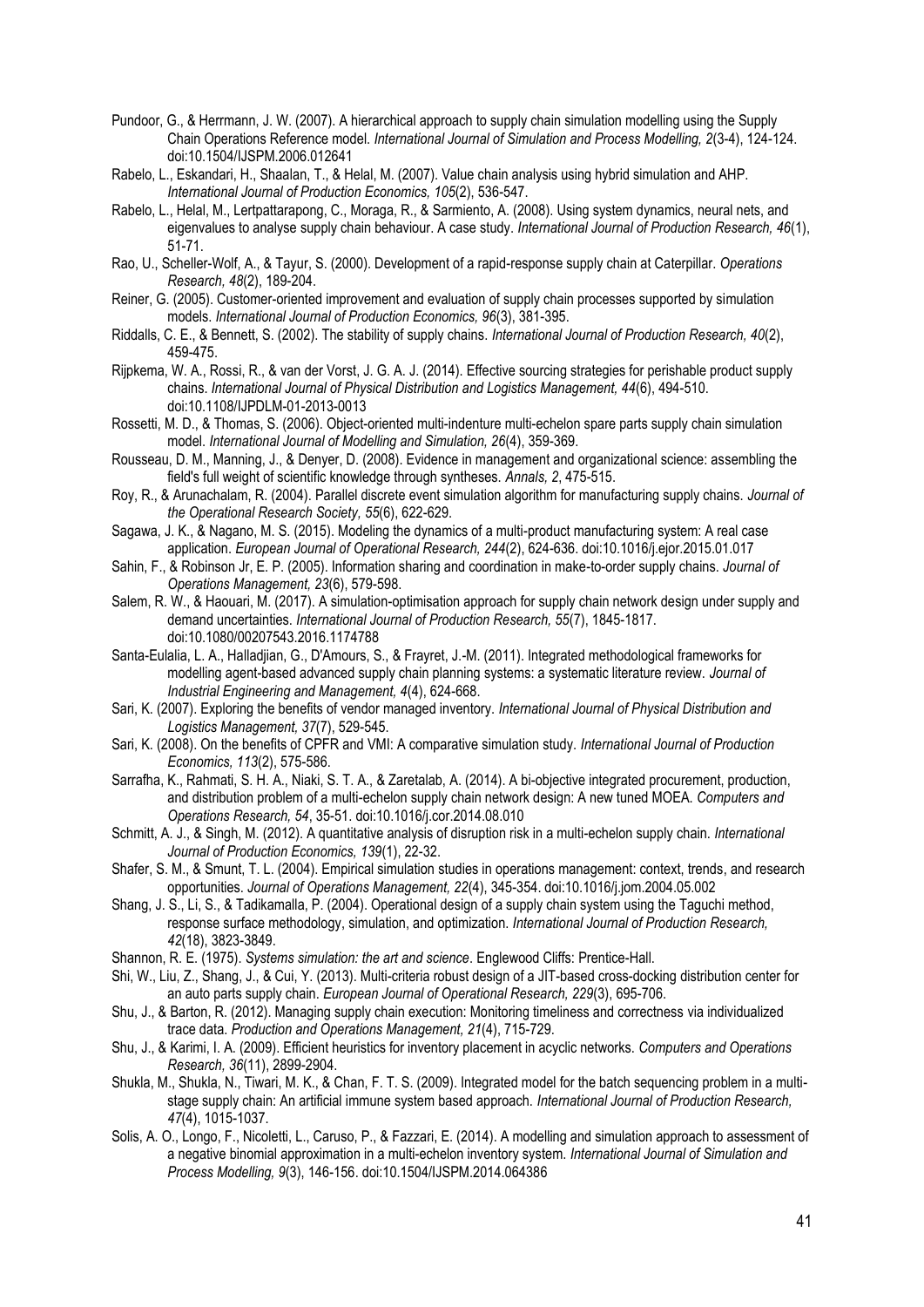- Son, J. Y., & Sheu, C. (2008). The impact of replenishment policy deviations in a decentralized supply chain. *International Journal of Production Economics, 113*(2), 785-804.
- Son, Y. J., & Venkateswaran, J. (2005). Hybrid system dynamic-discrete event simulation-based architecture for hierarchical production planning. *International Journal of Production Research, 43*(20), 4397-4429. doi:10.1080/00207540500142472
- Son, Y. J., & Venkateswaran, J. (2007). Hierarchical supply chain planning architecture for integrated analysis of stability and performance. *International Journal of Simulation and Process Modelling, 3*(3), 153-169.
- Soni, G., & Kodali, R. (2013). A critical review of supply chain management frameworks: proposed framework. *Benchmarking, 20*(2), 263-298. doi:10.1108/14635771311307713
- Spengler, T., & Schröter, M. (2003). Strategic Management of Spare Parts in Closed-Loop Supply Chains A System Dynamics Approach. *Interfaces, 33*(6), 7-17.
- Springer, M., & Kim, I. (2010). Managing the order pipeline to reduce supply chain volatility. *European Journal of Operational Research, 203*(2), 380-392.
- Stefanovic, D., Stefanovic, N., & Radenkovic, B. (2009). Supply network modelling and simulation methodology *Simulation Modelling Practice and Theory, 17*(4), 743-766. doi:10.1016/j.simpat.2009.01.001\

10.1007/s10845-008-0098-0\

- Surana, A., Kumara, S., Greaves, M., & Raghavan, U. N. (2005). Supply-chain networks: A complex adaptive systems perspective. *International Journal of Production Research, 43*(20), 4235-4265.
- Tako, A. A., & Robinson, S. (2009). Comparing discrete-event simulation and system dynamics: users' perceptions. *Journal of the Operational Research Society, 60*(3), 296-312. doi:10.1057/palgrave.jors.2602566
- Tannock, J., Cao, B., Farr, R., & Byrne, M. (2007). Data-driven simulation of the supply-chain-Insights from the aerospace sector. *International Journal of Production Economics, 110*(1-2), 70-84.
- Temponi, C., Bryant, M. D., & Fernandez, B. (2009). Integration of business function models into an aggregate enterprise systems model. *European Journal of Operational Research, 199*(3), 793-800.
- Terzi, S., & Cavalieri, S. (2004). Simulation in the supply chain context: a survey. *Computers in Industry, 53*(1), 3-16. doi:10.1016/S0166-3615(03)00104-0
- Thron, T., Nagy, G., & Wassan, N. (2006). The impact of various levels of collaborative engagement on global and individual supply chain performance. *International Journal of Physical Distribution and Logistics Management, 36*(8), 596- 620.
- Tiacci, L., & Saetta, S. (2011). A heuristic for balancing the inventory level of different locations through lateral shipments. *International Journal of Production Economics, 131*(1), 87-95.
- Tiwari, M. K., Raghavendra, N., Agrawal, S., & Goyal, S. K. (2010). A Hybrid Taguchi-Immune approach to optimize an integrated supply chain design problem with multiple shipping. *European Journal of Operational Research, 203*(1), 95-106.
- Tranfield, D., Denyer, D., & Smart, P. (2003). Towards a Methodology for Developing Evidence-Informed Management Knowledge by Means of Systematic Review. *British Journal of Management, 14*(3), 207-222. doi:10.1111/1467- 8551.00375
- Truong, T. H., & Azadivar, F. (2005). Optimal design methodologies for configuration of supply chains. *International Journal of Production Research, 43*(11), 2217-2236.
- Tsadikovich, D., Levner, E., Tell, H., & Werner, F. (2016). Integrated demand-responsive scheduling of maintenance and transportation operations in military supply chains. *International Journal of Production Research, 54*(19), 5798- 5810. doi:10.1080/00207543.2016.1178864
- Vahdani, B., Zandieh, M., & Roshanaei, V. (2011). A hybrid multi-stage predictive model for supply chain network collapse recovery analysis: A practical framework for effective supply chain network continuity management. *International Journal of Production Research, 49*(7), 2035-2060.
- Vamanan, M., Wang, Q., Batta, R., & Szczerba, R. J. (2004). Integration of COTS software products ARENA and CPLEX for an inventory/logistics problem. *Computers and Operations Research, 31*(4), 533-547.
- Van Der Vorst, J. G. A. J., Beulens, A. J. M., & Van Beek, P. (2000). Modelling and simulating multi-echelon food systems. *European Journal of Operational Research, 122*(2), 354-366.
- Van Der Vorst, J. G. A. J., Tromp, S. O., & Van Der Zee, D. J. (2009). Simulation modelling for food supply chain redesign; Integrated decision making on product quality, sustainability and logistics. *International Journal of Production Research, 47*(23), 6611-6631.
- Van Landeghem, H., & Vanmaele, H. (2002). Robust planning: A new paradigm for demand chain planning. *Journal of Operations Management, 20*(6), 769-783.
- Venkateswaran, J., & Son, Y. (2009). Robust supply-chain planning using multi-resolution hybrid models: Experimental study. *International Journal of Modelling and Simulation, 29*(4), 417-427.
- Venkateswaran, J., & Son, Y. J. (2004). Impact of modelling approximations in supply chain analysis An experimental study. *International Journal of Production Research, 42*(15), 2971-2992.